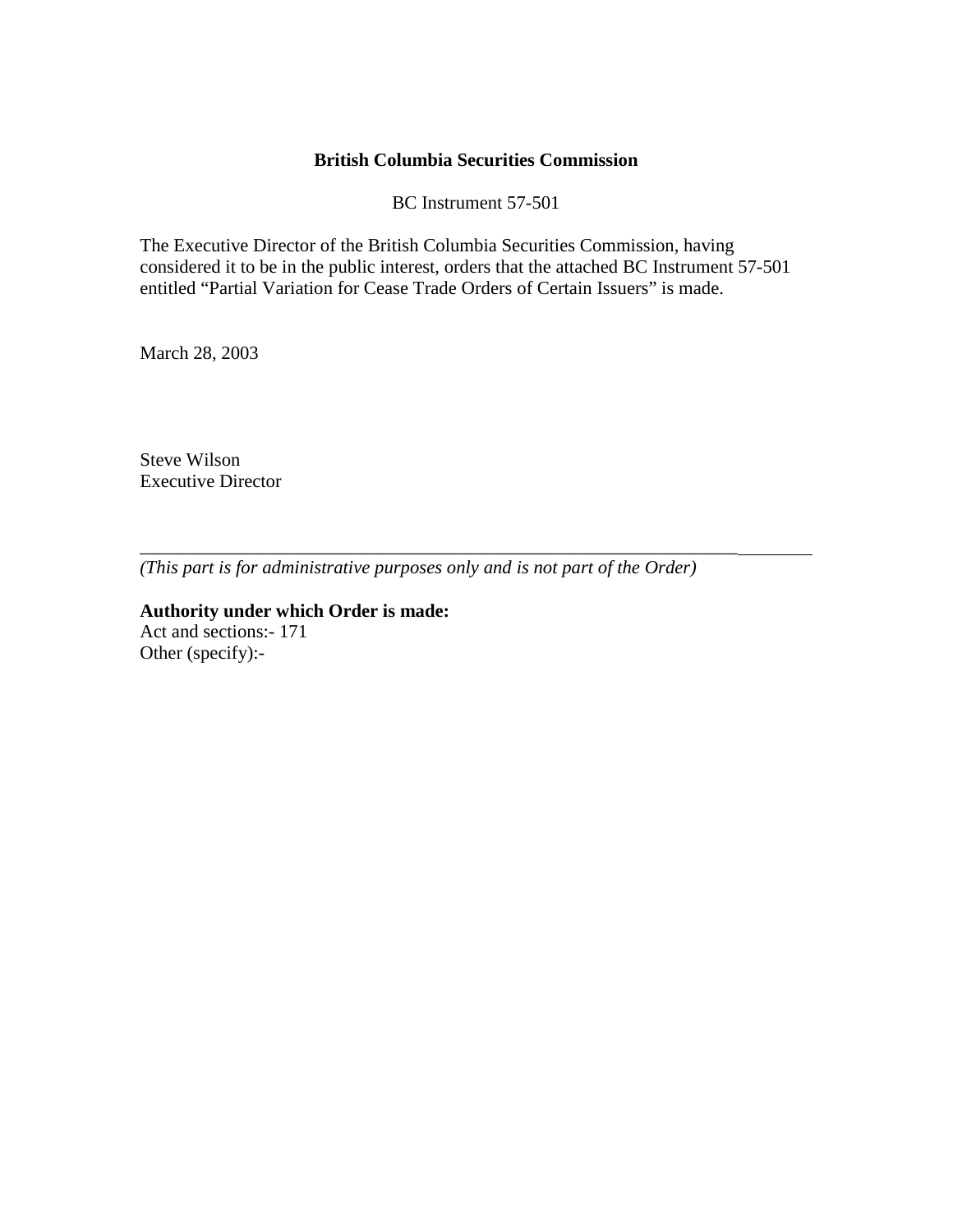#### BC Instrument 57-501

# **Partial Variation for Cease Trade Orders of Certain Issuers**

### Order under section 171 of the *Securities Act*

#### **Defined terms**

1. In this Instrument:

**"eligible issuer"** means a reporting issuer:

- (a) that is subject to a cease trade order described in Schedule A,
- (b) that is not subject to another cease trade order issued for reasons other than the issuer's failure to file all required financial records, and
- (c) whose securities trade on a market outside of Canada.

**"eligible shareholder"** means a beneficial owner of securities of an eligible issuer, who is not, and was not at the date of the cease trade order, an insider or control person.

#### **Variation of cease trade orders**

2. The cease trade orders described in Schedule A are varied by permitting an eligible shareholder to sell securities of the eligible issuer acquired before the date of the cease trade order, if

- (a) the sale is made through an investment dealer registered in British Columbia, and
- (b) the sale is made through a market outside of Canada.

## **Recording requirements**

3. An investment dealer must maintain a list of all eligible shareholders who have sold securities through it relying on this exemption, indicating the name of the eligible issuer, the date of the trade, the number of securities sold and the market on which the trade occurred.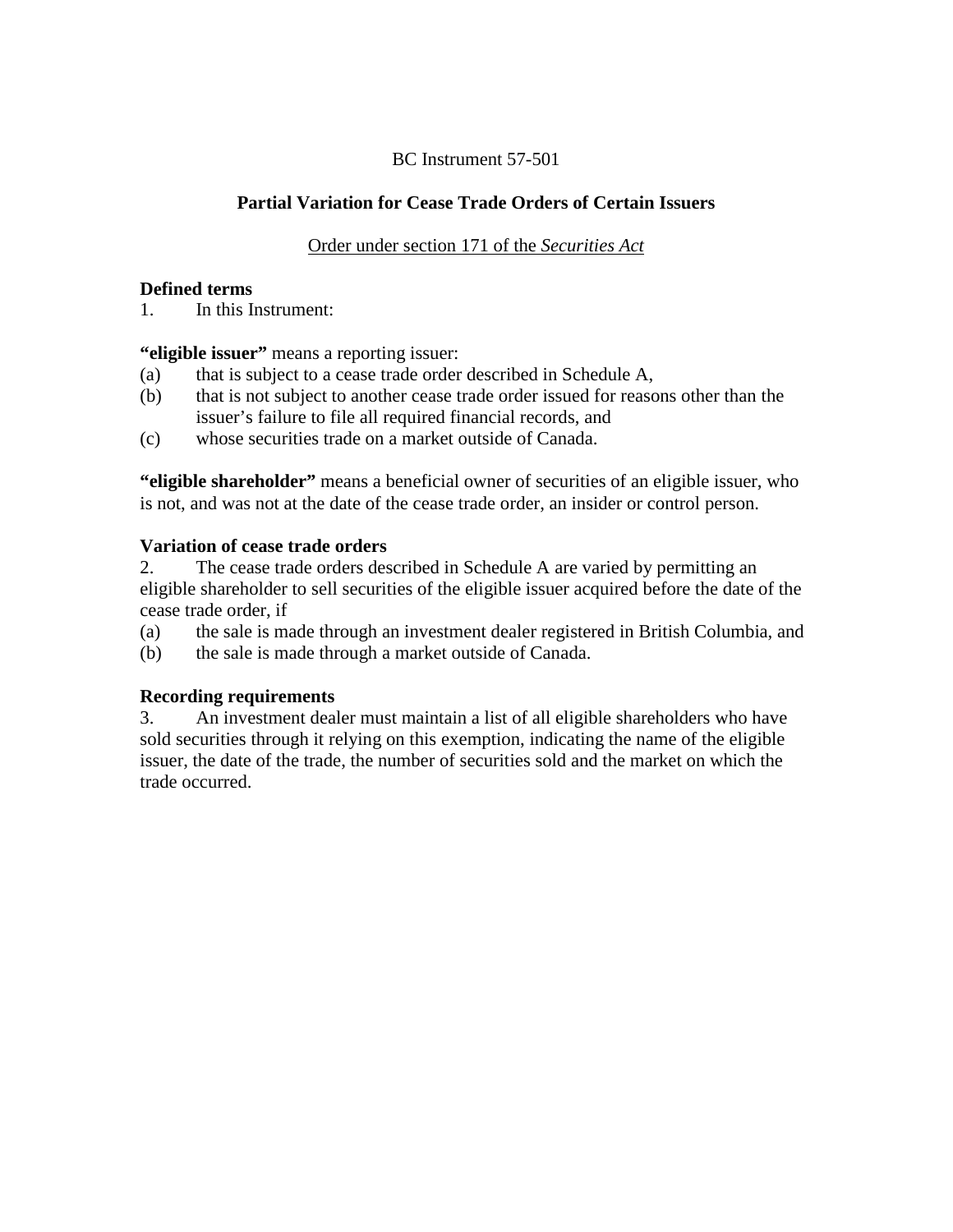# **Schedule A**

# **Cease trade orders prior to February 13, 2003**

| <b>Order Date</b> | Party ID | <b>Issuer Name</b>                            |
|-------------------|----------|-----------------------------------------------|
| 1992-02-20        | 68108    | "If You Could See What I Hear"                |
| 2002-01-30        | 82875    | 1080854 Ontario Limited                       |
| 1992-12-14        | 73970    | 2001 Resource Industries Ltd.                 |
| 1991-04-12        | 69957    | 20th Century Energy Corporation               |
| 2002-07-19        | 119568   | 360networks inc.                              |
| 2000-05-01        | 75501    | A & A International Industries Inc.           |
| 2000-08-30        | 85887    | A Little Reminder (ALR) Inc.                  |
| 1999-04-27        | 76821    | A.A.A. Stamp Coin Bullion Inc.                |
| 2002-02-05        | 90260    | A.E. Ventures Ltd.                            |
| 1990-02-28        | 75222    | A.H.A. Automotive Technologies Corporation    |
| 1991-05-06        | 69418    | A.T.H. Fund Inc.                              |
| 1996-03-29        | 83724    | A.T.I. Aurora Technologies Inc.               |
| 1991-02-27        | 78713    | AAA-X Metals Inc.                             |
| 1995-09-20        | 75237    | Aabbax International Financial Corporation    |
| 1994-07-27        | 66334    | Aabco Ventures Inc.                           |
| 1990-08-16        | 76065    | Aao Aquaculture International Corp.           |
| 1990-07-18        | 66335    | Aaron Mines, Ltd.                             |
| 1992-01-17        | 78817    | Aatra Resources Ltd.                          |
| 2000-07-12        | 83327    | <b>Abacan Resource Corporation</b>            |
| 1998-07-31        | 83459    | Abacus Software Group Inc.                    |
| 1990-10-17        | 77103    | Abbey Exploration Inc.                        |
| 1991-05-03        | 76209    | ABC Technologies Inc.                         |
| 1990-12-14        | 68050    | Abda International Holdings Corp.             |
| 1990-06-01        | 75114    | Abermin Corporation                           |
| 1991-04-09        | 74626    | ABI Biotechnology Inc.                        |
| 1990-01-16        | 72475    | Access Technologies Inc.                      |
| 1990-10-16        | 73759    | Accu-Chem Laboratories International, Ltd.    |
| 2001-09-18        | 84487    | Acer Capital Corp.                            |
| 2001-09-13        | 82426    | Acme Metals Incorporated                      |
| 1990-05-23        | 73140    | Acquest Enterprises Ltd.                      |
| 1989-10-24        | 75093    | Acquisicorp Capital Ltd.                      |
| 1991-01-14        | 74343    | Acquisitor Mines Ltd.                         |
| 1990-01-09        | 72421    | Actoma Resources Ltd.                         |
| 1989-04-28        | 66448    | AD Com Marketing Inc.                         |
| 1988-08-22        | 73223    | <b>Ad-Dome International Limited</b>          |
| 1993-01-11        | 74318    | Adagio Investments Inc.                       |
| 1991-09-27        | 66382    | Adams Exploration Ltd.                        |
| 2001-05-29        | 81541    | Adda Resources Ltd.                           |
| 2001-05-29        | 66426    | Addwest Minerals International, Ltd.          |
| 1998-07-16        | 81371    | Adex Mining Inc.                              |
| 2002-05-29        | 72962    | ADI Technologies Inc.                         |
| 2002-02-25        | 133794   | Admiral Inc.                                  |
| 1989-07-28        | 66386    | <b>Adola Mining Corporation</b>               |
| 1987-08-13        | 73234    | <b>Advanced Aero-Wing Systems Corporation</b> |
| 1989-12-04        | 68391    | Advanced Growth Systems Inc.                  |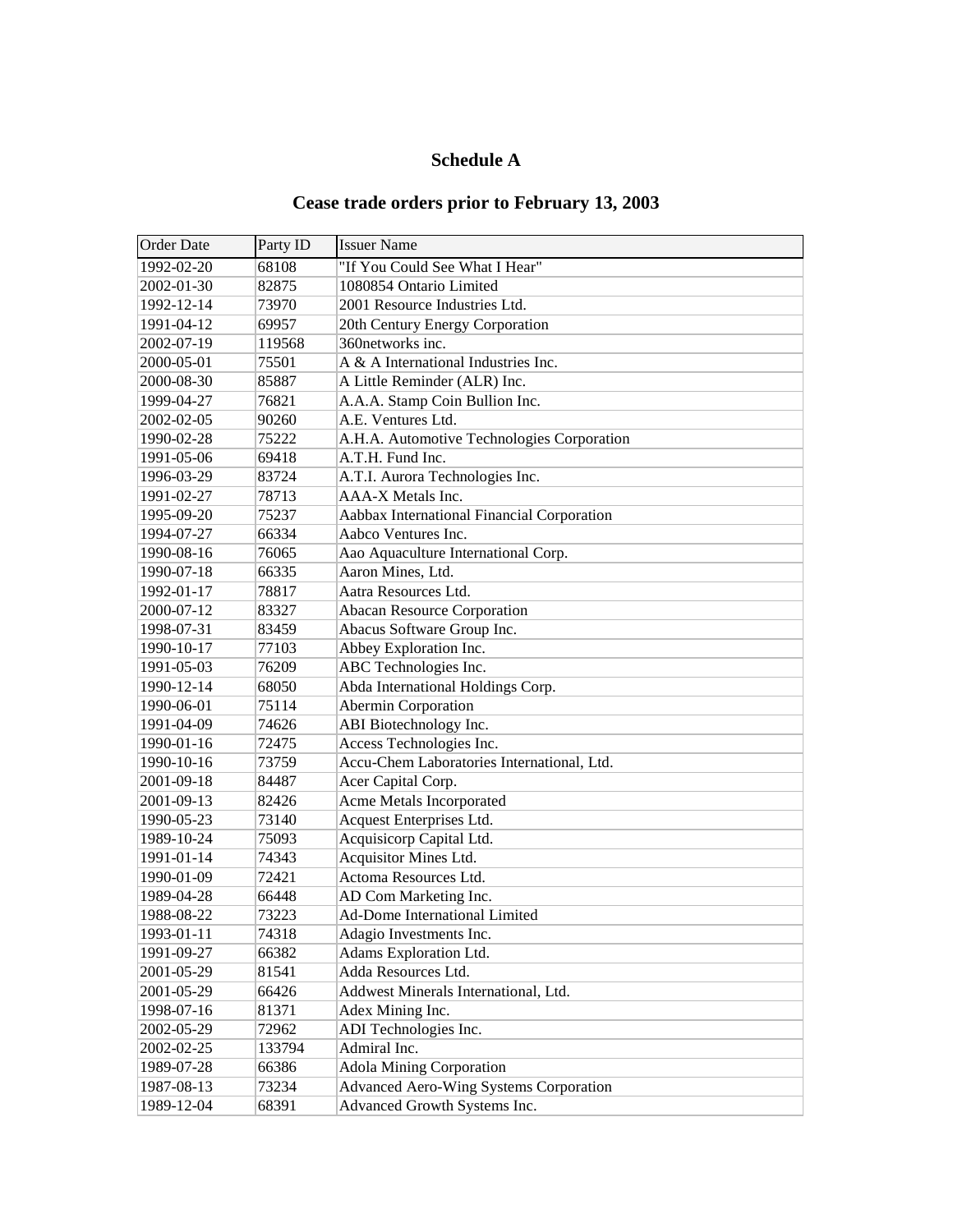| <b>Order Date</b> | Party ID | <b>Issuer Name</b>                          |
|-------------------|----------|---------------------------------------------|
| 1998-03-17        | 76505    | Advantage Life Products, Inc.               |
| 2002-12-19        | 125912   | Advantage Link Inc.                         |
| 2001-02-22        | 102484   | AdvantEDGE International Inc.               |
| 2002-01-21        | 143845   | AdvanteXCEL.com Communications Corp.        |
| 1999-01-20        | 82962    | Adventure Electronics Inc.                  |
| 1990-10-24        | 78024    | Adventure Vehicle Dynamics Inc.             |
| 2001-01-12        | 83464    | Adwall Capital Corp.                        |
| 1990-07-24        | 73859    | Aerolift Inc.                               |
| 1997-11-07        | 83169    | Africa Diamond Holdings Ltd.                |
| 2003-01-07        | 78591    | <b>African Gemstones Limited</b>            |
| 2002-05-29        | 85438    | <b>African Selection Mining Corporation</b> |
| 1993-06-29        | 80557    | Agaguk Distribution And Company, Limited    |
| 1991-09-09        | 66227    | Agassiz Resources Ltd.                      |
| 1990-10-30        | 66394    | <b>Agio Resources Corporation</b>           |
| 1990-12-12        | 78595    | Agristar Inc.                               |
| 2000-10-18        | 66387    | AIC International Resources Corporation     |
| 1990-09-21        | 68215    | Aigner Holdings Ltd.                        |
| 1989-08-04        | 76725    | Ail Absorbent Industries Ltd.               |
| 1989-05-02        | 73417    | <b>Aims Biotech Corporation</b>             |
| 2002-08-28        | 77763    | Airbomb.com Inc.                            |
| 1990-10-24        | 76657    | AISI Research Corp.                         |
| 1991-01-15        | 66228    | Ajax Resources Ltd.                         |
| 1997-04-22        | 82367    | Akademia Enterprises Inc.                   |
| 1994-06-21        | 70616    | <b>Akiskinook Resort</b>                    |
| 2001-05-29        | 68039    | Alantra Venture Corp.                       |
| 1990-10-30        | 73482    | Albar Resources Ltd.                        |
| 2001-10-11        | 129778   | <b>Alert Care Corporation</b>               |
| 1990-06-20        | 72463    | Algo Resources Limited                      |
| 1990-10-30        | 66435    | All Star Resources Ltd.                     |
| 1991-06-12        | 75942    | Allied Cellular Systems Limited             |
| 1991-04-26        | 75540    | Almark Capital Ltd.                         |
| 1992-01-16        | 73751    | Alotta Resources Ltd.                       |
| 1987-08-18        | 70605    | Alpha-Omega Industries Inc.                 |
| 2002-01-30        | 123981   | Alta Terra Ventures Corp.                   |
| 2002-08-14        | 122951   | Alta-Kor Inc.                               |
| 2002-06-11        | 116930   | Altagem Resources Inc.                      |
| 1992-01-14        | 77308    | Altero Technologies Inc.                    |
| 1989-05-02        | 76497    | Amanda Resources Ltd.                       |
| 2001-04-18        | 78528    | Amar Ventures Inc.                          |
| 1988-01-21        | 66460    | Amberhill Petroleums Limited                |
| 1991-07-19        | 72381    | Amberquest Resources Ltd.                   |
| 1991-01-14        | 68758    | Amble Resources Ltd.                        |
| 2002-12-11        | 87045    | Amblin Technologies Inc.                    |
| 1990-12-11        | 66463    | Amca Resources Ltd.                         |
| 2002-03-27        | 79539    | <b>Amcan Minerals Limited</b>               |
| 1999-09-16        | 76511    | American Agri-Technology Corporation        |
| 1988-03-01        | 72616    | American Aquatech International Inc.        |
| 2001-05-29        | 77754    | American Bullion Minerals Ltd.              |
| 1988-12-19        | 70030    | American Digital Industries Ltd.            |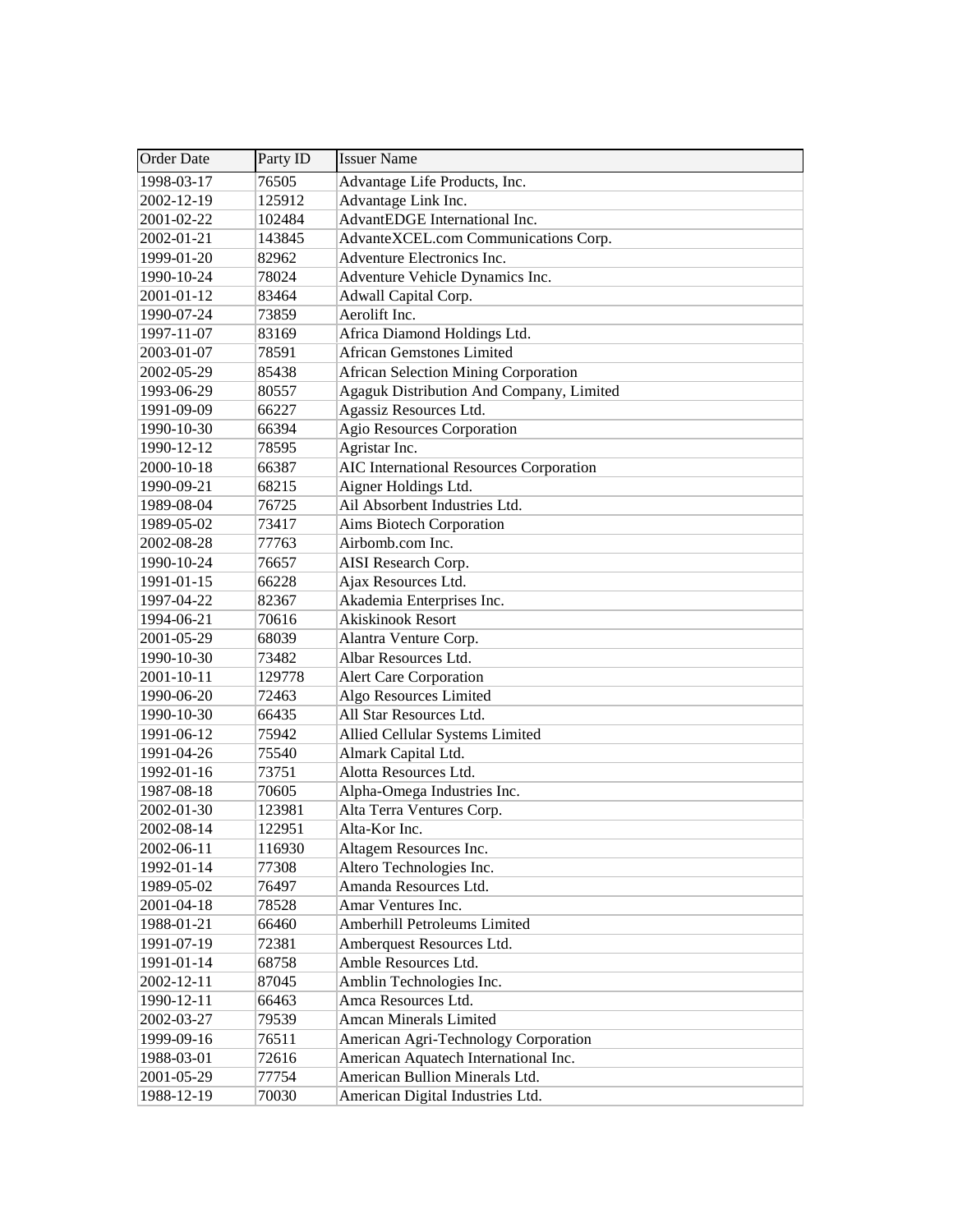| <b>Order Date</b> | Party ID | <b>Issuer Name</b>                               |
|-------------------|----------|--------------------------------------------------|
| 2000-09-18        | 84372    | American Eco Corporation                         |
| 1990-07-27        | 74903    | American Medical Technologies Inc.               |
| 1994-11-08        | 73939    | American Natural Energy Corporation (old)        |
| 1995-01-20        | 66767    | American Nortel Communications Inc.              |
| 1997-01-09        | 67962    | American Pacific Minerals Ltd.                   |
| 1991-07-26        | 69717    | American Platinum Inc.                           |
| 1997-08-25        | 70562    | American Resources Corporation Limited           |
| 1989-02-15        | 65635    | American Technology & Information Inc.           |
| 1994-01-05        | 76506    | American Transportation Television Network, Inc. |
| 1990-04-05        | 73094    | American Westwater Technology Group Ltd.         |
| 2001-10-29        | 87312    | American Wild Woodland Ginseng Corp.             |
| 2002-01-03        | 77289    | Ameridex Minerals Corp.                          |
| 2001-04-25        | 78768    | Ameridian Ventures Inc.                          |
| 1991-01-18        | 72579    | Ameritex Resources Ltd.                          |
| 2002-05-29        | 83770    | <b>AMT</b> International Mining Corporation      |
| 1998-03-17        | 78187    | Amtronics Enterprises Ltd.                       |
| 1990-01-22        | 77311    | Amvic Resources Ltd.                             |
| 2001-06-21        | 123460   | Analytical Software Inc.                         |
| 1990-05-02        | 73709    | <b>Anchor Gold Corporation</b>                   |
| 1989-06-14        | 74669    | Ancom Atm International Inc.                     |
| 1992-03-19        | 78908    | Andria Resources Inc.                            |
| 1991-01-23        | 78342    | Andromeda Ventures Inc.                          |
| 1991-08-01        | 78163    | Anglo American Resources Inc.                    |
| 1992-01-15        | 66494    | Anglo Canadian Mining Corporation                |
| 2001-02-16        | 73011    | Anglo-Andean Explorations Inc.                   |
| 2000-01-11        | 77988    | Anglo-Canadian Gas Corp.                         |
| 2002-12-11        | 133841   | Animacis Technologies Inc.                       |
| 1991-03-15        | 68301    | <b>Antelope Resources Limited</b>                |
| 1995-07-20        | 80018    | Antrim Resources Inc.                            |
| 1998-05-28        | 82923    | <b>Anvil Range Mining Corporation</b>            |
| 2001-03-23        | 70107    | Apac Telecommunications Corporation              |
| 1989-05-01        | 71292    | App Applied Polymer Products Inc.                |
| 2002-03-27        | 85283    | <b>Applause Corporation</b>                      |
| 1992-09-03        | 73653    | Applied Energy Inc.                              |
| 2001-08-28        | 83040    | <b>Aquality Holdings International Limited</b>   |
| 1990-10-26        | 75917    | Aquarius Seafarms Ltd.                           |
| 1993-02-01        | 76426    | Aquatech Systems Inc.                            |
| 1992-07-09        | 68366    | Aquitaine Shores Apartment Project-Phase I       |
| 1996-03-25        | 77668    | Aquitaine Shores Apartment Project-Phase II      |
| 1989-06-12        | 75035    | Argonex International Ltd.                       |
| 1991-08-20        | 70020    | Argrel Resources Ltd.                            |
| 1990-07-20        | 76617    | <b>Argyll Energy Corporation</b>                 |
| 1988-09-16        | 68501    | Aricana Resources Inc.                           |
| 1997-06-25        | 75592    | Arimetco International Inc.                      |
| 1989-02-16        | 74778    | Arion Resources Inc.                             |
| 1989-10-23        | 66515    | Arivaca Silver Mines Ltd                         |
| 1991-01-18        | 76604    | Arizona Golden Pacific Resources Ltd.            |
| 1989-06-29        | 74966    | Arizona Jojoba, Inc.                             |
| 1999-07-15        | 83640    | Armada Gold Corporation                          |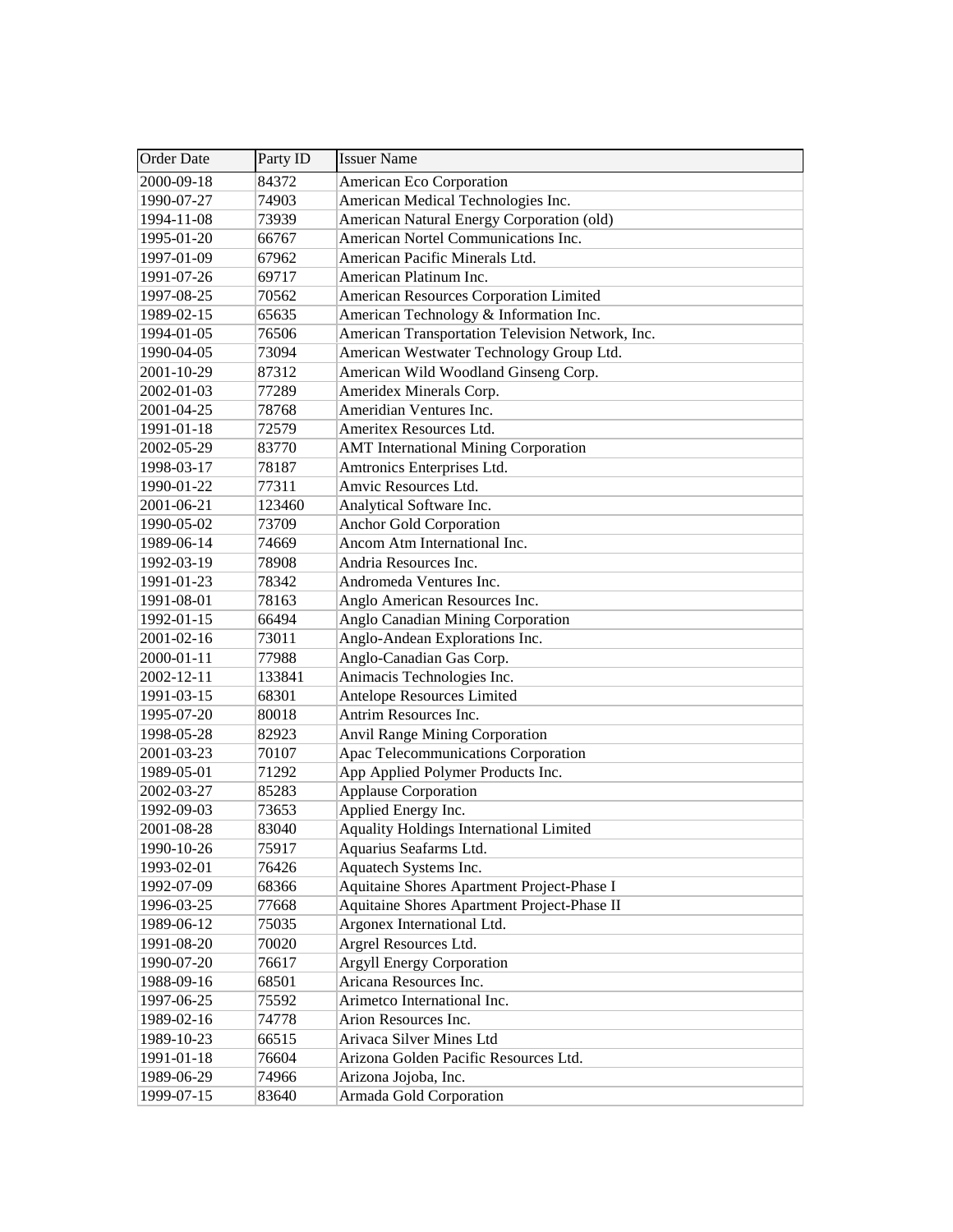| <b>Order Date</b> | Party ID | <b>Issuer Name</b>                           |
|-------------------|----------|----------------------------------------------|
| 1989-02-09        | 67894    | <b>Armor Development Corporation</b>         |
| 1991-08-01        | 75990    | Arnada Resources B.C. Ltd.                   |
| 1990-08-02        | 78070    | Arnica Resources Ltd.                        |
| 1988-06-13        | 68487    | <b>Arrow Business Corporation</b>            |
| 1998-08-06        | 77334    | Asean Holdings Inc.                          |
| 1988-10-21        | 66528    | Ashburton Oil Ltd.                           |
| 1998-07-31        | 81997    | Ashurst Technology Canada Inc.               |
| 1998-07-31        | 82669    | Ashurst Technology Ltd.                      |
| 2000-02-23        | 66293    | Asia Sapphires Limited                       |
| 2002-06-17        | 76046    | ASP123.com Systems Inc.                      |
| 2002-09-18        | 83159    | Asset Management Software Systems Corp.      |
| 1991-06-19        | 74358    | Astic Ventures Inc.                          |
| 1991-09-09        | 77958    | Astridon Development Corp.                   |
| 2001-11-26        | 67508    | <b>ATC Technologies Corporation</b>          |
| 1994-08-30        | 80265    | Atc, Inc.                                    |
| 2001-10-11        | 121135   | Atcan Capital Corp.                          |
| 2001-05-04        | 76763    | Athabaska Gold Resources Ltd.                |
| 2002-10-22        | 111187   | Atlantic Systems Group Inc.                  |
| 1990-02-07        | 77373    | Atlantis Enterprises International Ltd.      |
| 1992-07-02        | 75374    | Audax Gas & Oil Ltd.                         |
| 1996-01-11        | 73818    | Audre Recognition Systems Inc.               |
| 2002-11-27        | 148218   | Aurelian Developers Ltd.                     |
| 1994-07-26        | 78219    | Auriga Resources Limited                     |
| 2002-11-27        | 72648    | Auriginor Exploration Inc.                   |
| 2001-02-13        | 77723    | Auromar Development Corp.                    |
| 1996-07-15        | 83452    | Aurora Energy Corp.                          |
| 1989-12-15        | 72443    | Aurun Mines Ltd.                             |
| 1990-05-22        | 73092    | Austin Mines Inc.                            |
| 1990-04-24        | 78616    | <b>Austral Pacific Gold Corporation</b>      |
| 1988-06-08        | 73502    | <b>Australian Corporate Holdings Limited</b> |
| 1995-07-12        | 78155    | Auto Chek Centres, Inc.                      |
| 1989-06-14        | 73934    | <b>Autobyte Systems Corporation</b>          |
| 2001-04-25        | 70656    | Autobyte Technologies Inc.                   |
| 1992-03-17        | 73048    | Avinda Video Incorporated                    |
| 1993-05-28        | 78804    | Axagon Resources Ltd.                        |
| 1992-01-28        | 73812    | Axiom International Development Corporation  |
| 2002-03-26        | 145513   | Axis.Port Inc.                               |
| 2001-11-07        | 130128   | Axxent Inc.                                  |
| 2002-01-21        | 133844   | Azterra Corporation, The                     |
| 2001-06-21        | 66311    | B.G.M. Diversified Energy Inc.               |
| 1988-03-01        | 72729    | B.I. Ventures Ltd.                           |
| 1992-12-11        | 79452    | Babykins International Inc.                  |
| 1992-01-30        | 79752    | Babyland Industries Inc.                     |
| 1990-08-15        | 73244    | Baha Resources Ltd.                          |
| 1991-04-26        | 76827    | Bahn Food 1984 Corporation                   |
| 1989-02-06        | 72506    | Bankit Resource Corp.                        |
| 1995-07-26        | 69169    | <b>Banner Mining Corporation</b>             |
| 1995-08-17        | 74309    | Barbican Financial Corp.                     |
| 1991-01-14        | 77096    | Barcan Communications Inc.                   |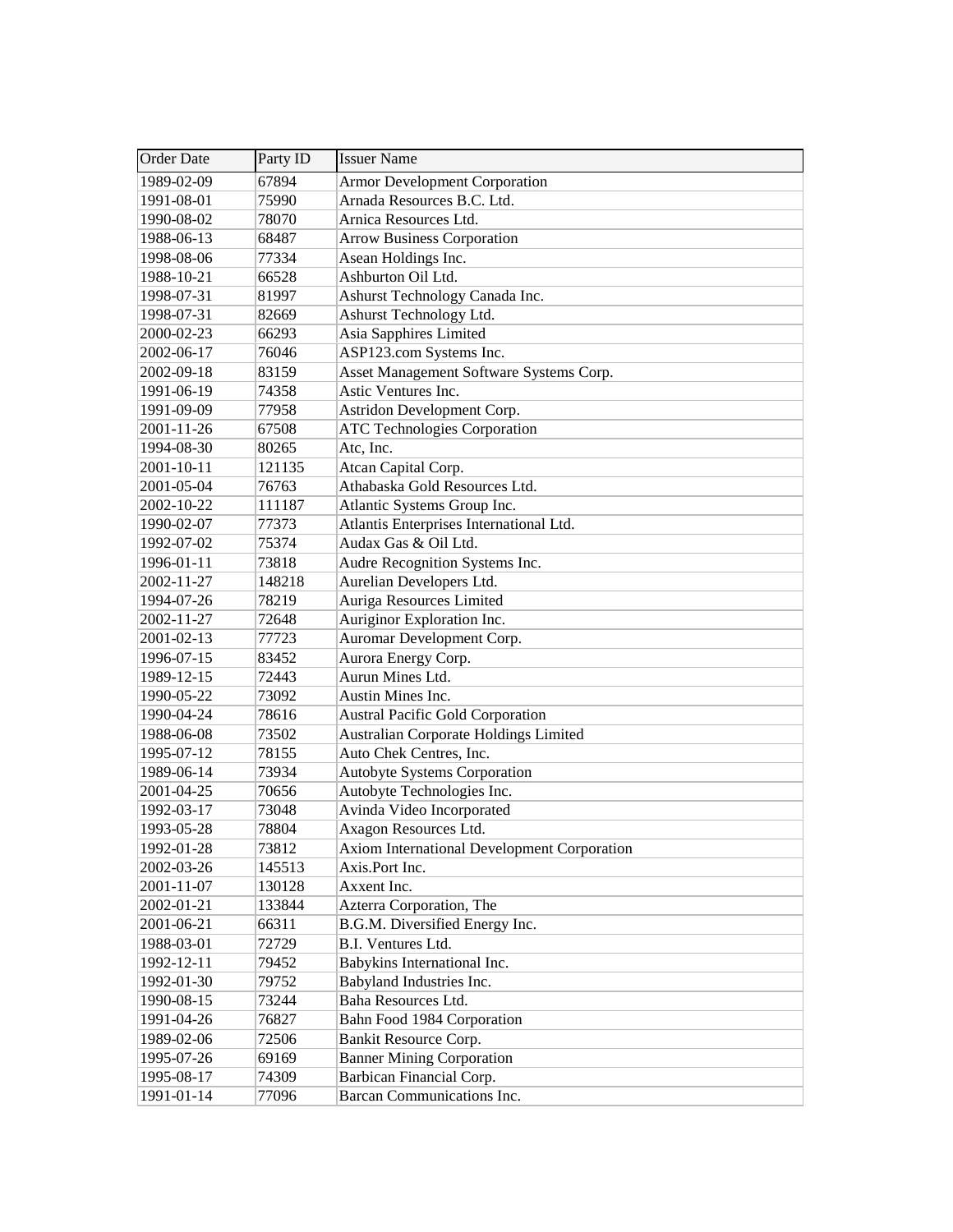| <b>Order Date</b> | Party ID | <b>Issuer Name</b>                                      |
|-------------------|----------|---------------------------------------------------------|
| 1988-07-07        | 66273    | Bardine Oils Ltd.                                       |
| 1989-06-16        | 75282    | Barexor Minerals Inc. (N.P.L.)                          |
| 2001-06-06        | 66231    | Barrier Mining Corp.                                    |
| 2001-02-27        | 119994   | <b>Bartizan Capital Corporation</b>                     |
| 2002-08-28        | 147796   | <b>BARTON BAY RESOURCES INC.</b>                        |
| 1990-07-20        | 75975    | Basaba Enterprises Inc.                                 |
| 1997-09-25        | 85432    | Basic U.S. Reit, Inc.                                   |
| 1989-10-04        | 77330    | Bateaux Resources Inc.                                  |
| 1988-12-15        | 76402    | Bathrooms Beautiful Canada Ltd./ Bain Joli Canada Ltee. |
| 1988-07-27        | 75144    | Bauska Manufacturing (B.C.) Ltd.                        |
| 1987-04-23        | 73664    | Bay City Resources Corp.                                |
| 1988-03-29        | 73081    | Baylore Resources Inc.                                  |
| 1991-12-19        | 77309    | Bayridge Developments Ltd.                              |
| 1994-09-16        | 76744    | <b>BCE Place Finance Corporation</b>                    |
| 2000-04-20        | 84091    | <b>BCS</b> Technology Inc.                              |
| 1991-07-05        | 71105    | <b>BCU</b> Industries Inc.                              |
| 2001-09-13        | 81850    | Beamscope Canada Inc.                                   |
| 1991-12-19        | 75974    | Beardmore Resources Ltd.                                |
| 1995-04-04        | 76851    | Beauchamps Exploration Inc.                             |
| 1991-11-19        | 72680    | Beaver Resources Inc.                                   |
| 1998-01-12        | 83104    | Beckett Technologies Corp.                              |
| 1993-05-04        | 66639    | <b>Bedford Arms Syndicate</b>                           |
| 1988-03-24        | 73921    | Bel Pac Industries Ltd.                                 |
| 1998-06-12        | 83449    | Bell Earth Sciences Inc.                                |
| 1990-01-24        | 72595    | Bellabon Resources Corp.                                |
| 1991-06-26        | 72422    | Bentech Industries Inc.                                 |
| 1990-08-15        | 69329    | Bentley Resources Ltd.                                  |
| 1991-12-19        | 78389    | Benton Resources Ltd.                                   |
| 2001-01-22        | 77994    | Benz Energy Inc.                                        |
| 1991-03-05        | 78988    | Ber Resources Ltd.                                      |
| 2001-11-07        | 72880    | Bestar International Group Ltd.                         |
| 1991-01-15        | 79321    | <b>Betts Cove Minerals Limited</b>                      |
| 1989-10-16        | 74785    | Beverly Development Inc.                                |
| 1994-09-16        | 67905    | <b>BF Realty Holdings Limited</b>                       |
| 1990-07-27        | 75286    | Bi-Petro Resources Inc.                                 |
| 1991-09-18        | 76498    | Bicer Medical Systems Ltd.                              |
| 2001-11-13        | 116046   | Big Picture Technologies Inc.                           |
| 1991-02-07        | 78236    | Big Strike Resources Ltd.                               |
| 1991-01-14        | 66684    | <b>Bighorn Development Corporation</b>                  |
| 1990-01-08        | 74306    | <b>Bio-Feed Industries Limited</b>                      |
| 1991-02-13        | 69839    | Biologix (B.C.) Ltd.                                    |
| 2002-05-29        | 129748   | Biomax Technologies Inc.                                |
| 1992-02-05        | 76709    | Biomet Technology Inc.                                  |
| 1989-07-12        | 66689    | Bishop Resources Development Ltd.                       |
| 1990-02-12        | 66691    | <b>Bitec Development Corporation</b>                    |
| 1990-06-26        | 66691    | <b>Bitec Development Corporation</b>                    |
| 1991-04-16        | 76875    | Black Ridge Gold Ltd.                                   |
| 2001-11-01        | 75638    | Black Tusk Energy Inc.                                  |
| 1990-01-24        | 67428    | Blackberry Gold Resources Inc.                          |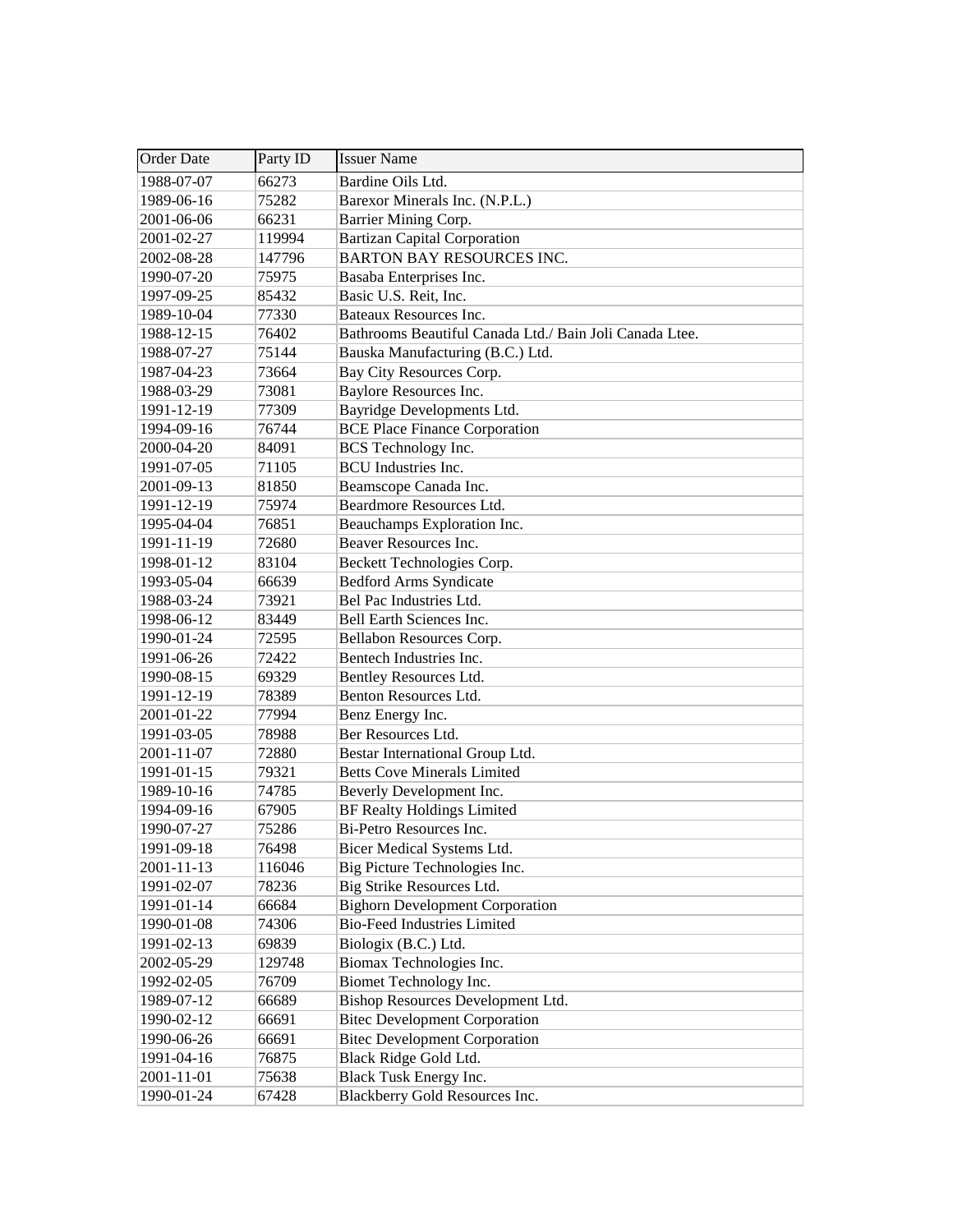| Order Date | Party ID | <b>Issuer Name</b>                           |
|------------|----------|----------------------------------------------|
| 1991-02-26 | 79225    | Blue Chip Resources Inc.                     |
| 1991-07-03 | 73958    | <b>Blue Star Investment Limited</b>          |
| 1992-11-30 | 81098    | Bluejay Management Ltd.                      |
| 2001-09-13 | 83381    | Bluestar Battery Systems International Corp. |
| 1992-07-09 | 66288    | <b>Bluewater Park Apartment Project</b>      |
| 1999-09-01 | 73723    | <b>BMD</b> Enterprises Ltd.                  |
| 1992-11-16 | 72588    | Boise Creek Resources Ltd.                   |
| 2001-05-29 | 68386    | Bomax Resource Corp.                         |
| 2000-10-31 | 78141    | Bonaventure Resources Ltd.                   |
| 2002-02-25 | 118228   | Bonkers Ventures Inc.                        |
| 2002-11-22 | 133915   | Bookfortravel.com Inc.                       |
| 1987-03-18 | 72890    | Borkin Industries Corp.                      |
| 1997-01-22 | 72703    | Boswell International Technologies Ltd.      |
| 1991-05-06 | 67876    | Boundary Gold Corp.                          |
| 1990-07-05 | 72708    | Bowes Lyon Resources Ltd.                    |
| 2002-04-03 | 69512    | <b>Bracknell Corporation</b>                 |
| 1991-01-23 | 73771    | Brahma Resources Inc.                        |
| 2002-05-29 | 83934    | Brainium Technologies Inc.                   |
| 1995-04-24 | 81666    | Bramalea Inc.                                |
| 1998-07-16 | 76317    | Brandevor Enterprises Ltd.                   |
| 2000-02-08 | 83973    | Brandon Energy Ltd.                          |
| 2002-07-10 | 145490   | Brauch Database Systems, Inc.                |
| 1989-04-28 | 70435    | Brent Resources Group Ltd.                   |
| 1999-07-12 | 75862    | Briana Bio-Tech Inc.                         |
| 1991-02-15 | 67656    | Bridge River Development Corp.               |
| 1990-05-01 | 66761    | Brinco 81 Energy Program                     |
| 1988-03-30 | 67562    | Bristol Trading Company Ltd.                 |
| 1995-01-16 | 78344    | British Lion Mines Ltd.                      |
| 1997-05-23 | 84833    | Bro-X Minerals Ltd.                          |
| 1989-02-08 | 72950    | Broadway Beverages Ltd.                      |
| 2000-02-17 | 84481    | Bromley . Marr ECOS Inc.                     |
| 1991-02-12 | 66584    | BRX Mining & Petroleum Ltd.                  |
| 1990-02-07 | 78303    | Bu-Max Gold Corp.                            |
| 1990-02-07 | 77142    | Bud Minerals Ltd.                            |
| 1999-03-22 | 77350    | Buddha Resources Inc.                        |
| 1991-06-19 | 77440    | Bunker Hill Mining Company Inc.              |
| 1991-01-29 | 73952    | Burrard Ventures Inc.                        |
| 1990-11-29 | 77783    | Burro Creek Minerals Ltd.                    |
| 2002-04-16 | 83746    | Bushman Resources Inc.                       |
| 1995-06-23 | 81742    | Business Systems International Inc.          |
| 1989-02-01 | 66825    | <b>Butler Mountain Minerals Corp.</b>        |
| 1993-05-28 | 66768    | C & E Furniture Industries Inc.              |
| 1988-03-10 | 72458    | Caara Ventures Inc.                          |
| 1990-05-01 | 76175    | Caddev Industries Inc.                       |
| 1997-07-15 | 79851    | Caldera Technologies Corporation             |
| 1999-09-16 | 81192    | Calibre Energy Inc.                          |
| 1997-10-06 | 77437    | Calibre Technologies Corporation             |
| 1988-11-25 | 74171    | Caliente Resources Ltd.                      |
| 1992-11-16 | 73871    | California Gold Mines Inc.                   |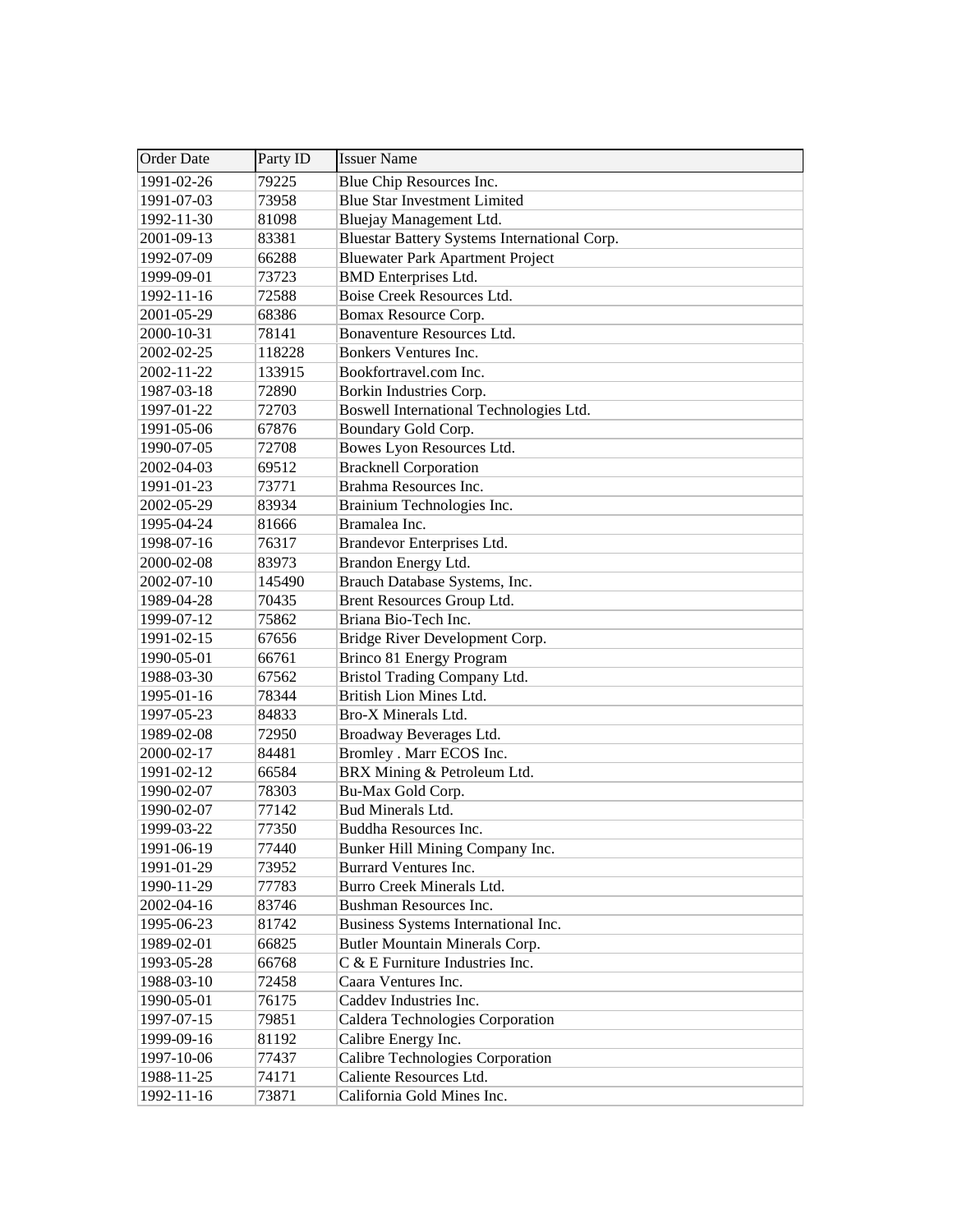| <b>Order Date</b> | Party ID | <b>Issuer Name</b>                                          |
|-------------------|----------|-------------------------------------------------------------|
| 1988-03-01        | 72754    | <b>Cam-Turf Corporation</b>                                 |
| 1992-06-15        | 80127    | Camborne Industries Plc                                     |
| 2002-02-21        | 69884    | Cambridge Environmental Systems Inc.                        |
| 1990-02-14        | 67143    | <b>Camford Capital Corporation</b>                          |
| 2000-10-26        | 124325   | Cammac Group Inc.                                           |
| 1991-08-12        | 68462    | Can-Mac Exploration Ltd.                                    |
| 2002-02-21        | 111613   | Canada 3000 Inc.                                            |
| 1989-10-04        | 75999    | Canada Lease Financing Ltd.                                 |
| 1992-04-06        | 77803    | Canada Orient Resources Inc.                                |
| 1987-05-19        | 74843    | Canadaka Mining Corporation                                 |
| 2001-10-15        | 73923    | <b>Canadian Airlines Corporation</b>                        |
| 1990-04-03        | 78065    | Canadian Aviation Express Airlines Inc.                     |
| 2002-06-12        | 133852   | Canadian Blackhawk Energy Inc.                              |
| 1993-01-27        | 73819    | Canadian Cariboo Resources Ltd.                             |
| 2003-01-20        | 154934   | Canadian Destination Properties Inc.                        |
| 1990-12-11        | 71727    | Canadian Dollar Investment (Bermuda) Limited                |
| 1989-10-20        | 76490    | Canadian Entertainment Investors No. I And Company, Limited |
| 1995-07-07        | 73268    | Canadian Giant Exploration Limited                          |
| 1989-10-04        | 76589    | Canadian Heritage Brewing Co. Ltd.                          |
| 1993-02-16        | 73293    | Canadian Liberty Development Corp.                          |
| 1991-08-12        | 70759    | Canadian Mono Mines Inc.                                    |
| 1998-08-27        | 67810    | Canadian Overseas Exploration Corporation                   |
| 1994-01-19        | 75311    | Canadian Roxana Resources Limited                           |
| 1994-08-19        | 76526    | Canadian Strategic Holdings Ltd.                            |
| 1989-05-01        | 67579    | Canadian Trace Minerals Ltd.                                |
| 1989-12-15        | 76500    | Canadian Transtech Industries Ltd.                          |
| 1988-10-28        | 65691    | Canadian Westgrowth Ltd.                                    |
| 1990-07-19        | 78935    | Canadian-Star Industries Inc.                               |
| 1992-01-22        | 72446    | <b>Canalands Resources Corporation</b>                      |
| 1999-07-28        | 79447    | Cancall Cellular Communications Inc.                        |
| 1987-07-15        | 66951    | Caneco Audio-Publishers Inc.                                |
| 1995-03-06        | 76323    | <b>Canex Resources Corporation</b>                          |
| 1992-10-20        | 79676    | <b>Canora Mining Corporation</b>                            |
| 1991-07-19        | 73594    | Canova Resources Ltd.                                       |
| 2000-10-18        | 79165    | <b>Canquest Resource Corporation</b>                        |
| 1991-05-15        | 66961    | Canreos Minerals (1980) Limited                             |
| 1998-07-16        | 66962    | <b>Canshore Exploration Limited</b>                         |
| 2002-01-03        | 78617    | Cansib Energy Inc.                                          |
| 2000-05-08        | 75976    | Cansorb Industries Inc.                                     |
| 1989-10-13        | 72461    | Canterbury Resources Inc.                                   |
| 1988-12-05        | 73108    | Canus Laboratories Ltd.                                     |
| 2001-11-16        | 129855   | Capco Resources Ltd.                                        |
| 1988-11-29        | 67829    | Capella Resources Limited (Old)                             |
| 1989-06-29        | 67830    | Capilano Resources Inc.                                     |
| 1989-02-16        | 74243    | Capital Reserve Inc.                                        |
| 1996-08-23        | 76866    | Caprice-Greystoke Enterprises Ltd.                          |
| 1989-03-20        | 70926    | Capricorn Resources Ltd.                                    |
| 1990-05-16        | 76614    | Capsule Technology Group Inc.                               |
| 1992-09-15        | 76629    | Care Veterinary Pharmaceuticals Ltd.                        |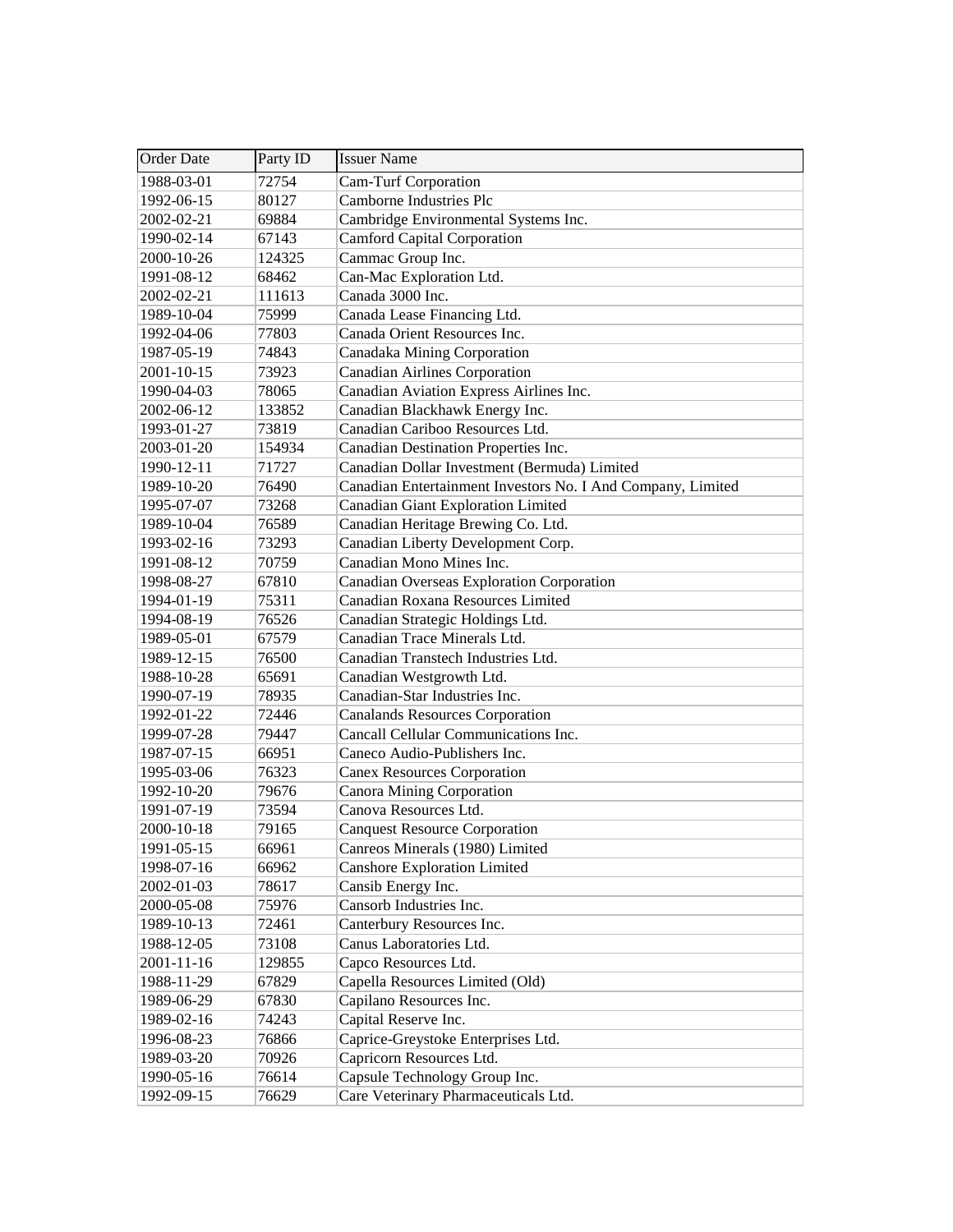| <b>Order Date</b> | Party ID | <b>Issuer Name</b>                        |
|-------------------|----------|-------------------------------------------|
| 1991-09-09        | 72661    | Cariana International Industries Inc.     |
| 1989-10-30        | 76887    | Carissa Gold Inc.                         |
| 1988-07-26        | 71837    | Carlson Mines Ltd.                        |
| 1989-06-23        | 66989    | Carlyle Energy Ltd.                       |
| 2001-02-12        | 89610    | Carmanah Resources Ltd.                   |
| 2001-07-23        | 73645    | <b>Carmel Resources Limited</b>           |
| 2002-03-18        | 77352    | Carnival Resources Ltd.                   |
| 1990-11-05        | 78122    | Carousel Capital Corp.                    |
| 1990-10-05        | 75748    | Carpita Corporation                       |
| 1990-07-18        | 74703    | Carrigan Industries Limited               |
| 1999-03-22        | 81077    | <b>Cartaway Resources Corporation</b>     |
| 2002-04-30        | 75348    | <b>Casamiro Resource Corporation</b>      |
| 1991-02-25        | 74666    | Casau Exploration Ltd.                    |
| 1998-01-16        | 76834    | Cascadia Technologies Ltd.                |
| 1999-03-24        | 87196    | Casmyn Corp.                              |
| 1990-10-16        | 73711    | Catear Resources Ltd.                     |
| 1987-08-13        | 73211    | Catlow Resources Ltd.                     |
| 1988-11-03        | 67011    | <b>Caulfield Resources Ltd</b>            |
| 1992-09-22        | 80246    | Cavalier Energy Limited                   |
| 1988-11-16        | 76585    | Cayman Resources Ltd.                     |
| 1993-01-11        | 73597    | CBO Resources Corp.                       |
| 1993-01-26        | 79517    | CCC International Trade Inc.              |
| 2002-09-04        | 142694   | CCPC BioTech Inc.                         |
| 1992-10-16        | 70305    | CCW System Ltd.                           |
| 2001-06-12        | 143324   | CDNET Canada Inc.                         |
| 1999-06-24        | 104990   | Cee Bee Natural Gas Inc.                  |
| 1989-12-01        | 67847    | Celebrity Energy Corp.                    |
| 1990-11-19        | 67848    | Celico Resources Ltd.                     |
| 1998-04-20        | 85865    | Celtic Resources Holdings Plc             |
| 1999-08-04        | 83917    | Central Asia Goldfields Corporation       |
| 1994-02-11        | 79536    | <b>Central Guaranty Trust Company</b>     |
| 1994-10-12        | 74434    | Central Guaranty Trustco Limited          |
| 2001-06-19        | 69333    | Cepeda Minerals Inc.                      |
| 1998-11-04        | 82686    | Cephalon Resource Corporation             |
| 1995-06-23        | 82500    | <b>Cercal Minerals Corporation</b>        |
| 1991-05-17        | 76134    | Cevaxs Corporation                        |
| 1993-12-15        | 80976    | <b>CGI Mutualization Corporation</b>      |
| 1991-04-12        | 76144    | <b>CH Financial Corporation</b>           |
| 2003-01-28        | 80585    | Challenger Minerals Ltd.                  |
| 1989-10-20        | 77346    | <b>Chandi Resources Corporation</b>       |
| 1991-04-30        | 74967    | Charan Industries Inc.                    |
| 1992-09-16        | 72270    | Charlemagne Resources Ltd.                |
| 1991-09-09        | 67236    | Charlie O Company, Inc.                   |
| 2001-08-28        | 89502    | <b>Chase Resource Corporation</b>         |
| 1999-07-27        | 111386   | Chauvco Resources International Ltd.      |
| 1992-08-10        | 75843    | Chelan Resources Inc.                     |
| 1990-05-16        | 72386    | Chelsea Resources Ltd.                    |
| 1989-06-23        | 66415    | Chesapeake Computer Systems Inc.          |
| 1993-08-12        | 67073    | Chess-Clarion 1980-81 Exploration Program |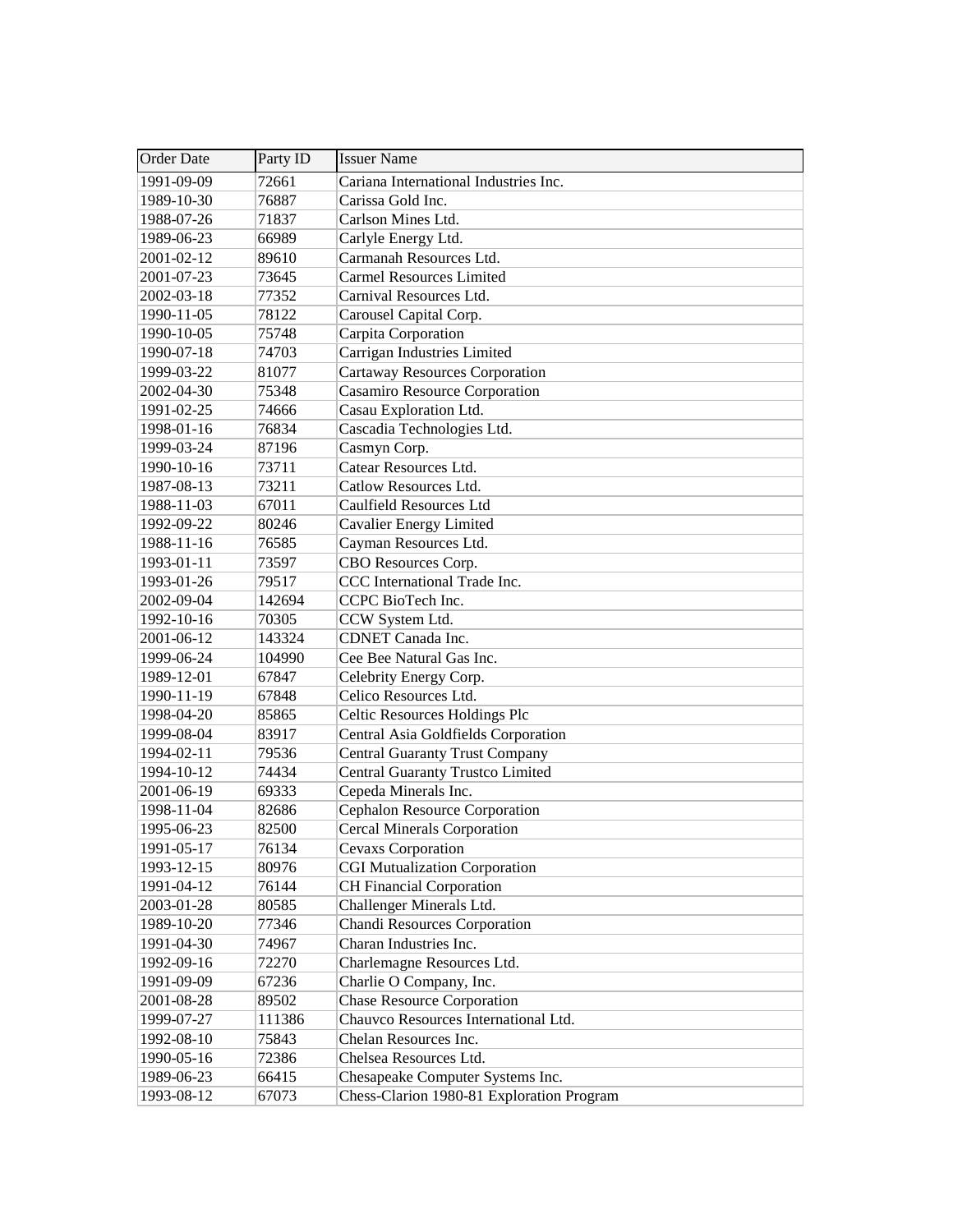| Order Date | Party ID | <b>Issuer Name</b>                          |
|------------|----------|---------------------------------------------|
| 1993-04-27 | 67386    | Chessminster Group Ltd.                     |
| 1990-01-08 | 67855    | Cheyenne Petroleum Corporation              |
| 1990-10-03 | 72939    | China Sea Resources Corporation             |
| 1987-11-19 | 67858    | Chisholm Resources Ltd.                     |
| 1989-04-06 | 67087    | Chromex Nickel Mines Ltd.                   |
| 1993-10-27 | 66510    | Chuska Resources Corp.                      |
| 1999-09-21 | 82415    | CIC Canola Industries Canada Inc.           |
| 2001-04-05 | 81723    | <b>CINAR Corporation</b>                    |
| 1989-04-28 | 75058    | Cinnabar Resources Ltd.                     |
| 1990-06-20 | 68296    | Clarepine Industries Inc.                   |
| 1996-04-01 | 66242    | Clarion Resources Ltd.                      |
| 1991-04-16 | 67786    | Clarus Corporation                          |
| 2002-04-03 | 79616    | <b>Classic Gold Resources Limited</b>       |
| 1991-07-26 | 77292    | Claw Resources Ltd.                         |
| 1990-02-21 | 76347    | Clay-Mill Technical Systems Inc.            |
| 2001-07-31 | 116502   | Clement Systems Inc.                        |
| 2001-07-20 | 103648   | <b>Clifton Mining Company</b>               |
| 2002-06-12 | 141063   | Clio Tools.com Ltd.                         |
| 1989-07-05 | 74352    | Clyde Resources Inc.                        |
| 1988-10-25 | 73315    | CMAC Computer Systems Ltd.                  |
| 1989-01-19 | 75083    | CNI Computer Networks International Ltd.    |
| 1997-07-17 | 67110    | Coach Hill Manor                            |
| 1991-02-12 | 73378    | Coast Range Resources Ltd.                  |
| 2001-05-29 | 78481    | Coastal Plain Resources Ltd.                |
| 1988-12-19 | 75680    | Coastasia Enterprises Ltd.                  |
| 1999-08-04 | 68426    | Coded Communications Corporation            |
| 1998-10-19 | 73660    | Cognoscente Software International Inc.     |
| 1992-07-15 | 66445    | Colorfax International Inc.                 |
| 1989-10-31 | 70828    | Colt Exploration (Western) Ltd.             |
| 1989-03-22 | 69375    | Columbia Leisure Corporation                |
| 2002-11-27 | 122536   | <b>Columbus Networks Corporation</b>        |
| 1988-08-04 | 66281    | Com-Air Containers (Canada) Inc.            |
| 1994-11-29 | 67865    | Comaplex Resources International Ltd.       |
| 2003-01-15 | 118766   | Commercial Consolidators Corp.              |
| 1990-06-14 | 67148    | Commercial Oil (And) Gas Ltd.               |
| 1990-05-11 | 73541    | <b>Compleat Health Corporation</b>          |
| 2003-01-27 | 104962   | Compression & Encryption Technologies Inc.  |
| 1991-01-29 | 74752    | Comterm Inc.                                |
| 1989-06-16 | 77318    | Con-Tech Industries Inc.                    |
| 1994-12-02 | 81134    | <b>Confederation Life Insurance Company</b> |
| 1992-01-31 | 66284    | Conley Resources Corp.                      |
| 1998-04-22 | 80053    | Conpak Seafoods Inc.                        |
| 2003-01-20 | 83969    | Consil Corp.                                |
| 1992-12-11 | 69596    | Consolidated Acorn Resources Ltd.           |
| 1991-03-25 | 69731    | Consolidated Advanced Ecology Corp.         |
| 2000-07-19 | 76249    | Consolidated Agarwal Resources Ltd.         |
| 1993-04-20 | 66481    | Consolidated Amhawk Enterprises Ltd.        |
| 1990-11-19 | 66489    | Consolidated Andex Resources Ltd.(N.P.L.)   |
| 2002-08-27 | 66317    | Consolidated Aston Resources Ltd.           |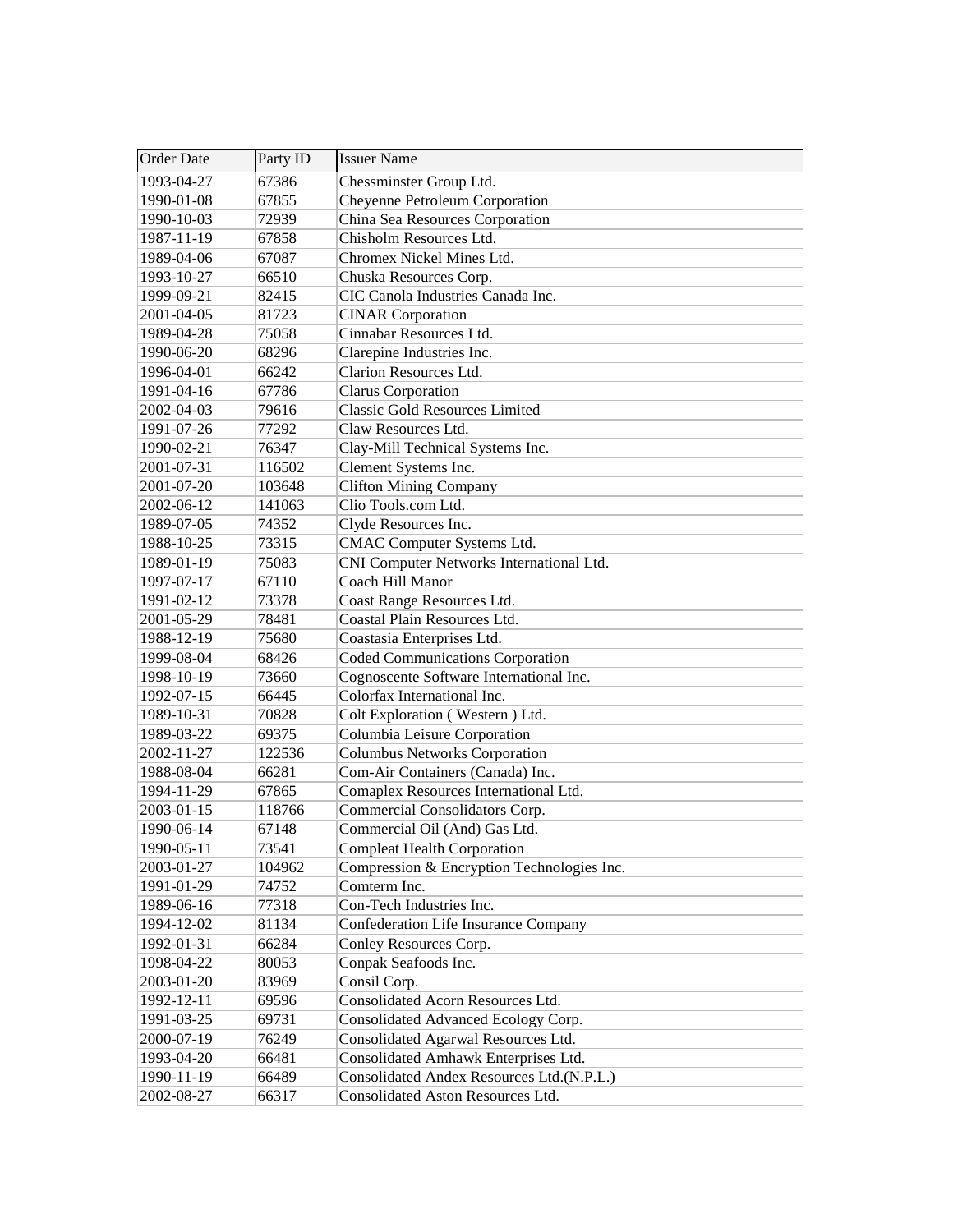| <b>Order Date</b> | Party ID | <b>Issuer Name</b>                                 |
|-------------------|----------|----------------------------------------------------|
| 2000-10-20        | 67820    | Consolidated Bahn Foods Inc.                       |
| 1990-07-20        | 66229    | Consolidated Genco Industries Inc.                 |
| 1991-01-09        | 73008    | Consolidated General Sea Harvest Corporation       |
| 1999-03-15        | 66669    | Consolidated Golden Quail Resources Ltd.           |
| 1992-12-17        | 67789    | <b>Consolidated Harlin Resources Limited</b>       |
| 1989-06-14        | 71115    | Consolidated Indescor Corp.                        |
| 1991-07-09        | 71303    | Consolidated Inland Recovery Group Ltd.            |
| 1991-12-24        | 68440    | <b>Consolidated Lone Star Resource Corporation</b> |
| 1999-08-26        | 76915    | Consolidated Niche Peripherals Inc.                |
| 1998-02-09        | 68690    | Consolidated Nrd Resources Ltd.                    |
| 1988-07-27        | 68878    | Consolidated Omab Enterprises Ltd.                 |
| 2001-05-29        | 72533    | Consolidated Plentech Electronics Inc.             |
| 2000-08-30        | 66570    | <b>Consolidated Power Battery Corporation</b>      |
| 2000-10-24        | 73487    | <b>Consolidated Rich Capital Corporation</b>       |
| 2001-05-25        | 70265    | Consolidated Silver Tusk Mines Ltd.                |
| 2001-10-29        | 68249    | Consolidated Stone Industries Inc.                 |
| 1992-07-17        | 73926    | Consolidated Trout Lake Mines Ltd.                 |
| 1999-10-22        | 76645    | Consolidated Van Anda Gold Ltd.                    |
| 1999-10-29        | 78846    | Consolidated Van-City Marble Ltd.                  |
| 1993-01-05        | 76559    | <b>Consolidated Yukon Minerals Corporation</b>     |
| 2003-01-20        | 67188    | Consumers Packaging Inc.                           |
| 1991-01-23        | 72849    | Continental Datanet Inc.                           |
| 1990-11-21        | 70621    | Control Energy Corp.                               |
| 1988-06-13        | 76099    | <b>Control Networks Corporation</b>                |
| 1996-01-11        | 74347    | Conversion Industries Inc.                         |
| 1999-07-08        | 75089    | Cordex Petroleums Inc.                             |
| 1990-11-21        | 77846    | Corning Resources Ltd.                             |
| 1991-05-03        | 73438    | Corolla Resources Ltd.                             |
| 1989-12-01        | 67896    | Cosmos Resources Inc.                              |
| 1990-07-18        | 75960    | Coventry Ventures Inc.                             |
| 1999-05-19        | 72329    | CRA Phase II Ltd.                                  |
| 1991-10-29        | 67248    | Crack Resources Ltd. (NPL)                         |
| 2002-05-29        | 72258    | Creative Entertainment Technologies Inc.           |
| 1991-04-22        | 74818    | Creative Products Inc.                             |
| 1993-11-05        | 79454    | Cross Pacific Pearls Inc.                          |
| 2001-12-05        | 81817    | CRS Preferred NT Ltd.                              |
| 1991-10-29        | 77060    | Cryogas Engineering Ltd.                           |
| 1987-03-09        | 70893    | Crystal Mountain Resources Ltd.                    |
| 1998-10-19        | 83647    | <b>CSCC Casino Software Corporation</b>            |
| 1988-11-15        | 66564    | Ctg Compression Technology Group Inc.              |
| 1989-10-31        | 67274    | Cumo Resources Ltd                                 |
| 1993-10-08        | 75262    | Cumulus Ventures Ltd.                              |
| 1994-01-13        | 79665    | Curragh Inc.                                       |
| 1998-07-16        | 82791    | <b>Custom Cryogenic Grinding Corporation</b>       |
| 1990-07-19        | 76864    | Cuvier Mines Inc.                                  |
| 1987-08-13        | 67313    | Cv Sportsmark International Inc.                   |
| 2002-10-23        | 73669    | CyberCom Systems Inc.                              |
| 1999-09-21        | 77939    | Cycomm International Inc.                          |
| 1990-03-06        | 73068    | Dafrey Resources Inc.                              |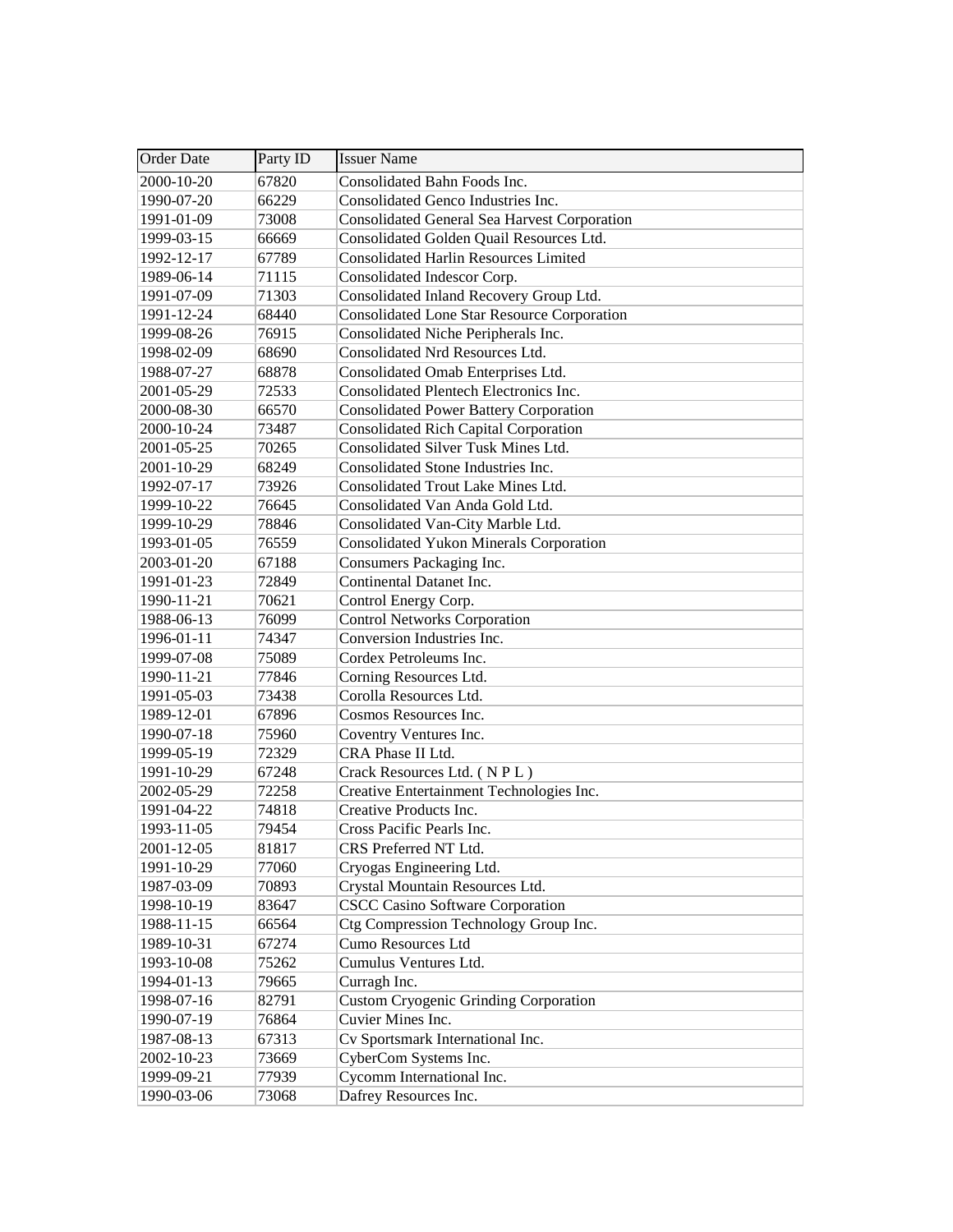| Order Date | Party ID | <b>Issuer Name</b>                        |
|------------|----------|-------------------------------------------|
| 1988-11-29 | 77595    | Daimler Resources Inc.                    |
| 1989-07-21 | 67902    | Dakon Metals Inc.                         |
| 1998-07-21 | 78335    | Dakota Mining Corporation                 |
| 1994-08-24 | 80392    | Dale Energy Corporation                   |
| 1999-04-19 | 70375    | Daleco Resources Corporation              |
| 1998-07-29 | 76334    | Dalton Specialities Ltd.                  |
| 1990-10-03 | 75582    | Danbus Magnetic Systems, Inc.             |
| 1992-09-29 | 66451    | Danco Industries Ltd.                     |
| 1998-03-18 | 76958    | Danra Resources Limited                   |
| 2002-05-29 | 77842    | Daren Industries Ltd.                     |
| 1996-01-09 | 73534    | Darius Technology Ltd.                    |
| 1987-02-26 | 67308    | Dash Lake Resources Ltd.                  |
| 1991-04-26 | 67445    | Dassen Gold Resources Ltd.                |
| 1990-11-14 | 72647    | Datel Industries Inc.                     |
| 1995-04-11 | 82434    | Davenport Resources Inc.                  |
| 1991-02-07 | 75471    | Davis Distributing Limited                |
| 1987-11-25 | 67317    | Davis-Keays Mining Ltd.                   |
| 1989-08-11 | 67317    | Davis-Keays Mining Ltd.                   |
| 1990-07-12 | 67322    | Dawson Eldorado Mines Ltd.                |
| 1988-07-04 | 67327    | Decker Resources Ltd.                     |
| 1989-06-29 | 70424    | Decorstone Industries Inc.                |
| 1999-03-22 | 69845    | Delbancor Industries Inc.                 |
| 2001-02-23 | 128643   | Delicious Alternative Desserts Ltd.       |
| 1996-08-13 | 77861    | Descan Equipment Ltd.                     |
| 1987-05-14 | 72041    | Desen Computer Industries Inc.            |
| 1990-07-13 | 77448    | Desert Sands Resources Inc.               |
| 2002-11-15 | 133871   | Detech Corporation                        |
| 2001-04-24 | 133824   | Develcon Electronics Ltd.                 |
| 1992-07-23 | 69334    | Dexx Energy Corporation                   |
| 1989-06-01 | 76176    | Diaem Resources Ltd.                      |
| 2002-03-12 | 129711   | Diamond Hill Resources Ltd.               |
| 1992-01-14 | 74066    | Diana Resources Ltd.                      |
| 1990-01-19 | 71881    | Diatec Resources Ltd                      |
| 1991-12-11 | 65820    | Diepdaume Mines Limited                   |
| 2001-08-13 | 146864   | Digital Artisans Guild Inc.               |
| 1998-10-21 | 84405    | Digital Courier International Corporation |
| 2003-01-13 | 148417   | Digital Duplication Inc.                  |
| 1996-04-24 | 73631    | Digital Fusion Multimedia Corp.           |
| 2001-05-29 | 72581    | Dimensions West Energy Inc.               |
| 1994-07-26 | 73950    | Dimples Group Inc.                        |
| 2003-02-05 | 74232    | <b>DiscFactories Corporation</b>          |
| 2001-06-12 | 84373    | Discoverware Inc.                         |
| 1988-05-26 | 74011    | Discovery Gold Explorations Ltd.          |
| 1995-03-13 | 73508    | Discovery Technologies Corp.              |
| 1990-06-20 | 74919    | Diversified Entertainment Inc.            |
| 2000-07-14 | 83798    | Diversified Investment Strategies Inc.    |
| 1991-06-07 | 75641    | Diversified Publishing Ltd.               |
| 1999-08-19 | 81844    | Divot Golf Corporation                    |
| 2002-02-25 | 70952    | Dmr Resources Ltd.                        |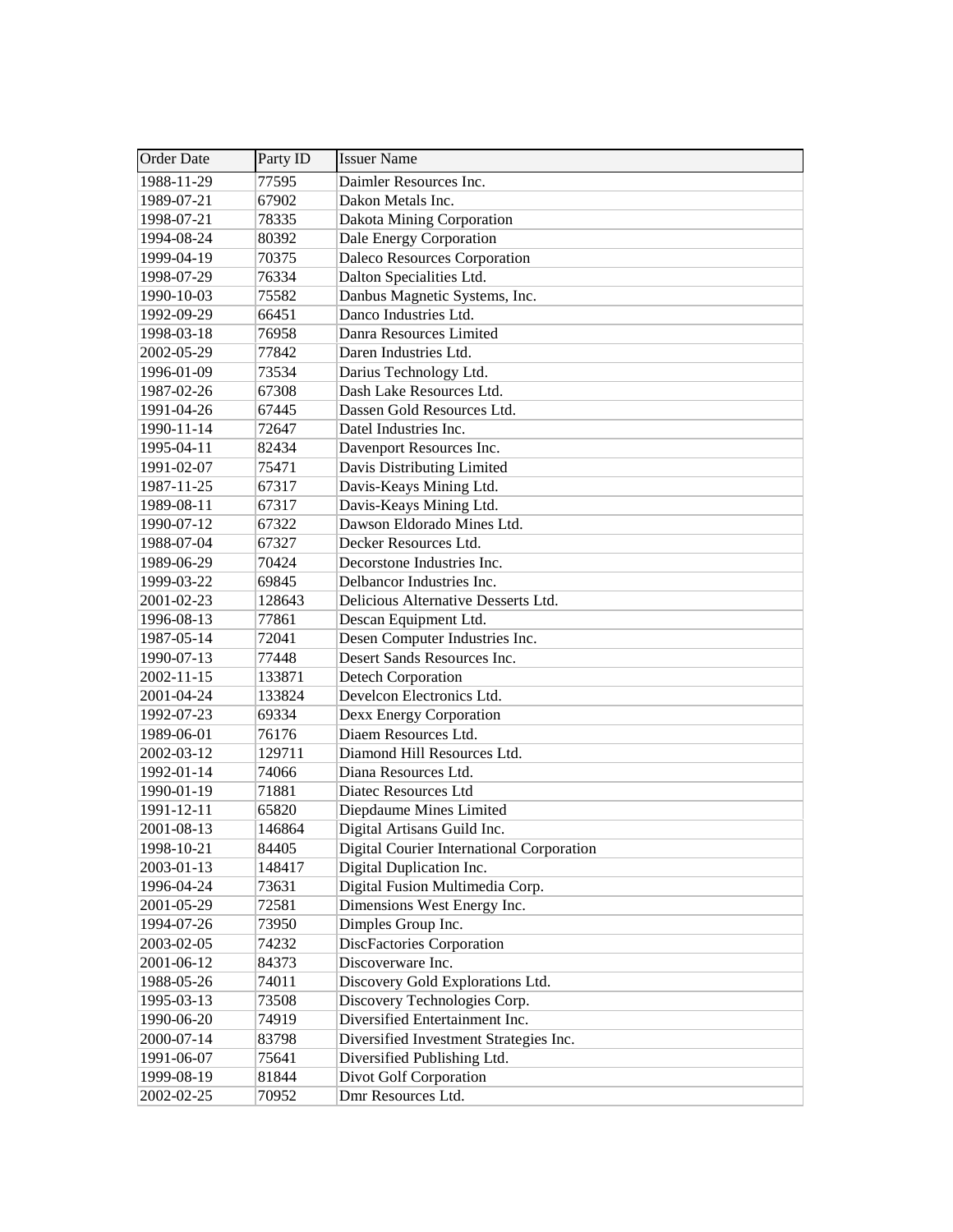| <b>Order Date</b> | Party ID | <b>Issuer Name</b>                        |
|-------------------|----------|-------------------------------------------|
| 1998-01-16        | 73039    | Dmx Inc.                                  |
| 1992-01-15        | 67798    | Dni Holdings Inc.                         |
| 1991-01-09        | 77176    | Dominco Industries Corp.                  |
| 1990-12-05        | 77302    | Dominelli Enterprises Inc.                |
| 1991-04-12        | 77135    | Domini Sportswear Ltd.                    |
| 1998-10-15        | 81960    | Dominion Bridge Corporation               |
| 2001-10-25        | 147818   | Dominion International Investments Inc.   |
| 1988-03-03        | 73644    | Donnex Resources Inc.                     |
| 1989-06-29        | 67958    | Dorchester Hotels Inc.                    |
| 2002-05-29        | 84210    | <b>Doreal Energy Corporation</b>          |
| 1997-05-22        | 78542    | Doromin Resources Ltd.                    |
| 1996-05-07        | 72827    | Double Eagle Entertainment Corp.          |
| 1989-10-24        | 66277    | Doverton Oils Ltd.                        |
| 1989-10-04        | 69005    | Draw International Resources Corp.        |
| 1995-10-18        | 70293    | Drt Resources Ltd.                        |
| 1992-12-14        | 79882    | Drx, Inc.                                 |
| 1989-02-24        | 73779    | Du-Well Resources Ltd.                    |
| 1996-11-12        | 68680    | Dueling Grounds Entertainment Corporation |
| 1992-01-14        | 67400    | <b>Dumont Nickel Corporation</b>          |
| 1991-12-06        | 67401    | Duncan Gold Resources Inc.                |
| 1992-03-25        | 79239    | Dunvegan Exploration Ltd.                 |
| 1990-05-04        | 78263    | Duration Mines Ltd.                       |
| 1990-05-02        | 75679    | Dutch Creek Resources Ltd.                |
| 1991-12-03        | 67907    | Dvo Industries Ltd.                       |
| 1988-07-13        | 69345    | Dyna Gold Resources Inc.                  |
| 2000-07-14        | 74103    | Dyna Haul Corp.                           |
| 1988-08-04        | 67410    | Dynamar Energy Limited                    |
| 2002-02-25        | 88249    | Dynamix Corporation                       |
| 1991-09-13        | 77102    | Dynamo Resources Ltd.                     |
| 1993-12-10        | 72378    | <b>Dynatronics Corporation</b>            |
| 1994-01-12        | 67299    | Dynex Petroleum Ltd.                      |
| 1988-07-14        | 68576    | Dyonix Greentree Technologies Inc.        |
| 2001-05-29        | 89092    | e-Phoria Online Systems Inc.              |
| 1997-08-11        | 78026    | E.P.A. Enterprises Inc.                   |
| 1993-08-11        | 77337    | E.T. Canada Inc.                          |
| 1990-10-19        | 67424    | <b>Eaglet Mines Limited</b>               |
| 2002-06-11        | 136853   | Earlyrain Inc.                            |
| 1989-02-16        | 73780    | Eastern Lights Resources Ltd.             |
| 1992-08-27        | 77937    | Eastmin Resources Inc.                    |
| 2002-08-01        | 73682    | Easton Minerals Ltd.                      |
| 1997-06-16        | 82095    | Easy Street Adventures Inc.               |
| 1989-02-03        | 75397    | <b>Eaton Capital Corporation</b>          |
| 1989-02-16        | 67439    | <b>Eclipse Mining Corporation</b>         |
| 2001-05-29        | 80870    | Eco Technologies International Inc.       |
| 1991-01-23        | 70822    | Ecos Resources Ltd.                       |
| 1989-06-09        | 72410    | Eden Resources Ltd.                       |
| 1990-09-11        | 67441    | <b>Edgemont Resources Corp.</b>           |
| 1988-03-17        | 72285    | El Dorado Systems (Canada) Inc.           |
| 1989-06-15        | 76447    | Elder Technologies Ltd.                   |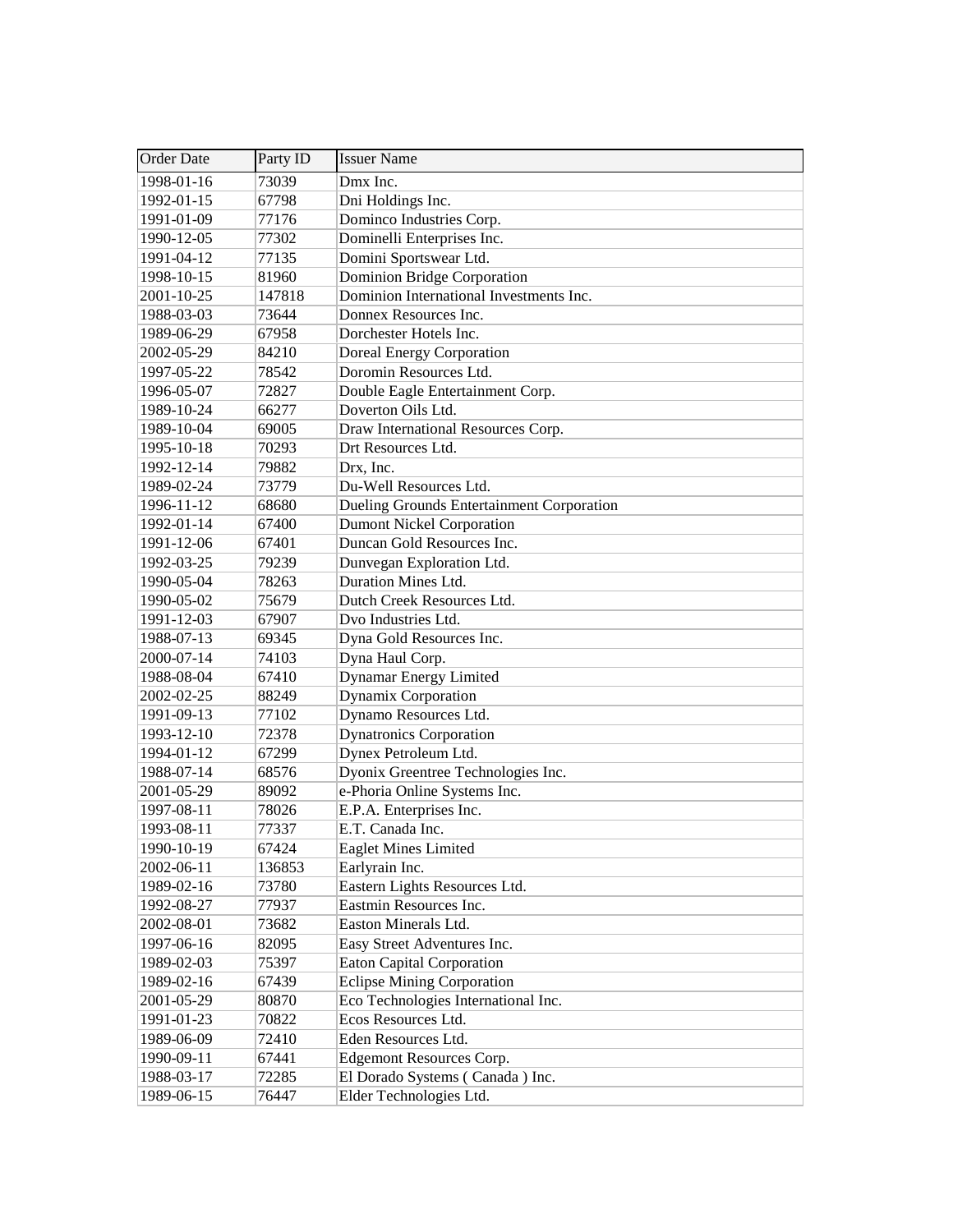| <b>Order Date</b> | Party ID | <b>Issuer Name</b>                                           |
|-------------------|----------|--------------------------------------------------------------|
| 1990-01-16        | 70660    | Eldorado Minerals & Petroleum Corp.                          |
| 1990-04-18        | 78357    | <b>Electrotest Engineering Corporation</b>                   |
| 1988-06-28        | 74153    | <b>Elegance Business Corporation</b>                         |
| 1981-08-25        | 67985    | Elektra Power Inc.                                           |
| 1988-03-31        | 67985    | Elektra Power Inc.                                           |
| 1997-08-21        | 75309    | Elite Capital (VVC) Ltd.                                     |
| 2002-01-03        | 74867    | <b>Elkhorn Gold Mining Corporation</b>                       |
| 2001-05-29        | 67304    | Emerald Dragon Mines Inc.                                    |
| 1988-11-24        | 75505    | Empire Gold Resources Ltd.                                   |
| 1990-06-27        | 69367    | Ems Systems Ltd.                                             |
| 1990-06-04        | 73340    | Encore Products Inc.                                         |
| 1993-01-13        | 67462    | Energex Minerals Ltd.                                        |
| 1990-01-12        | 73883    | <b>Enerteck Energy Technologies Corporation</b>              |
| 2000-02-02        | 111334   | Engineer Mining Corp.                                        |
| 1998-10-19        | 69518    | Enrich Ventures Ltd.                                         |
| 2001-02-13        | 133331   | Enterra Communications Inc.                                  |
| 2002-10-23        | 150095   | Entertainment Royalties Inc.                                 |
| 1989-01-06        | 67852    | Envipco Canada Western Inc.                                  |
| 1988-01-06        | 75494    | Enviro Waste Corporation And Enviro Waste Limited Partnershi |
| 2001-02-12        | 110687   | <b>Environmental Reclamation Inc.</b>                        |
| 1993-08-04        | 78915    | Environmental Risk Holdings, Inc.                            |
| 1994-08-24        | 80228    | Enviropro International Inc.                                 |
| 1992-02-12        | 77433    | Epicure Food Products, Inc.                                  |
| 1991-01-29        | 77101    | Eppeal Industries Inc.                                       |
| 1991-02-06        | 70601    | <b>Epping Realty Corporation</b>                             |
| 1996-05-15        | 81662    | Eps Essential Planning Systems Ltd.                          |
| 2002-06-11        | 111671   | Equess Communications Inc.                                   |
| 1994-02-10        | 69848    | Equi Ventures Incorporated                                   |
| 1991-01-15        | 78543    | Esmeralda Exploration Inc.                                   |
| 1994-08-25        | 75707    | Etac Sales Ltd                                               |
| 1999-02-10        | 76965    | Ets International Inc.                                       |
| 1988-08-22        | 72637    | European Original New York Seltzer                           |
| 2001-10-30        | 118368   | European Technologies International Inc.                     |
| 1992-09-09        | 76202    | <b>Europrime Capital Corporation</b>                         |
| 1996-05-10        | 79804    | Eurus Resource Corp.                                         |
| 2002-09-25        | 73370    | Excam Developments Inc.                                      |
| 1992-04-14        | 78683    | Exeter Mining Inc.                                           |
| 2002-02-21        | 147565   | <b>Explorers Alliance Corporation</b>                        |
| 1996-10-01        | 80566    | Export Tyre Holding Co.                                      |
| 1998-08-12        | 76678    | <b>Eyetel Technologies</b>                                   |
| 1990-02-12        | 67504    | Fairlady Energy Inc.                                         |
| 1992-11-27        | 74868    | Faraway Gold Mines Ltd.                                      |
| 2002-09-16        | 88964    | <b>Fas International Limited</b>                             |
| 1999-09-28        | 72635    | Fastlane International Enterprises Inc.                      |
| 2001-11-26        | 133933   | Faxmate.com Inc.                                             |
| 2003-01-28        | 72963    | Fenway Resources Ltd.                                        |
| 1989-06-09        | 66527    | Ferber Mining Corp.                                          |
| 1990-08-22        | 73920    | <b>Finsbury Group Limited</b>                                |
| 1989-10-02        | 74337    | Fireball Resources Ltd.                                      |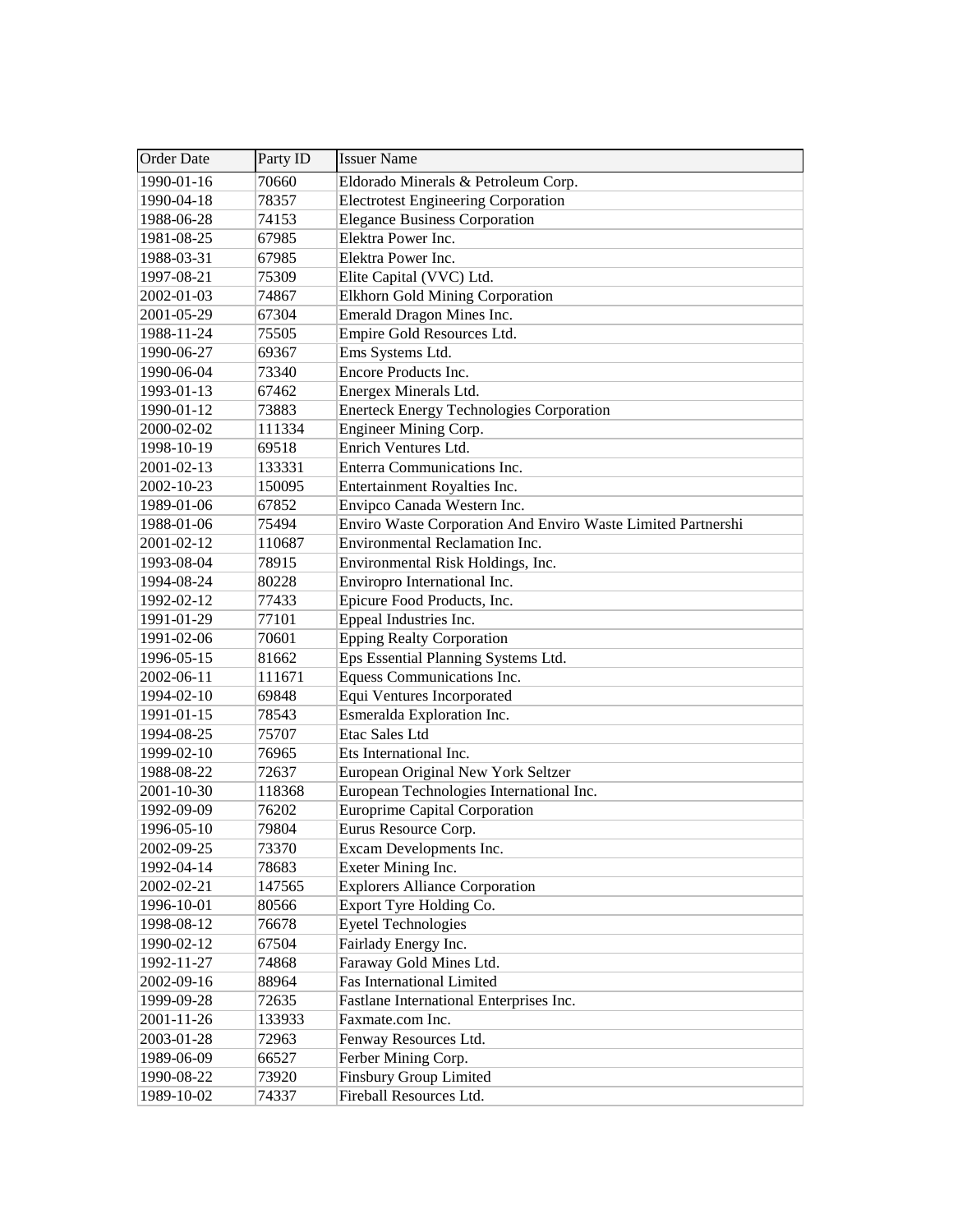| Order Date | Party ID | <b>Issuer Name</b>                        |
|------------|----------|-------------------------------------------|
| 1988-10-28 | 68293    | <b>First Allied Resources Corporation</b> |
| 1990-10-02 | 75308    | <b>First American Mining Corporation</b>  |
| 1990-07-16 | 77985    | First Auto (VCC) Ltd.                     |
| 2002-02-25 | 146633   | First Canadian Electric Inc.              |
| 1988-03-01 | 73538    | <b>First Canadian Energy Corporation</b>  |
| 1990-07-16 | 78254    | First Canadian Specialty Automotive Ltd.  |
| 2002-09-25 | 127742   | First Castle Enterprises Inc.             |
| 1991-03-06 | 78792    | First Consort Hotels & Inns Ltd.          |
| 2002-09-25 | 127741   | First Harbour Enterprises Inc.            |
| 1989-07-12 | 65638    | First Medical Management Ltd.             |
| 1992-12-11 | 79741    | First Pacific Pictures (VCC) Inc.         |
| 1992-12-11 | 81240    | First Pacific Pictures Inc.               |
| 1992-04-22 | 72630    | First Star Capital Corporation            |
| 1990-09-21 | 78919    | <b>First Toronto Mining Corporation</b>   |
| 2003-01-21 | 146483   | FirstWeb Internet Solutions Inc.          |
| 1988-08-05 | 75706    | Flavex Industries Ltd.                    |
| 1991-08-20 | 77540    | Fleet Trak Systems Inc.                   |
| 1996-06-24 | 83123    | Floorco Ltd.                              |
| 1999-11-03 | 75372    | Flotek Industries Inc.                    |
| 1989-01-10 | 67547    | Flow Resources Ltd.                       |
| 2002-10-23 | 133588   | Fomack Energy Inc.                        |
| 2002-06-11 | 132462   | FootSource Inc.                           |
| 1982-11-17 | 69420    | Forbes International Ltd.                 |
| 2003-01-15 | 82433    | Forecross Corporation                     |
| 1996-02-12 | 73787    | Formosa Resources Corporation             |
| 1989-02-16 | 73401    | Fort Knox Minerals Ltd.                   |
| 2000-01-25 | 72653    | Fortune Resources Corporation             |
| 1990-01-08 | 67948    | Forum Beverages Inc.                      |
| 2001-10-29 | 80078    | Founder Resources Inc.                    |
| 1998-10-15 | 82447    | <b>Fourseas Asialink Corporation</b>      |
| 1991-03-01 | 79024    | Fox Pond Resources Ltd.                   |
| 1990-04-12 | 74349    | Foxx Industries Inc.                      |
| 1999-07-02 | 82687    | Fracmaster Ltd.                           |
| 2002-04-03 | 83886    | FranchiseMaster Technologies, Inc.        |
| 1998-07-27 | 78850    | Franz Capital Corporation                 |
| 1993-01-27 | 77122    | Frecom Communications Company Inc.        |
| 1990-06-14 | 73642    | Freedom Marine Ltd.                       |
| 1991-12-12 | 74659    | <b>Freemont Gold Corporation</b>          |
| 1992-01-07 | 73528    | Frontend International Technologies Inc.  |
| 2002-11-27 | 79195    | Frontier Minerals Inc.                    |
| 2002-08-14 | 102820   | FSFC Developments Inc.                    |
| 2002-06-12 | 72868    | FT Capital Limited                        |
| 1992-01-15 | 70974    | Fulham Explorations Inc.                  |
| 2002-10-08 | 129381   | Fun Key Studios Inc.                      |
| 2002-11-27 | 129569   | <b>Future Mineral Corporation</b>         |
| 1989-03-08 | 68353    | Futurtek Communications Inc.              |
| 1994-10-03 | 78784    | G.D.M. Grand Development Corp.            |
| 1995-07-19 | 69245    | G.E.M. Environmental Management Inc.      |
| 1989-07-19 | 75458    | Gabbs Resources Ltd.                      |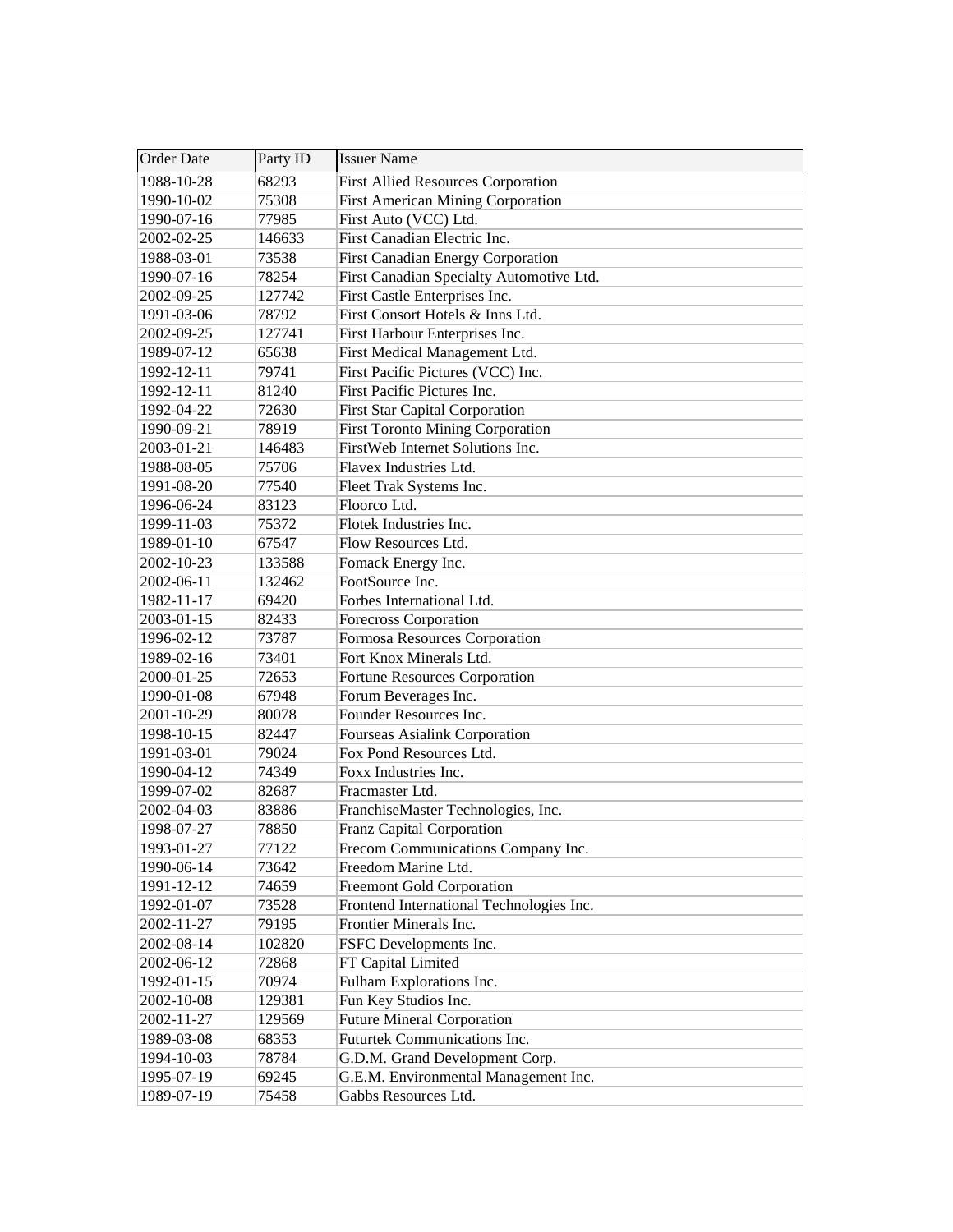| Order Date | Party ID | <b>Issuer Name</b>                     |
|------------|----------|----------------------------------------|
| 2002-09-25 | 75830    | Gala-Bari International Inc.           |
| 1993-06-28 | 67593    | Galactic Resources Ltd.                |
| 1990-08-31 | 73002    | Galaxy Industries Ltd.                 |
| 2002-05-29 | 90117    | Galaxy Online Inc.                     |
| 2003-01-08 | 153968   | Galaxy Sports Inc.                     |
| 1987-10-21 | 73352    | Galit Resource Corporation             |
| 1997-10-20 | 67601    | Gandalf Technologies Inc.              |
| 1998-10-23 | 77523    | Gar Limited                            |
| 1990-10-30 | 72725    | Gatrow Resources Inc.                  |
| 1990-10-16 | 77768    | <b>Gbx Resource Corporation</b>        |
| 2002-02-21 | 133810   | Gearunlimited.com Inc.                 |
| 1987-11-25 | 70267    | <b>General Cybernetics Corporation</b> |
| 1989-03-22 | 73227    | General Minerals Corp. (Old)           |
| 1990-05-07 | 73295    | General Systems Research Inc.          |
| 2001-05-29 | 69053    | Genesis II Enterprises Ltd.            |
| 1990-03-27 | 78430    | Genesis Pacific Expansion Fund Ltd.    |
| 1989-10-02 | 67628    | Genex Resources Inc.                   |
| 1998-10-20 | 80178    | Geographics, Inc.                      |
| 1989-06-21 | 74317    | Georgia Strait Resources Ltd.          |
| 2001-02-12 | 70154    | Georgian Bancorp Inc.                  |
| 1991-04-12 | 74334    | <b>Geostar Mining Corporation</b>      |
| 1996-04-11 | 72365    | Ghk Resources Ltd.                     |
| 1991-02-19 | 77502    | Giant Bay B.C. Fund Inc.               |
| 1991-09-20 | 72592    | Gladiator Resources Ltd.               |
| 1988-08-05 | 74360    | Glenora Resources Inc.                 |
| 1989-07-21 | 72696    | Glitter Gold Mines Ltd.                |
| 2002-08-14 | 146932   | Global Consumer Technologies Inc.      |
| 2000-08-25 | 77671    | Global CT & T Telecommunications Inc.  |
| 2001-03-01 | 117821   | Global Explorations, Inc.              |
| 1999-03-15 | 73880    | Global Focus Resources Ltd.            |
| 1996-02-12 | 78831    | Global Teleworks Corp.                 |
| 2001-07-23 | 67711    | GNP Oil & Gas Ltd.                     |
| 1995-04-24 | 80615    | Go Vacations Inc.                      |
| 1992-09-15 | 77387    | Gold King Consolidated, Inc.           |
| 1998-07-21 | 87702    | Gold Lion Explorations Inc.            |
| 1991-03-05 | 71103    | Gold Seeker Resources Ltd.             |
| 1991-06-26 | 77745    | Gold Spring Resources Ltd.             |
| 1991-01-10 | 67654    | Gold-Pan Resources Inc.                |
| 1987-02-26 | 72607    | Golden Bear Resources Ltd.             |
| 1992-05-26 | 77672    | Golden Crescent Resources Corp.        |
| 1993-02-26 | 73613    | Golden Crown Resources Ltd.            |
| 1990-10-22 | 78133    | Golden Grail Resources Inc.            |
| 2000-10-18 | 75930    | Golden Hemlock Explorations Ltd.       |
| 2000-07-24 | 67976    | Golden Maritime Resources Ltd.         |
| 2002-01-21 | 80086    | Golden Mile Resources Inc.             |
| 2001-09-27 | 77536    | Golden Palm Resources Ltd.             |
| 1991-02-08 | 76922    | Golden Pheasant Resources Ltd.         |
| 1992-07-23 | 77843    | Golden Pick Resources Ltd.             |
| 1992-04-09 | 72980    | Golden Pond Resources Ltd.             |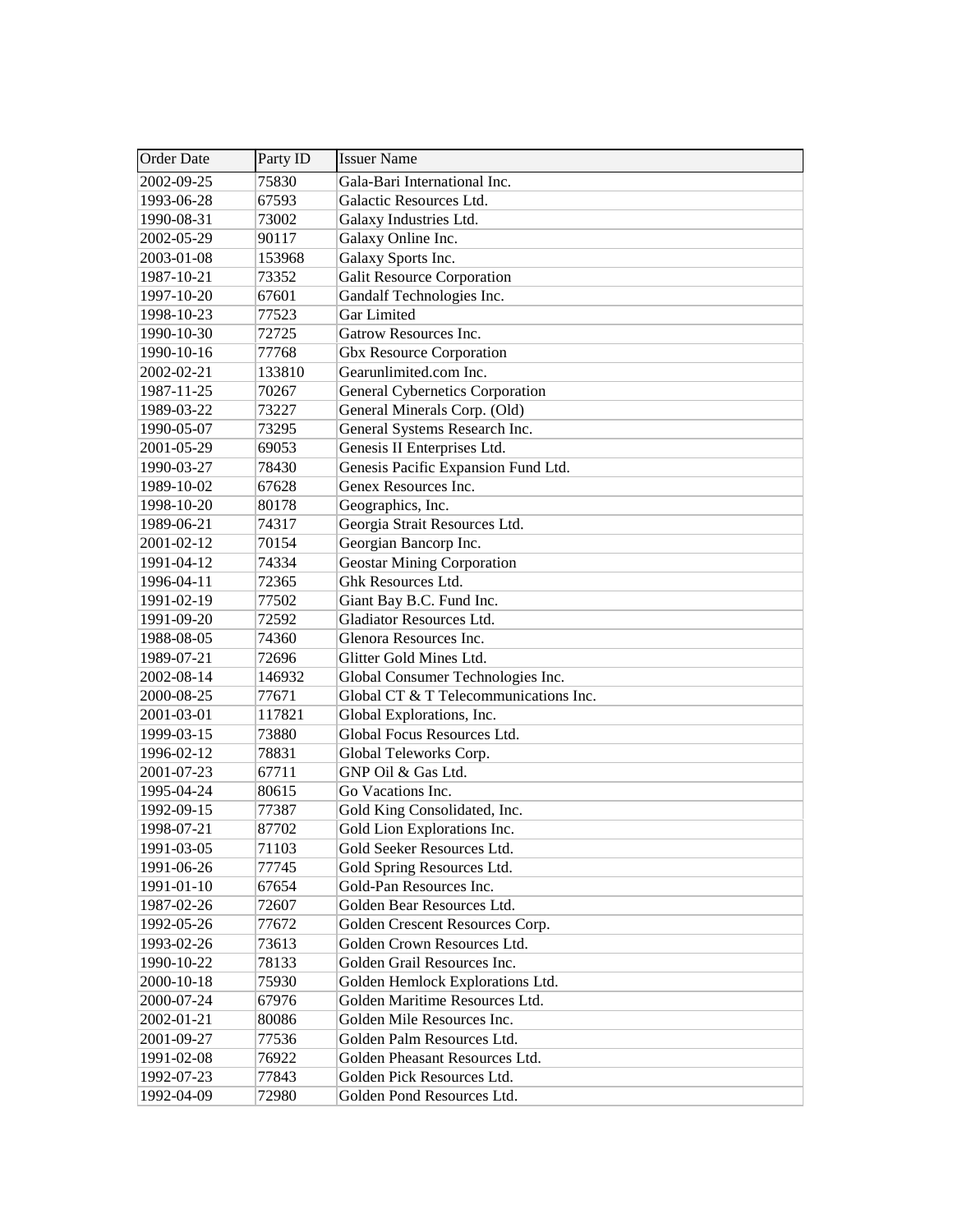| Order Date | Party ID | <b>Issuer Name</b>                     |
|------------|----------|----------------------------------------|
| 1989-08-17 | 67237    | Golden Seven Industries Inc.           |
| 1988-11-15 | 73817    | Golden Seville Resources Ltd.          |
| 1990-01-17 | 70503    | Golden Shield Resources Ltd.           |
| 2000-08-25 | 82978    | Golden Trend Petroleum Ltd.            |
| 1992-09-02 | 78446    | Golden Zone Resources, Inc.            |
| 1990-05-04 | 78462    | Gracey Resources Inc.                  |
| 1998-01-20 | 83219    | Grad & Walker Energy Corporation       |
| 1997-01-16 | 75170    | <b>Graffoto Industries Corporation</b> |
| 1992-08-10 | 67689    | <b>Grafton Group Limited</b>           |
| 2002-01-08 | 144455   | Gram Minerals Corp.                    |
| 1989-07-19 | 67691    | <b>Granada Exploration Corporation</b> |
| 1989-11-29 | 67692    | Grancamp Resources Inc.                |
| 1992-03-18 | 74159    | Grand Teton Industries Inc.            |
| 1994-07-21 | 74330    | Grandetel Technologies Inc.            |
| 1989-06-01 | 76222    | Grandex Resources Ltd.                 |
| 1992-11-26 | 67980    | <b>Granger Development Corporation</b> |
| 2001-01-25 | 84177    | Grantham Resources Inc.                |
| 1990-07-04 | 72660    | Granville Resources Inc.               |
| 2000-10-16 | 77930    | Gratiam Resources Inc.                 |
| 2002-05-29 | 71851    | Gray Rock Resources Ltd.               |
| 1990-03-14 | 78413    | Grazina Resources Ltd.                 |
| 1990-05-29 | 66234    | Grd Industries Ltd.                    |
| 1991-01-08 | 76596    | Great Canadian Cider Exporters Ltd.    |
| 1995-07-19 | 72360    | Great Icelandic Water Corporation      |
| 2002-12-11 | 155852   | <b>Great Lakes Nickel Limited</b>      |
| 1989-02-01 | 73533    | Great Weighs! Industries Inc.          |
| 1990-02-07 | 67983    | Great World Resources Ltd.             |
| 2000-09-22 | 73684    | Greenstone Resources Ltd.              |
| 2001-12-18 | 133887   | Greenstreet Equities Inc.              |
| 2002-03-05 | 89514    | Greenvale Mining N.L.                  |
| 1997-12-22 | 72464    | <b>Greenwell Resources Corporation</b> |
| 2000-10-03 | 77189    | Greenwood Environmental Inc.           |
| 1987-09-02 | 73687    | Grey Eagle Resources Inc.              |
| 1990-01-30 | 77705    | Greystoke Explorations Ltd.            |
| 2002-05-29 | 78131    | Greyvest Capital Inc                   |
| 1991-03-01 | 67987    | Groton Minerals Ltd. (Npl)             |
| 2001-03-28 | 65653    | GSO Solutions, Inc.                    |
| 2001-03-23 | 77217    | Gst Telecommunications, Inc.           |
| 2002-12-04 | 110401   | GT Group Telecom Inc.                  |
| 2002-05-29 | 124171   | GUARD Inc.                             |
| 1993-02-16 | 77860    | Gulderand Mining Corp.                 |
| 1991-07-05 | 67756    | Gulf Titanium Ltd. (Npl)               |
| 2001-05-29 | 74932    | Gunsteel Resources Inc.                |
| 1993-10-27 | 77006    | <b>Gw Utilities Limited</b>            |
| 1989-06-09 | 66420    | H.I.S.A. Investment Ltd.               |
| 1992-03-24 | 73807    | Hagensborg Resources Ltd.              |
| 1992-02-20 | 73500    | Haglund Industries International Inc.  |
| 1988-10-25 | 75350    | Haines Gypsum Inc.                     |
| 1992-10-15 | 75600    | Halcyon Resources Ltd.                 |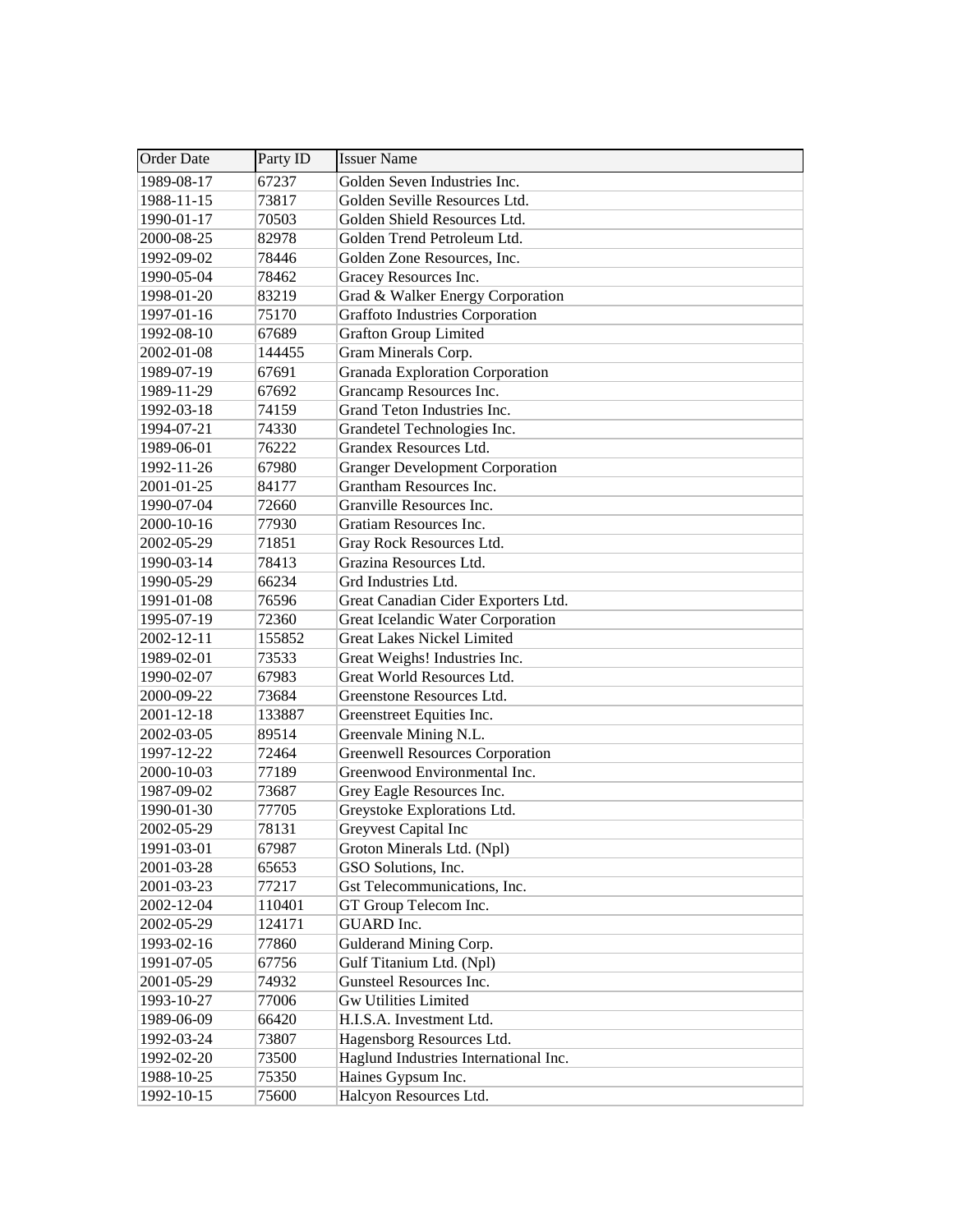| <b>Order Date</b> | Party ID | <b>Issuer Name</b>                      |
|-------------------|----------|-----------------------------------------|
| 1991-01-08        | 67771    | Hallmark Resources Ltd. (NPL)           |
| 1994-06-03        | 66376    | Halo Gaming Corporation                 |
| 1996-06-12        | 81636    | Halozone Technologies Inc.              |
| 2002-02-25        | 67093    | Hankin Water Technologies Limited       |
| 1991-02-27        | 66736    | Hansa International Resources Ltd.      |
| 1988-02-03        | 67787    | Harken Technologies Inc.                |
| 2002-06-18        | 123310   | Harmony Integrated Solutions, Inc.      |
| 2000-07-12        | 107826   | Hartland Pipeline Services Ltd.         |
| 1992-09-04        | 67791    | Harvard Growth Fund Limited             |
| 1994-12-21        | 77722    | Harvard International Technologies Ltd. |
| 1991-10-16        | 74248    | Harwin Exploration & Development Inc.   |
| 1998-05-21        | 68000    | Headway Property Investment 77-1        |
| 1991-01-28        | 68001    | Headway Property Investment 77-11       |
| 1991-01-28        | 68002    | Headway Property Investment 77-111      |
| 1993-10-13        | 68005    | Headway Property Investment 78-II       |
| 1991-01-28        | 68006    | Headway Property Investment 78-III      |
| 2002-11-27        | 83904    | Hegco Canada, Inc.                      |
| 1987-09-25        | 73452    | Helix Systems Limited                   |
| 2001-07-31        | 120414   | HFI Flooring Inc.                       |
| 1989-01-10        | 72710    | Hiburd Properties Inc.                  |
| 1992-04-29        | 68025    | Hidden Lake Gold Mines Ltd.             |
| 2002-08-28        | 90212    | High American Gold Inc.                 |
| 1991-12-06        | 78242    | High Frontier Resources Ltd.            |
| 1990-11-14        | 69595    | <b>High Reserve Resources Limited</b>   |
| 1989-04-13        | 69236    | High Rise Resources Inc.                |
| 1990-07-12        | 68029    | Highland Queen Mines Ltd. (Npl)         |
| 1988-03-30        | 68032    | <b>Highmark Resources Ltd</b>           |
| 2002-06-20        | 114989   | Highpoint Telecommunications Inc.       |
| 2002-06-20        | 114989   | Highpoint Telecommunications Inc.       |
| 1993-07-29        | 77506    | Highwater Resources Ltd.                |
| 1995-12-21        | 77831    | Hildon Mining Explorations Ltd.         |
| 1995-03-24        | 74295    | Hmr World Enterprises Inc.              |
| 1997-11-12        | 74894    | Home Products Inc.                      |
| 2003-01-28        | 120764   | Homeproject.com Inc.                    |
| 2002-06-12        | 133486   | Homexpress Limited                      |
| 1988-10-25        | 76350    | Horton Technologies Ltd.                |
| 1989-02-22        | 68027    | Hpil Resources Ltd.                     |
| 1989-06-15        | 73275    | Hpy Industries Ltd.                     |
| 2001-01-11        | 117061   | HR Cafe, Ltd.                           |
| 1991-04-08        | 78532    | Hrc Investments (VCC) Ltd.              |
| 2002-08-29        | 119939   | Hubbard Holding Inc.                    |
| 2002-05-29        | 90245    | <b>Hucamp Mines Limited</b>             |
| 1996-01-30        | 81952    | Hudson Bay Diecasting Limited           |
| 1991-05-15        | 77724    | Humantics (B.C.) Ltd.                   |
| 1994-10-13        | 75800    | Hy & Zel's Inc.                         |
| 1991-08-12        | 79353    | Hy-Lab Industries Ltd.                  |
| 1991-08-20        | 78433    | Hy-Pro Products Inc.                    |
| 1999-07-28        | 83772    | Hyberlab Teknologies Corp.              |
| 2001-05-29        | 77236    | Hymex Diamond Corp.                     |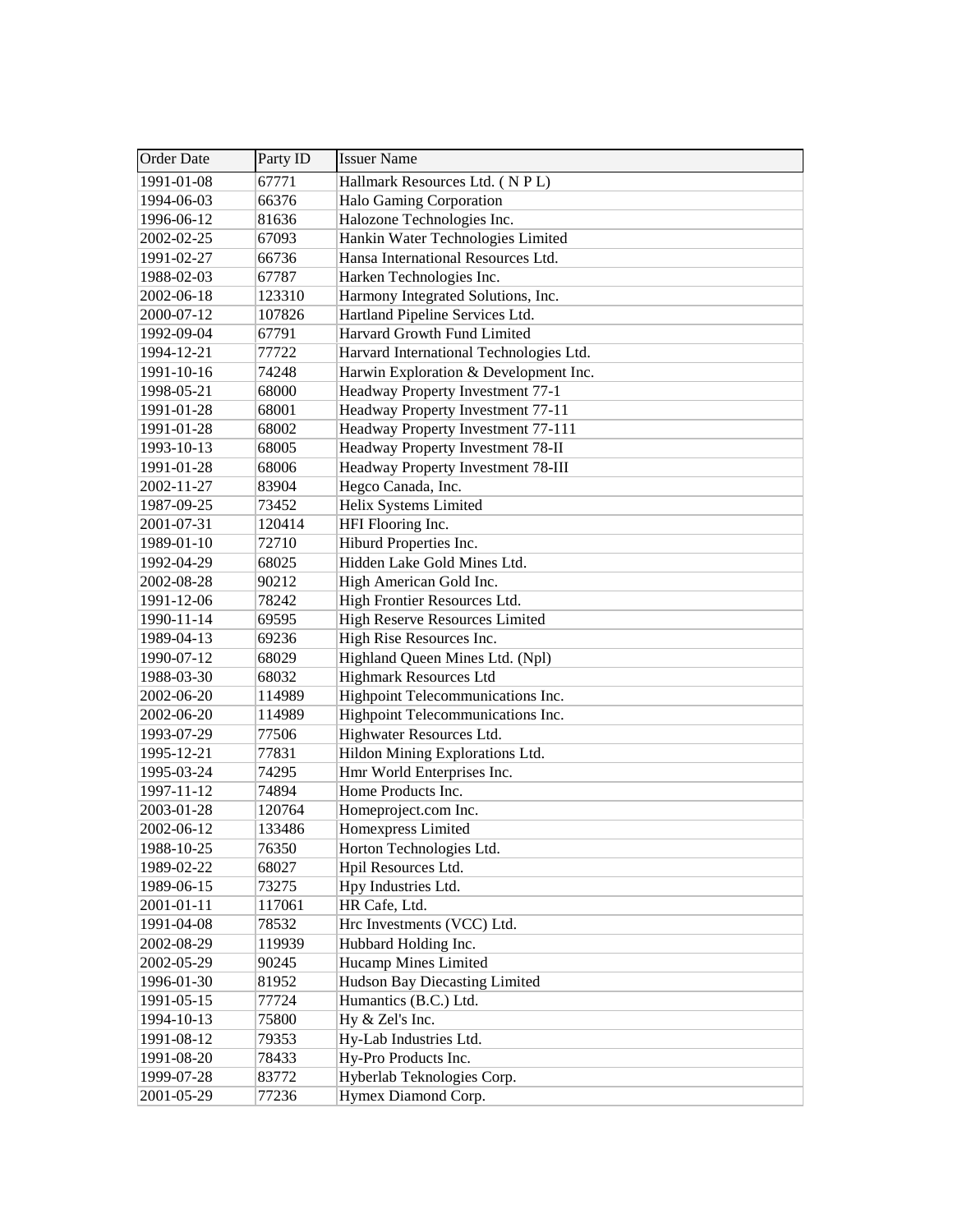| <b>Order Date</b> | Party ID | <b>Issuer Name</b>                             |
|-------------------|----------|------------------------------------------------|
| 1993-01-13        | 76529    | <b>Hystar Aerospace Corporation</b>            |
| 1999-10-13        | 66755    | Hytec Flow Systems Inc.                        |
| 1988-02-05        | 75224    | I.C.E. Ice Factory, Inc.                       |
| 1999-02-12        | 69715    | I.M. Technologies Inc.                         |
| 1989-12-04        | 73279    | Ibs Technologies Ltd.                          |
| 1997-10-29        | 76601    | ICCI Integrated Credit and Commerce Inc.       |
| 1999-08-26        | 104194   | Ice Drilling Enterprises Inc.                  |
| 2001-05-31        | 131143   | Icon Laser Eye Centers, Inc.                   |
| 2001-06-07        | 104039   | IDS Intelligent Detection Systems Inc.         |
| 2003-02-07        | 66511    | Illusion Systems Inc.                          |
| 1995-07-20        | 78656    | <b>Image Data International Corporation</b>    |
| 2001-10-29        | 75277    | Image Power Inc.                               |
| 2002-05-29        | 116924   | Image Sculpting International Inc.             |
| 1987-08-28        | 69841    | Image West Entertainment Corporation           |
| 1990-12-04        | 78980    | Imt Mobile Medical Technologies Ltd.           |
| 1991-07-02        | 72398    | Imtrex Industries & Recycling Inc.             |
| 1995-07-12        | 83506    | <b>Incavest Investments Canada Limited</b>     |
| 1995-06-21        | 80532    | Income Trustco Corporation                     |
| 1991-07-05        | 68128    | Independence Petroleum Inc.                    |
| 2002-05-29        | 67891    | Independent Growth Finders Inc.                |
| 2002-06-20        | 83425    | Indo Pacific Resources Ltd.                    |
| 2002-06-20        | 83425    | Indo Pacific Resources Ltd.                    |
| 1991-02-27        | 77826    | Industrial Dominion, Inc.                      |
| 1985-12-05        | 73029    | Infisy Systems Inc.                            |
| 1990-01-26        | 76098    | Informatrix 2000 Inc.                          |
| 2001-05-29        | 68142    | <b>Initial Developers Limited</b>              |
| 1990-09-26        | 78524    | Inmax Publishing Limited                       |
| 1995-07-07        | 80019    | Innovative Environmental Services Ltd.         |
| 1995-09-26        | 76998    | Innovis Corporation                            |
| 1989-11-22        | 77072    | Inova Optics Inc.                              |
| 1992-10-14        | 75712    | Insecta Research Corp. (1986) Inc.             |
| 1991-08-21        | 79428    | Instafax Exchange Centres Inc.                 |
| 1992-08-07        | 67552    | Instar Energy Corp.                            |
| 2001-07-23        | 124387   | <b>Insurcom Financial Corporation</b>          |
| 1998-09-25        | 67935    | Int'l Maple Leaf Springs Ltd                   |
| 1990-12-04        | 72978    | Integra Systems Inc.                           |
| 2001-07-20        | 75185    | Integrated Communications Industries Inc.      |
| 1992-01-30        | 75667    | Inter Cable Communications Inc.                |
| 1995-09-22        | 75261    | Inter Canadian Development Corp.               |
| 1989-06-06        | 74423    | Inter Mountain Development Inc.                |
| 1994-08-22        | 70927    | Inter-Globe Resources Ltd.                     |
| 2002-07-10        | 79993    | Interactive Telesis Inc.                       |
| 1995-10-19        | 73523    | Interchem (N.A.) Industries Inc.               |
| 1988-02-09        | 73186    | Intercon Petroleum Inc.                        |
| 1988-02-02        | 73095    | Intercontinental Data Control Corporation Ltd. |
| 1989-04-13        | 76943    | Intercontinental Ventures Ltd.                 |
| 1992-02-20        | 77695    | Interlearn Holdings Ltd.                       |
| 1999-06-22        | 80460    | International Arlo Resources Ltd.              |
| 1990-08-22        | 78745    | International Autovalve Industries Ltd.        |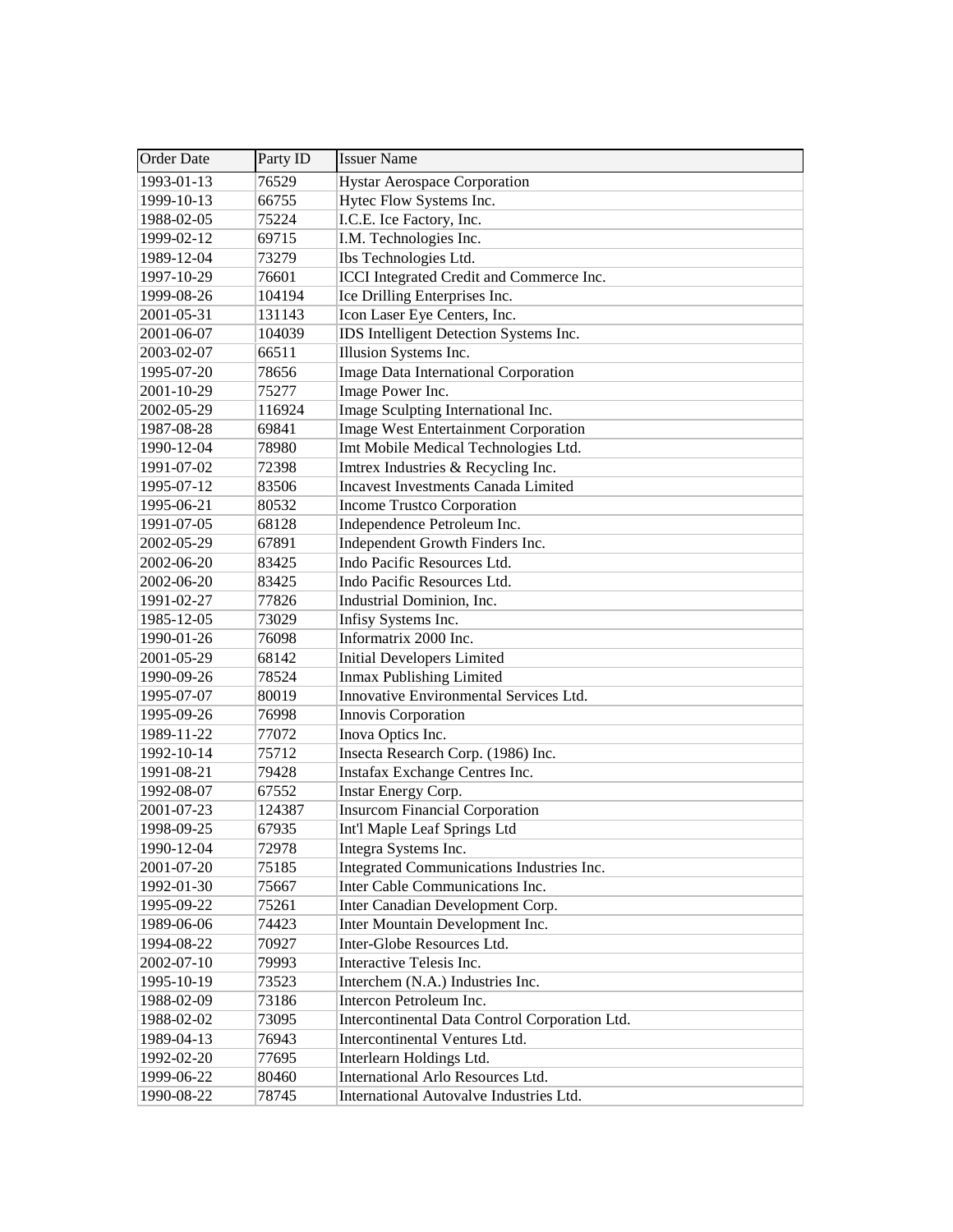| Order Date       | Party ID | <b>Issuer Name</b>                                   |
|------------------|----------|------------------------------------------------------|
| $1988 - 11 - 09$ | 73621    | International Avalon Aircraft Inc.                   |
| 1990-11-21       | 72654    | International Avanti Productions Inc.                |
| 1989-01-23       | 74104    | International Bellevue Ventures Ltd.                 |
| 2001-06-08       | 87043    | International Bigsky Resources Corp.                 |
| 2002-10-23       | 77864    | International Bioanalogics Systems Inc.              |
| 1999-07-21       | 78912    | International Black Gold Resources Inc.              |
| 1988-02-02       | 68020    | International Burgers Now Ltd.                       |
| 1991-02-12       | 72437    | International Captain Industries Corp.               |
| 1991-09-24       | 77042    | <b>International Coast Minerals Corporation</b>      |
| 1990-08-22       | 78394    | <b>International Cotton Clothing Inc</b>             |
| 1991-02-06       | 75063    | <b>International Daleco Technologies Corporation</b> |
| 1990-06-01       | 69846    | <b>International Data Service Corporation</b>        |
| 1987-05-07       | 69484    | <b>International Display Corporation</b>             |
| 1987-12-16       | 74386    | <b>International Domesticated Furs Limited</b>       |
| 1991-08-21       | 77677    | International Forestech Systems Ltd.                 |
| 1992-03-24       | 69404    | International Geographics Ltd.                       |
| 2001-04-25       | 78312    | International Health & Beauty Inc.                   |
| 1991-09-09       | 69406    | International Ionarc Inc.                            |
| 1995-01-17       | 69423    | International Kaaba Gold Corporation                 |
| 1988-01-21       | 72775    | International Laser Tech Inc.                        |
| 1988-07-05       | 69461    | International Majestic Holdings Ltd.                 |
| 1987-09-02       | 73424    | International Medical Imaging Specialists Inc.       |
| 1995-12-21       | 79552    | International Movie Group Inc.                       |
| 1994-05-25       | 76978    | <b>International Nesmont Industrial Corporation</b>  |
| 1989-09-18       | 74773    | International Nutrition Technologies Inc.            |
| 1990-09-26       | 69353    | International Pacific Cypress Minerals Ltd.          |
| 1993-10-13       | 67797    | International Pharmadyne Ltd.                        |
| 2000-11-02       | 77409    | International Player Enterprises Inc.                |
| 1992-07-08       | 77809    | International Plc Autopark Inc.                      |
| 1991-05-17       | 74339    | International Praxis Resource Corp.                  |
| 2000-01-25       | 72503    | International Prime Technologies Inc.                |
| 2000-09-18       | 77439    | International Roraima Gold Corporation               |
| 1987-09-08       | 72302    | International Sigma Security Inc.                    |
| 1999-04-27       | 68620    | International Star Resources Ltd.                    |
| 1991-06-19       | 69989    | International Sterling Holdings Inc.                 |
| 1991-01-11       | 79611    | International Submarine Safaris (Canada) Ltd.        |
| 1993-10-14       | 69857    | International Sunatco Industries Inc.                |
| 1989-11-03       | 73610    | International Texcan Technology Corp.                |
| 1999-02-18       | 74121    | International TME Resources Inc.                     |
| 1991-04-22       | 78089    | International Turbomist Inc.                         |
| 1999-12-22       | 82379    | International Wallcoverings Inc.                     |
| 1991-02-28       | 65780    | International Werner Technologies Inc.               |
| 1998-02-18       | 68896    | Internet Identity Presence Company Inc.              |
| 1989-09-26       | 74701    | <b>Interquest Resources Corporation</b>              |
| 1990-05-02       | 66873    | Interstrat Resources Inc.                            |
| 1992-09-11       | 76757    | Intrex, The International Real Estate Exchange Corp. |
| 1988-07-04       | 74296    | Iron Horse Resources Corp.                           |
| 1992-03-18       | 68217    | Irvco Resources Ltd                                  |
| 1991-04-24       | 68223    | Island Mining And Explorations Co.Ltd.               |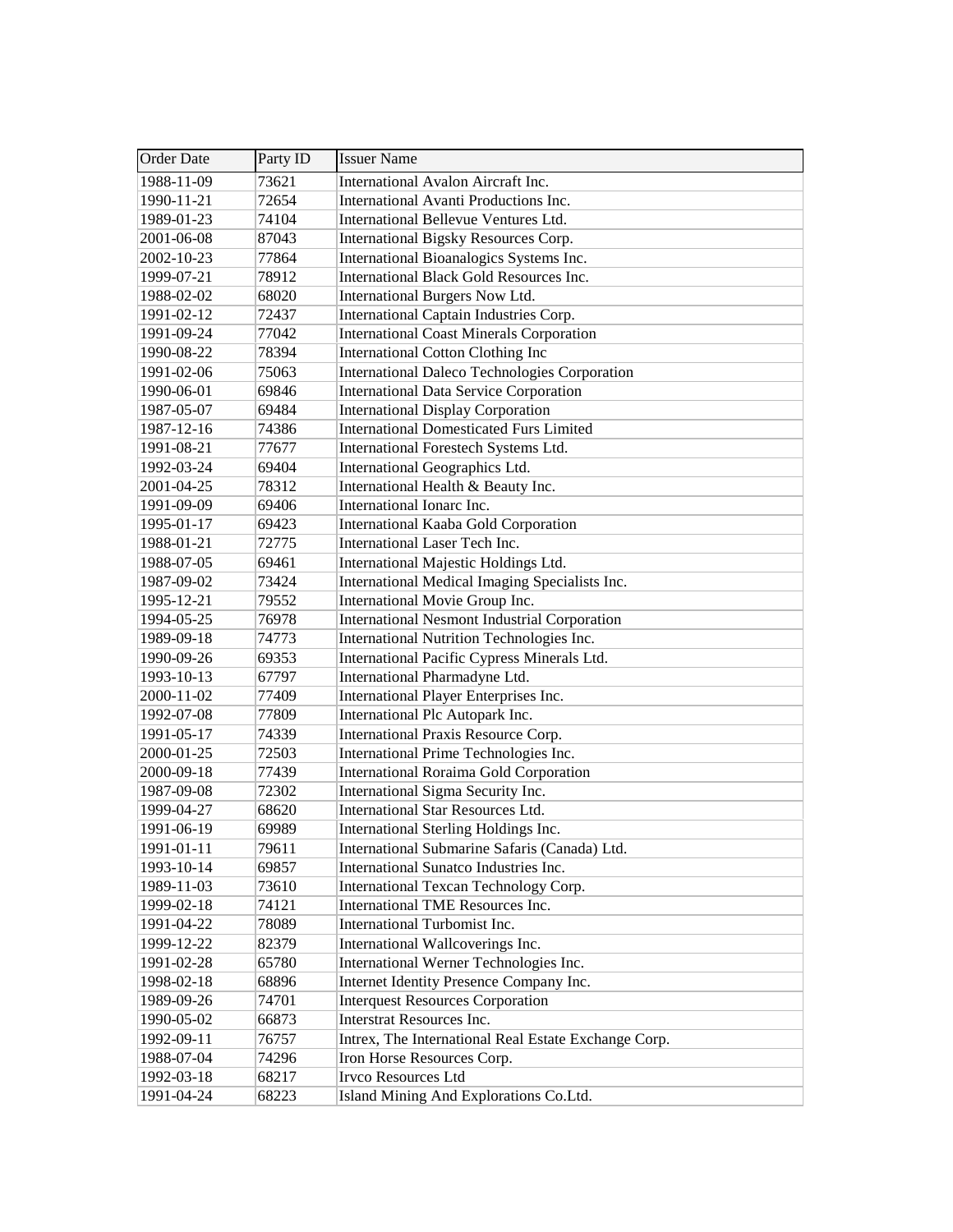| <b>Order Date</b> | Party ID | <b>Issuer Name</b>                        |
|-------------------|----------|-------------------------------------------|
| 1989-10-16        | 78084    | Island Star Resource Corp.                |
| 2001-01-25        | 83974    | <b>ISP</b> Limited                        |
| 1991-04-26        | 73537    | Itc International Trading Corp.           |
| 2001-11-13        | 73574    | itemus inc.                               |
| 2002-09-30        | 84381    | iTV Games, Inc.                           |
| 1990-01-26        | 73118    | Ixora Communication Systems Inc.          |
| 1996-05-01        | 66316    | Izone International Ltd.                  |
| 1989-01-20        | 75046    | J.C. International Petroleum Ltd.         |
| 1993-12-10        | 76710    | J.D.S. Investments Limited                |
| 1989-03-02        | 70192    | J.R. Energy Ltd.                          |
| 1997-02-13        | 76857    | Jackson Hole Holdings Corp.               |
| 1996-08-13        | 72487    | Jade International Industrial Group Ltd.  |
| 1990-03-06        | 73526    | Jamie Frontier Resources Inc.             |
| 2002-06-21        | 142998   | Java Joe's International Corporation      |
| 1987-10-06        | 74858    | Jean Pierre Cosmetiques Inc.              |
| 1992-10-02        | 76256    | Jefjen Capital Corporation                |
| 1988-05-11        | 68253    | Jennifer Petroleums Ltd.                  |
| 1997-07-18        | 71163    | Jentan Resources Ltd.                     |
| 2002-01-22        | 110927   | Jet Pacific Investments Ltd.              |
| 2000-11-01        | 76688    | Job Industries Ltd.                       |
| 1989-01-09        | 66862    | Johnston & Frye Securities Ltd.           |
| 1998-08-11        | 75915    | Journey's End 1986 Offering               |
| 1990-03-28        | 70029    | K-2 Resources Inc.                        |
| 2001-01-11        | 71251    | Kafus Industries Ltd.                     |
| 1987-06-09        | 71235    | Kala Canada Ltd.                          |
| 1990-08-31        | 69524    | Kali Venture Corporation                  |
| 1991-06-17        | 68283    | Kam Creed Mines Ltd.                      |
| 1987-08-19        | 68286    | <b>Kamcon Mines Limited</b>               |
| 1988-06-29        | 68287    | Kamloops Cablenet Limited                 |
| 1990-10-24        | 79166    | Kamplite International Industries Inc.    |
| 1994-01-20        | 68347    | Kancana Ventures Limited                  |
| 1999-08-04        | 80162    | Kap Resources Ltd.                        |
| 2001-06-19        | 120805   | Kast Telecom Europe S.A.                  |
| 2002-06-20        | 133899   | Kazz Industries Inc.                      |
| 2002-06-20        | 133899   | Kazz Industries Inc.                      |
| 1991-03-13        | 76782    | Keefer Resources Inc.                     |
| 1991-01-30        | 79135    | Kennedy River Gold Inc.                   |
| 1997-11-13        | 87833    | Kenting Energy Services Inc.              |
| 1997-11-13        | 90097    | Kenting-Lynx Acquisition Corporation      |
| 1989-02-13        | 73695    | Kerrisdale Resources Ltd.                 |
| 1995-10-10        | 78998    | Keywest Resources Ltd.                    |
| 2002-06-20        | 130956   | Kicking Horse Resources Ltd.              |
| 2002-06-20        | 130956   | Kicking Horse Resources Ltd.              |
| 2002-01-03        | 133900   | Kiddo Technologies Inc.                   |
| 1990-01-19        | 69349    | Killick Gold Company Ltd.                 |
| 1999-08-17        | 82270    | Kimpex International Inc.                 |
| 1990-02-12        | 68333    | Kinai Technologies Inc.                   |
| 1991-02-12        | 76453    | Kinburn Technology Corporation            |
| 2001-11-26        | 84349    | King Communications International Limited |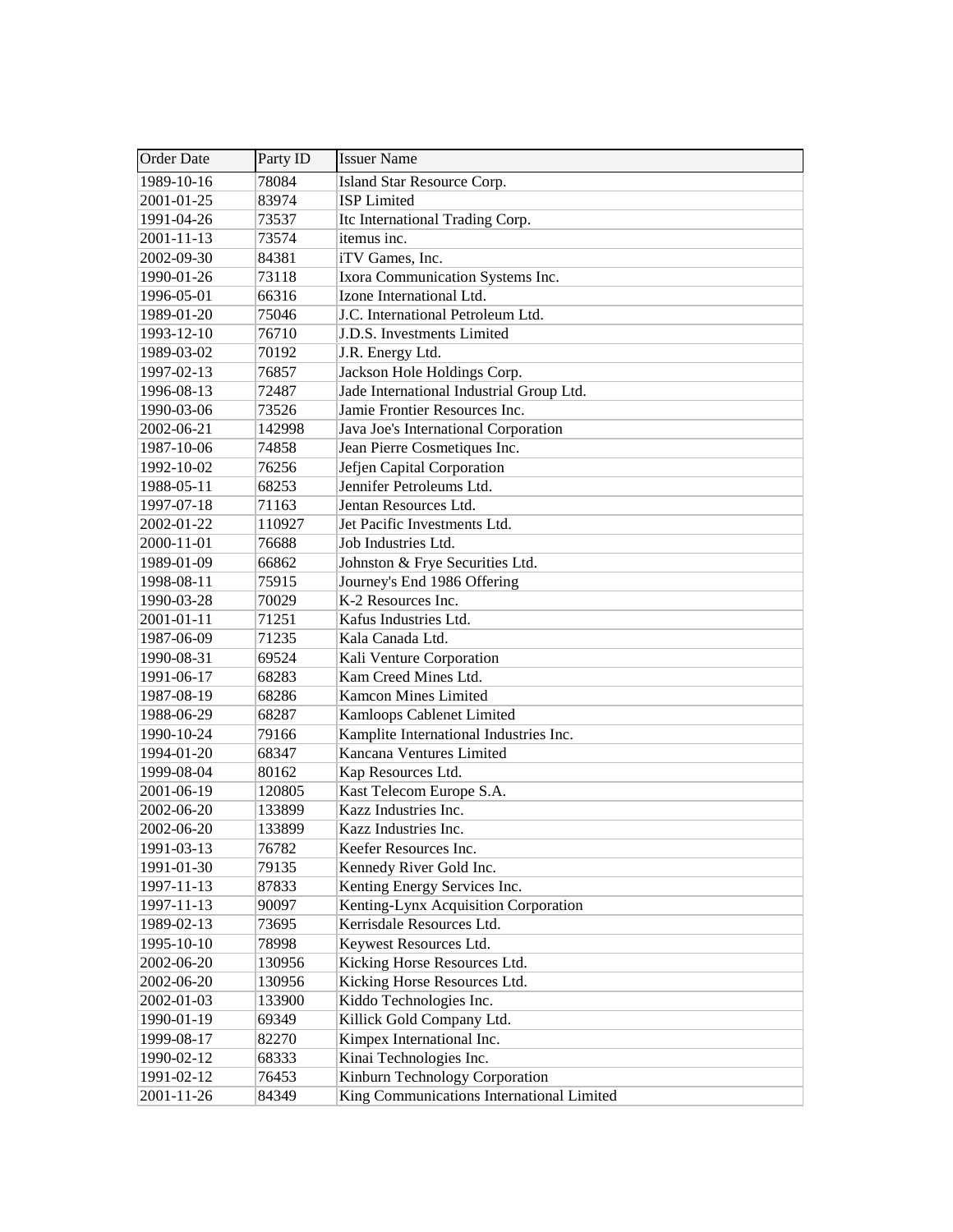| <b>Order Date</b> | Party ID | <b>Issuer Name</b>                                            |
|-------------------|----------|---------------------------------------------------------------|
| 2001-06-21        | 143747   | Kingscross Communities Incorporated                           |
| 1990-04-27        | 74020    | Kingtron International Inc.                                   |
| 1994-06-29        | 71621    | Kintana Resources Ltd.                                        |
| 1989-04-06        | 68342    | Kleena Kleene Gold Mines Ltd.                                 |
| 1991-03-15        | 76766    | Knight's Oil And Gas Exploration And Company, limited Partner |
| 2002-07-23        | 81657    | Knowledge House Inc.                                          |
| 1998-05-07        | 81940    | Knowledge Plus Multimedia Publishing Ltd.                     |
| 1988-03-04        | 67355    | Koba Capital Corp.                                            |
| 2002-12-11        | 147185   | Konexus Technologies Limited                                  |
| 1990-12-05        | 78062    | Kosa Resources Ltd.                                           |
| 1990-03-13        | 76078    | Kowkash Gold Corp.                                            |
| 1992-03-19        | 78147    | Krigold Resources Ltd.                                        |
| 2002-06-18        | 116843   | Krystal Bond Inc.                                             |
| 1988-01-21        | 72753    | Kumix Resources Corporation                                   |
| 1990-03-06        | 77866    | L.R.C. Resources Inc.                                         |
| 1990-04-11        | 76753    | La Fosse Platinum Group Inc.                                  |
| 1988-06-28        | 73188    | Lake Ventures Ltd.                                            |
| 2000-07-19        | 76618    | Lakeland Royalty & Petroleum Corporation                      |
| 1990-06-28        | 73014    | Lakewood Forest Products Ltd.                                 |
| 1989-08-23        | 71614    | Lanpar Technologies Inc.                                      |
| 1991-02-27        | 72709    | Laser Magic International Inc.                                |
| 1989-07-14        | 76786    | Laser Publishing Inc.                                         |
| 2001-05-29        | 116914   | <b>Lasik Vision Corporation</b>                               |
| 2001-08-13        | 79948    | LATelco International Inc.                                    |
| 1998-01-21        | 68316    | Latin American Gold Ltd.                                      |
| 1999-02-04        | 84921    | Lava Systems Inc.                                             |
| 1992-03-19        | 76032    | <b>Lavalin Industries</b>                                     |
| 1989-01-11        | 69438    | Lawrence Mining Corporation                                   |
| 1991-04-24        | 72718    | Lazer Maze Industries Inc.                                    |
| 1988-05-11        | 66731    | Le Groupe Opus Communications Inc.                            |
| 1989-08-10        | 67944    | Leaders Equity Corp.                                          |
| 1998-08-18        | 68398    | <b>Lehndorff Canadian Properties</b>                          |
| 2001-10-29        | 77808    | Leitak Enterprises Ltd.                                       |
| 2000-02-10        | 78334    | Lenox Polymers Limited                                        |
| 1991-04-23        | 77653    | Les Technologies Corp.                                        |
| 1993-03-16        | 73714    | Lev Scientific Industries Ltd.                                |
| 1991-06-12        | 75239    | Levtech Medical Technologies Ltd.                             |
| 1990-07-12        | 73050    | Libra Industries Inc.                                         |
| 2002-02-21        | 104557   | Life Medical Corporation                                      |
| 1987-09-18        | 73248    | Lifetrends Behavioral Systems Inc.                            |
| 1990-10-19        | 65689    | Lightning Creek Mines Ltd.                                    |
| 2001-08-23        | 84347    | Link Mineral Ventures Ltd.                                    |
| 1998-09-01        | 87422    | Livent Inc.                                                   |
| 1988-12-08        | 73619    | Loadmaster Systems, Inc.                                      |
| 1995-03-28        | 77713    | Locke Rich Minerals Ltd.                                      |
| 1990-12-14        | 72772    | Logicon Products Ltd.                                         |
| 1988-08-05        | 66238    | Logo Resources Ltd.                                           |
| 1988-02-16        | 74348    | Loh's Sinfully Good Ice Cream & Cookies Inc.                  |
| 1991-09-18        | 76840    | Lollipop Daycare Ltd.                                         |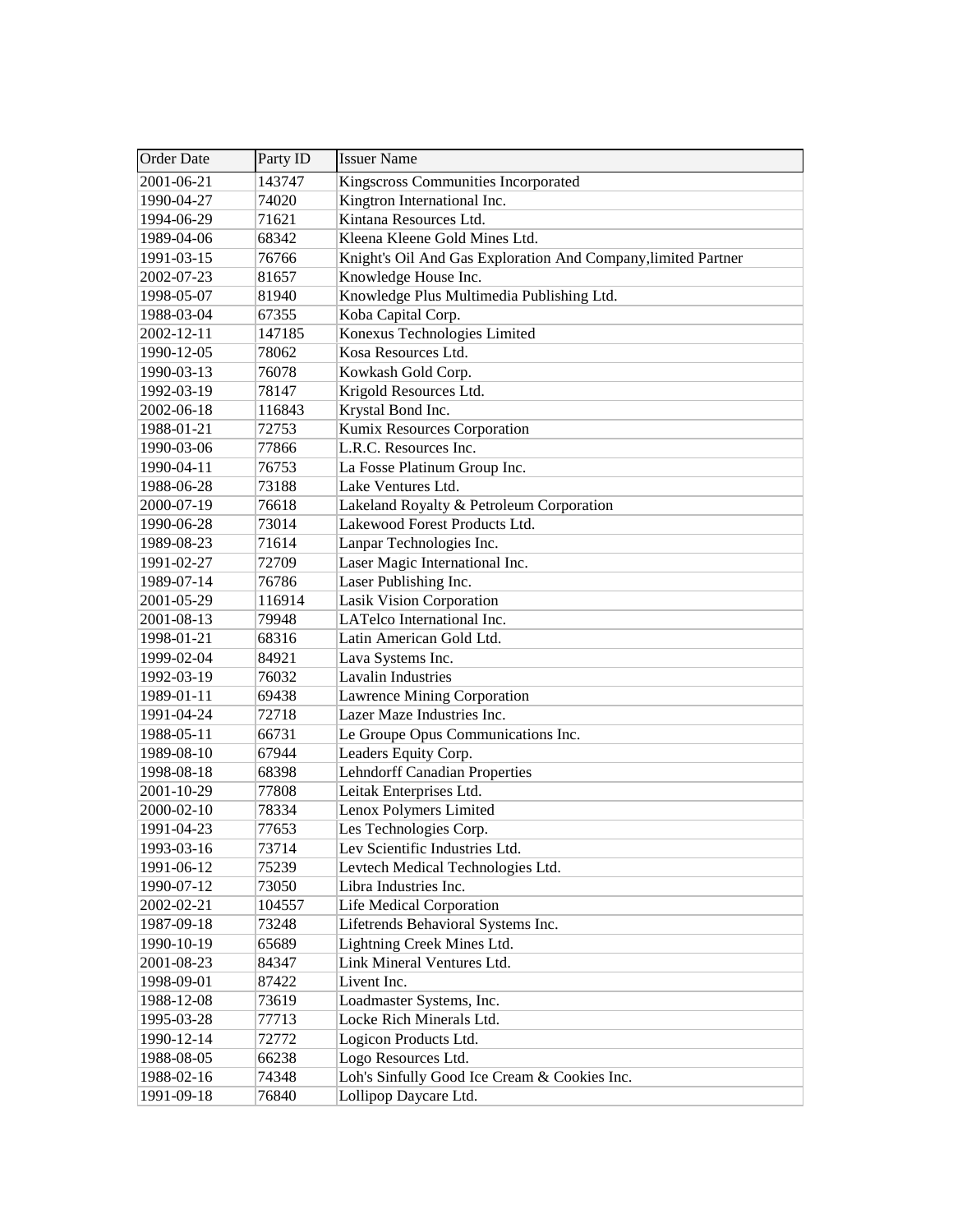| <b>Order Date</b> | Party ID | <b>Issuer Name</b>                        |
|-------------------|----------|-------------------------------------------|
| 1988-08-31        | 68437    | <b>London Silver Corporation</b>          |
| 1989-10-25        | 73718    | Longboat Resources Inc.                   |
| 1990-11-21        | 72862    | Longreach Resources Ltd.                  |
| 1992-07-09        | 68442    | Lonsdale Apartment Project                |
| 1989-09-20        | 78882    | Lornex Mining Corporation Ltd.            |
| 1990-11-15        | 73777    | Louisiana Mining Corporation              |
| 1999-12-22        | 109937   | Lowrider Resources Ltd.                   |
| 1997-07-16        | 68188    | Lrg Restaurant Group, Inc.                |
| 1997-12-19        | 77069    | Lucky Break Gold Inc.                     |
| 1988-10-26        | 68656    | Lunar Resources Ltd.                      |
| 2000-02-17        | 103089   | <b>LWT</b> Services Inc                   |
| 1990-05-22        | 78700    | Lynnfield Resource Corp.                  |
| 1990-01-31        | 74878    | Lynngold Resources Inc.                   |
| 1998-01-26        | 84545    | Lynx Geosystems Inc.                      |
| 1991-05-31        | 77492    | Lynx Security Incorporated                |
| 2001-05-29        | 120346   | Lyon Lake Mines Ltd.                      |
| 1990-06-20        | 69456    | M S R Exploration Ltd.                    |
| 1989-01-27        | 74361    | M.C. Beverages, Ltd.                      |
| 2002-12-11        | 73584    | M.L. Cass Petroleum Corporation           |
| 2002-01-25        | 135378   | MacDonald Oil Exploration Ltd.            |
| 1991-03-07        | 78167    | Macdougall Development Corp.              |
| 1990-01-19        | 70829    | Madonna Educational Group Of Canada Ltd.  |
| 1991-06-17        | 76067    | Madrona Resources Inc.                    |
| 1994-11-02        | 73480    | Maesa Gaming Management Inc.              |
| 1992-11-06        | 67937    | <b>Magenta Development Corporation</b>    |
| 1991-06-21        | 75981    | Maghemite Inc.                            |
| 1992-09-15        | 69460    | Magnum Resources Ltd.                     |
| 2002-04-17        | 136081   | MailBoxCity Corporation                   |
| 1992-01-07        | 78459    | Main Place Land Corporation               |
| 1991-02-25        | 73853    | Mainfort Marine International Corporation |
| 1991-03-13        | 68511    | <b>Majesty Resources Limited</b>          |
| 1990-11-27        | 75627    | Makus Resources Inc.                      |
| 1995-07-17        | 70326    | Manar Canada Inc.                         |
| 2000-02-25        | 75300    | Mandalla Resources Ltd                    |
| 1999-02-04        | 66929    | <b>Manfrey Capital Corporation</b>        |
| 2001-03-28        | 83793    | Mannix Resources Inc.                     |
| 2001-10-29        | 72263    | Marathon Foods Inc.                       |
| 1991-03-25        | 67838    | Marathon Telecom Corporation              |
| 1992-03-17        | 67838    | Marathon Telecom Corporation              |
| 1989-04-20        | 73929    | Mariah Resources Ltd.                     |
| 1989-07-28        | 69347    | Marilyn Resources Inc.                    |
| 1992-01-22        | 67396    | Marketfax Infoservices Ltd.               |
| 1993-08-09        | 78634    | Marlboro Petroleum Inc.                   |
| 1989-11-29        | 74340    | Marlborough Productions Ltd.              |
| 1990-03-26        | 73829    | Marley Mines Ltd.                         |
| 1990-04-09        | 72641    | Marquis Resource Corporation              |
| 1990-10-22        | 68552    | <b>Massive Resources Limited</b>          |
| 1989-06-21        | 74405    | Master Resources & Developments Ltd.      |
| 2002-05-29        | 143152   | Materials Protection Technologies Inc.    |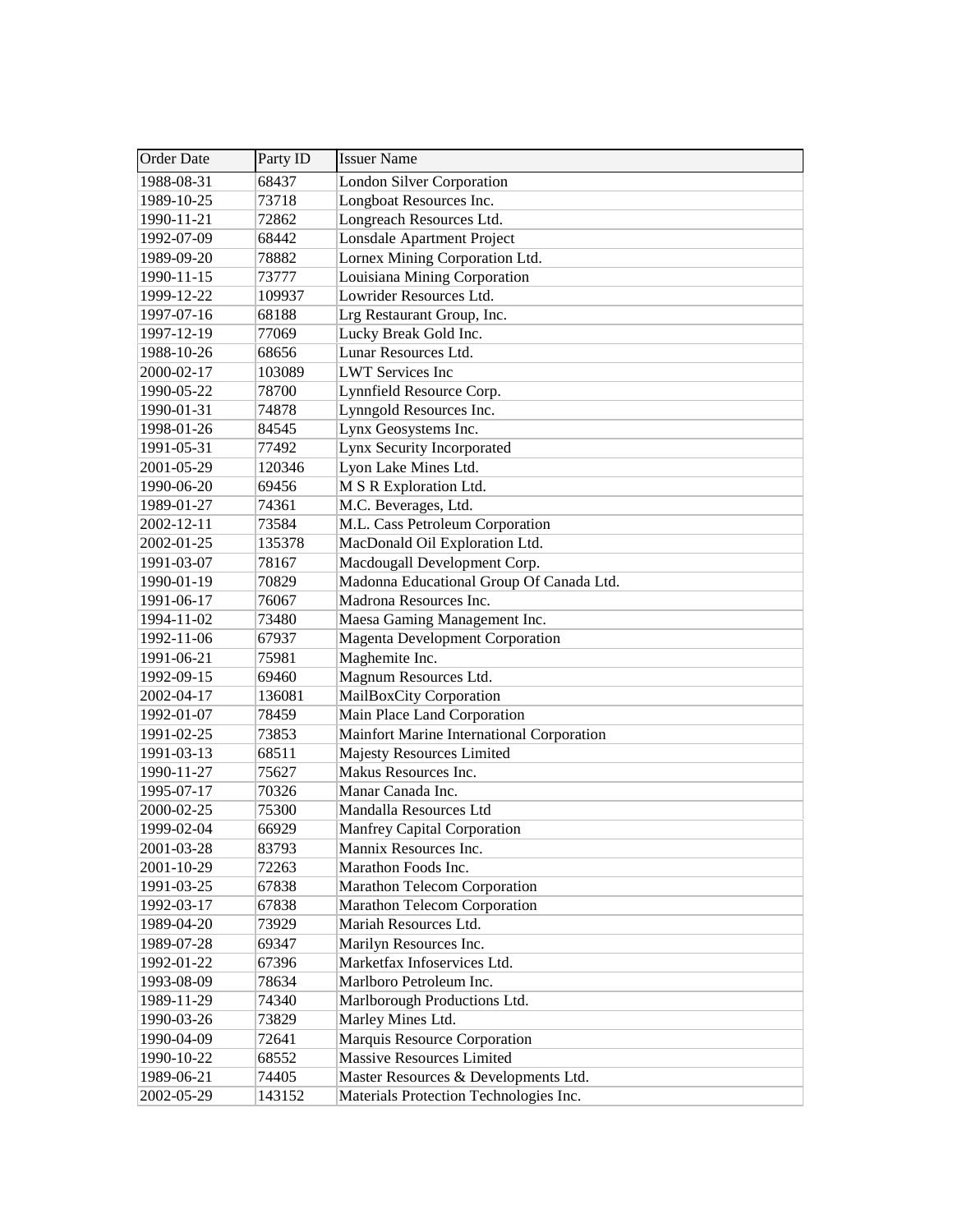| <b>Order Date</b> | Party ID | <b>Issuer Name</b>                              |
|-------------------|----------|-------------------------------------------------|
| 1991-05-03        | 78829    | Maverick Energy, Inc.                           |
| 1989-05-11        | 76247    | Max Minerals Inc.                               |
| 1994-08-17        | 74421    | Maxcard Systems International Inc.              |
| 1988-10-18        | 73372    | Maxim Development Ltd.                          |
| 1991-08-21        | 75683    | Maximus Resources Inc.                          |
| 1992-04-14        | 78162    | Maxwell Communications Finance Canada Limited   |
| 2001-04-11        | 133909   | Mazaruni Minerals Inc.                          |
| 1990-01-22        | 76195    | Mbs Software Inc.                               |
| 2001-01-24        | 70423    | MCB Investments Corp.                           |
| 1993-08-04        | 75019    | Mcfinley Red Lake Mines Limited                 |
| 1989-06-30        | 75241    | <b>Mcgarry Gold Corporation</b>                 |
| 1992-10-29        | 78333    | Mclaughlin Explorations Ltd.                    |
| 1991-10-29        | 72778    | Mdc Financial Inc.                              |
| 1995-06-28        | 68565    | <b>Meadowbrook Apartments</b>                   |
| 1990-04-24        | 68567    | Meadowvale Court                                |
| 1996-04-11        | 80241    | Meadowvale Gardens Apartment Project - Phase II |
| 1999-08-27        | 85293    | Med-Chem Health Care Limited                    |
| 1991-05-17        | 72328    | Med-Tech Systems Inc.                           |
| 1989-01-18        | 75321    | <b>Medallion Books Limited</b>                  |
| 2001-05-29        | 67366    | Medical Pathways International Inc.             |
| 1994-11-16        | 78035    | Medilase Industries Inc.                        |
| 2000-09-18        | 83697    | Medius Communications Inc.                      |
| 1994-01-21        | 74014    | Medsana Medical Systems Inc.                    |
| 1993-08-13        | 73100    | Mega Gold Resources Ltd.                        |
| 2002-05-29        | 148248   | <b>Melanesian Minerals Corporation</b>          |
| 1990-07-03        | 71723    | Melrose Resources Ltd.                          |
| 1997-05-14        | 82148    | Mercana Industries Ltd.                         |
| 1991-10-02        | 78074    | Mercantile Gold Corp.                           |
| 2002-07-23        | 75041    | Merchant Capital Group Incorporated             |
| 2000-10-18        | 66569    | Merit Energy Ltd.                               |
| 1991-02-20        | 77022    | Merlin Capital (Canada) Inc.                    |
| 1995-06-05        | 77476    | Merlin Resources Inc.                           |
| 1987-12-09        | 71294    | Merrill Lynch Healthcare Fund, Inc              |
| 1990-01-29        | 78257    | Metaxa Resources Ltd.                           |
| 1994-06-07        | 73150    | Metro Energy Ltd.                               |
| 1993-05-10        | 68597    | Metro Industrial Corporation                    |
| 1992-02-26        | 73343    | Mi Software Corporation                         |
| 1991-09-27        | 66717    | Michael Resources Ltd.                          |
| 1991-01-08        | 65556    | Michele Gold Mines Limited                      |
| 2002-03-05        | 102666   | Michigan Consolidated Gas Company               |
| 1991-09-25        | 75684    | Micro Concepts Inc.                             |
| 2000-10-16        | 67712    | Micro Minerals Resources Inc.                   |
| 1998-08-20        | 67664    | Microkey Communication Systems, Inc.            |
| 1996-02-06        | 81284    | <b>Micropost Corporation</b>                    |
| 1989-10-27        | 68603    | Mid-Canada Gold & Copper Mines Limited          |
| 1994-01-06        | 68304    | Midd Financial Corp.                            |
| 1992-04-29        | 68609    | Middle Age Crazy                                |
| 1989-01-09        | 69287    | Midnapore (1979) Resources Inc.                 |
| 1989-08-11        | 72668    | Migent Software Corp.                           |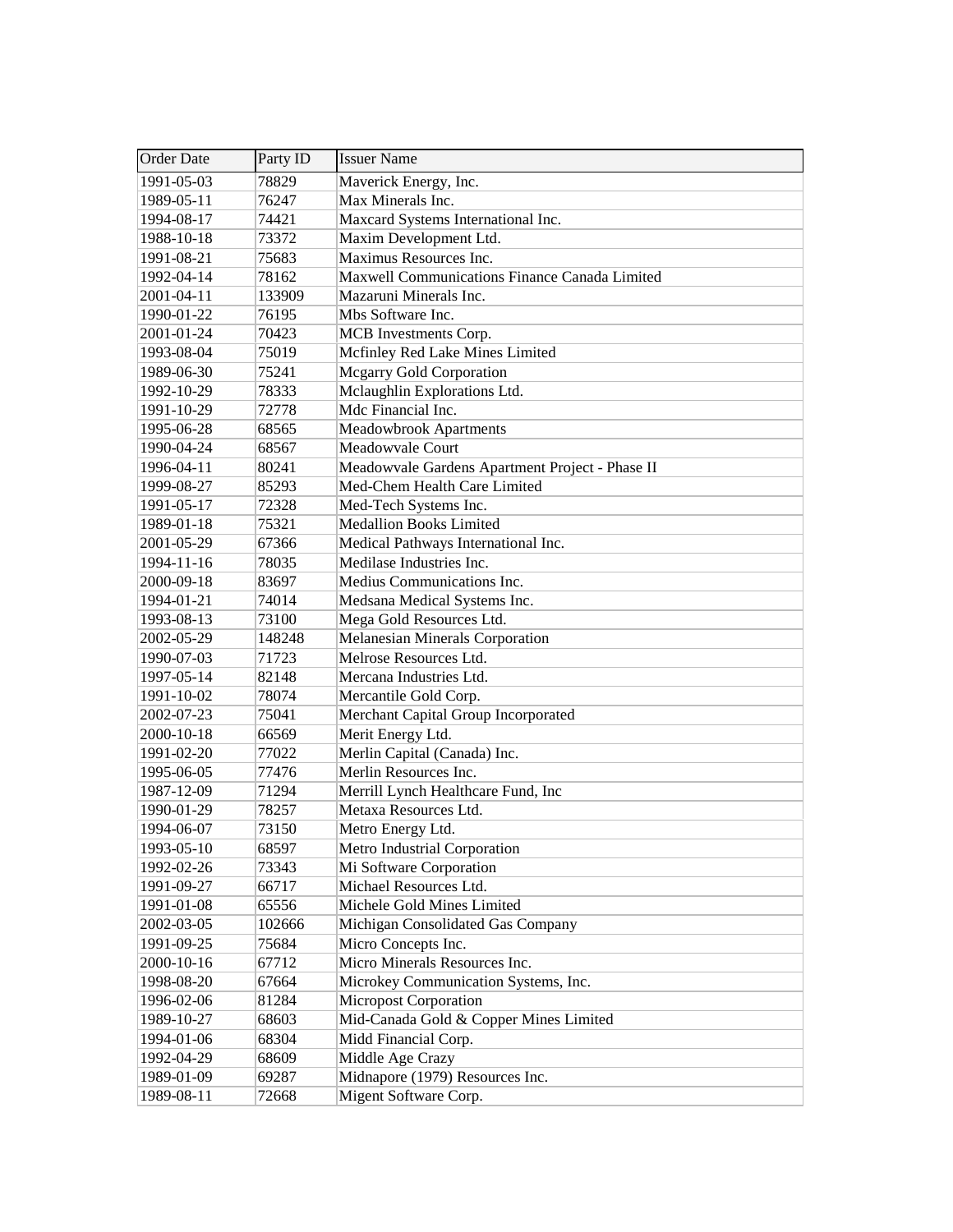| Order Date | Party ID | <b>Issuer Name</b>                            |
|------------|----------|-----------------------------------------------|
| 2002-12-11 | 133914   | Military International Limited                |
| 2001-09-25 | 66753    | Minefund Development Corporation              |
| 1990-03-14 | 75801    | Ming Mines Limited                            |
| 1999-02-26 | 74888    | Mink International Resources Corp.            |
| 1990-10-26 | 68621    | Minto Resources Ltd.                          |
| 1998-06-09 | 104742   | Mis International, Inc.                       |
| 1999-12-22 | 82372    | Mispec Resources Inc.                         |
| 1988-11-15 | 73321    | Mistral Resources Ltd.                        |
| 1989-10-04 | 76556    | Mmt Resources Ltd.                            |
| 2001-12-06 | 133503   | Mobilift Inc.                                 |
| 1990-10-02 | 76817    | Moche Resources Inc.                          |
| 1996-02-28 | 76869    | Modatech Systems Inc.                         |
| 1992-11-06 | 69469    | Mode Products Inc.                            |
| 2001-05-07 | 79805    | Modern Records, Inc.                          |
| 1990-05-01 | 70732    | Mohave Gold Inc.                              |
| 1990-03-23 | 74192    | Moli Energy Limited                           |
| 1992-01-10 | 77780    | Mollie Gibson Mines Inc.                      |
| 2001-12-05 | 82405    | <b>Monarch Resources Limited</b>              |
| 1991-06-28 | 78995    | Mondana Ventures Inc.                         |
| 2002-06-20 | 84622    | Mondev Senior Living Inc.                     |
| 2002-06-20 | 84622    | Mondev Senior Living Inc.                     |
| 1990-09-11 | 68644    | Moneta Porcupine Mines Inc.                   |
| 2000-10-25 | 88716    | Moneysworth & Best Shoe Care Inc.             |
| 1987-06-10 | 68648    | Monogram Oil & Gas, Inc.                      |
| 1989-10-23 | 77862    | Montreux Development Corp.                    |
| 1990-06-04 | 78121    | Moongold Resources Inc.                       |
| 1988-07-05 | 73775    | Morengo Resources Inc.                        |
| 2000-02-25 | 85429    | Mosaic Oil N.L.                               |
| 1987-12-16 | 72843    | <b>Mothers Restaurants Limited</b>            |
| 1999-07-07 | 72366    | Motion Works Group Limited                    |
| 1988-03-24 | 75838    | Mount Street Holdings Inc.                    |
| 1999-12-08 | 88859    | Mountain World Entertainment Ltd              |
| 1996-01-23 | 77946    | Mpi Holdings Inc.                             |
| 2002-01-31 | 115031   | MTW Solutions Online Inc.                     |
| 1989-11-15 | 76877    | Multi-Step Industries Inc.                    |
| 2001-05-29 | 76250    | Multibanc Financial Corp                      |
| 2001-05-29 | 79967    | Multibanc NT Financial Corp                   |
| 2002-06-18 | 79282    | Multiplex Technologies Inc.                   |
| 1999-02-12 | 68547    | Mylan Ventures Ltd.                           |
| 1988-11-02 | 73231    | Myriad Concepts, Ltd.                         |
| 1991-02-12 | 72835    | Mystery Mountain Minerals Ltd.                |
| 1990-10-18 | 73512    | N-Tone International Ltd.                     |
| 1990-11-27 | 67205    | N.B. Cook Corporation Ltd.                    |
| 2002-05-31 | 89303    | <b>Naftex Energy Corporation</b>              |
| 2002-08-20 | 133250   | National Electronic Technologies Corp.        |
| 1997-08-25 | 81980    | National Fibretech Inc.                       |
| 1991-03-13 | 69189    | National Gold & Nickel Resources Inc.         |
| 2001-11-13 | 133334   | National Health Stores Inc.                   |
| 1999-12-21 | 83566    | National Healthcare Manufacturing Corporation |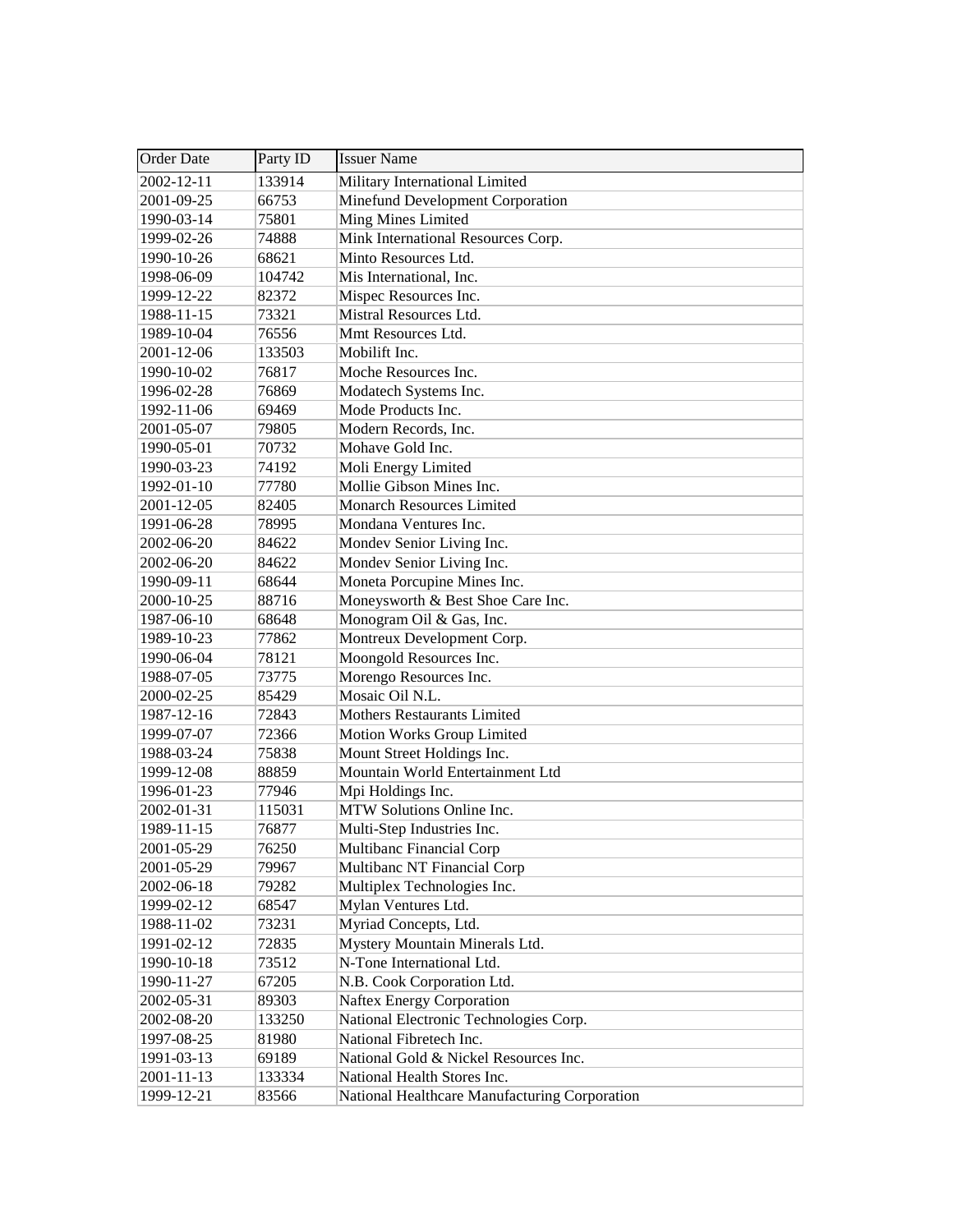| Order Date | Party ID | <b>Issuer Name</b>                       |
|------------|----------|------------------------------------------|
| 1993-12-06 | 73781    | National Nova Marketing Inc.             |
| 1989-10-02 | 65595    | National Scientific Products Corporation |
| 2002-05-29 | 78822    | National Telcom Solutions Inc.           |
| 2002-03-20 | 86882    | National Training Rinks Corp.            |
| 2002-02-06 | 104555   | Natural Springs Canada Inc.              |
| 1992-03-18 | 69291    | Nca Minerals Corporation                 |
| 1987-04-29 | 73136    | Ncn Exploration & Development Corp.      |
| 1994-11-29 | 76255    | Nepheline Resources Ltd.                 |
| 1990-04-09 | 73936    | Neti Technologies Inc.                   |
| 2002-05-29 | 116990   | NeTrue Communications Inc.               |
| 2002-02-05 | 146890   | Network Technology Professional Inc.     |
| 2001-08-30 | 103799   | Nevada Bob's Golf Inc.                   |
| 1992-02-06 | 68730    | New Beginnings Resources Inc.            |
| 1991-09-25 | 79339    | New Bridge Development Corp.             |
| 1989-05-30 | 75966    | New Canadians Capital (VCC) Corporation  |
| 1990-02-26 | 69302    | New Cinch Uranium Ltd. (Npl)             |
| 1991-11-29 | 66820    | New Era Developments Limited             |
| 1990-04-04 | 67594    | New Fibers International Ltd.            |
| 1991-11-29 | 72644    | New Goldbrae Developments Ltd.           |
| 1990-09-17 | 71264    | New Goldcore Ventures Ltd.               |
| 1998-06-23 | 72371    | New Golden Sceptre Minerals Ltd.         |
| 2002-02-25 | 108252   | New Inca Gold Ltd.                       |
| 1987-06-17 | 75553    | New Media Technologies Ltd.              |
| 1990-06-26 | 69305    | New Minex Resources Ltd.                 |
| 1991-01-18 | 77150    | New Nexus Petroleum Ltd.                 |
| 1989-01-27 | 67052    | New Pioneer Explorations Ltd.            |
| 1990-05-15 | 69383    | New Plymouth Ventures Inc.               |
| 1990-03-09 | 77471    | New Spirit Research & Development Corp.  |
| 1990-03-06 | 68743    | Newbury International Ventures Inc.      |
| 1997-12-02 | 80894    | Newchild International Inc.              |
| 1991-05-15 | 73307    | Newfields Minerals Inc.                  |
| 2001-06-22 | 111398   | Newgen Environmental Systems Inc.        |
| 1989-03-30 | 72562    | Newline Development Corporation          |
| 1990-10-24 | 73235    | Newtec Industries Ltd.                   |
| 1989-09-26 | 69314    | Ni-Cal Developments Ltd.                 |
| 1988-08-19 | 66737    | Niagara Capital Corporation              |
| 2002-01-30 | 123613   | Niaski Environmental Inc.                |
| 1987-11-20 | 73089    | Nickelodeon Industries Corp.             |
| 1991-10-23 | 66709    | Nippon Investments Corp.                 |
| 1989-09-27 | 77467    | Nitro Resources Inc.                     |
| 1991-11-29 | 76953    | Nix-O-Tine Pharmaceuticals Ltd.          |
| 2003-01-28 | 67678    | Noise Media Inc.                         |
| 1987-04-21 | 72469    | Nor-Con Exploration Ltd.                 |
| 1991-07-12 | 77882    | Norad Resources Ltd.                     |
| 1988-03-31 | 69320    | Norco Resources Ltd.                     |
| 2002-02-19 | 86651    | Nord Pacific Limited                     |
| 1993-12-07 | 74734    | Normandie Resource Corporation           |
| 2000-02-23 | 81034    | Noron Tech Ltd.                          |
| 1989-06-30 | 77062    | Norpet Resources Limited                 |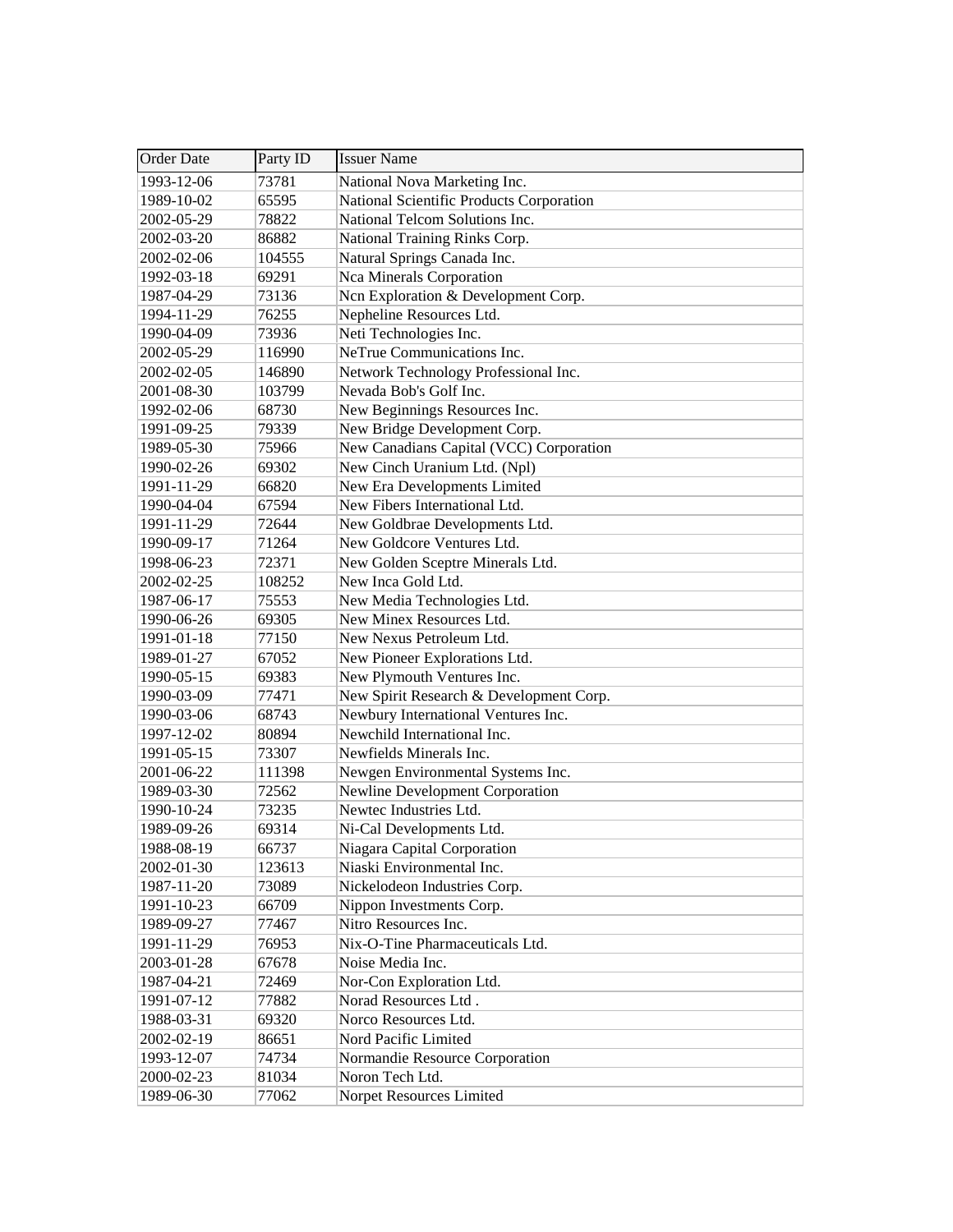| <b>Order Date</b> | Party ID | <b>Issuer Name</b>                          |
|-------------------|----------|---------------------------------------------|
| 2001-06-19        | 133922   | Nortech Geomatics International Inc.        |
| 1995-07-27        | 78368    | North American Advanced Materials Corp.     |
| 1989-02-09        | 74205    | North American Aero Dynamics Ltd.           |
| 2003-01-08        | 119850   | North American Detectors Inc.               |
| 1990-03-07        | 69878    | North American Equity Corporation           |
| 1988-04-15        | 72517    | North American Platinum Ltd.                |
| 1991-02-06        | 78152    | North American Systems Corporation          |
| 1994-03-28        | 78294    | North American Tire Recycling Ltd.          |
| 1987-06-25        | 73146    | North Pacific Capital Corporation           |
| 1991-07-03        | 68945    | North Pacific Industries Corporation        |
| 1987-07-30        | 66447    | Northern Dancer Resources Ltd.              |
| 1992-08-06        | 77869    | Northern Lights Big Game Corporation        |
| 2000-11-21        | 131521   | Northern Mountain Helicopters Group Inc.    |
| 2003-01-28        | 147863   | Northland Systems Training Inc.             |
| 1999-06-08        | 70770    | Northrich Pacific Ventures Inc.             |
| 1991-06-27        | 77675    | Northridge Energy Optimizer Corp.           |
| 1998-04-22        | 87837    | Northstar-Outrider Acquisition Corporation  |
| 1989-08-16        | 76562    | Northwest Shroom Industries Ltd.            |
| 1989-10-30        | 68832    | <b>Noxe Resource Corporation</b>            |
| 2002-05-31        | 107911   | Ntex Incorporated                           |
| 1988-11-24        | 75145    | Ntv Oil Services Industries Inc.            |
| 1995-07-07        | 76742    | Nu Crown Resources Inc.                     |
| 1990-03-06        | 68836    | Nu-Lady Gold Mines Ltd.                     |
| 1989-05-01        | 71021    | <b>Nu-Start Resource Corporation</b>        |
| 1992-04-15        | 76558    | Nucell Energy Canada Inc.                   |
| 2002-11-27        | 83814    | <b>Nucontex Corporation</b>                 |
| 2002-11-27        | 133926   | Nugget Resources Inc.                       |
| 1990-04-11        | 69341    | Nuspar Resources Ltd.                       |
| 1997-01-15        | 77034    | Nycal (Canada) Inc.                         |
| 2002-11-20        | 132552   | O A Group Inc.                              |
| 1991-02-27        | 73809    | O'hara Resources Ltd.                       |
| 1990-04-05        | 76071    | Ocean Gold Sea Farms Ltd.                   |
| 1995-10-06        | 79593    | Ocs Technologies Corp.                      |
| 1991-04-23        | 73497    | Ocutech Canada Inc.                         |
| 2001-11-26        | 68195    | Odin Industries Ltd.                        |
| 1989-02-24        | 72879    | Odyssey Resources Ltd. (old)                |
| 2001-04-05        | 89840    | Okak Bay Resources Ltd.                     |
| 1998-01-21        | 65677    | Olds Industries Inc.                        |
| 1996-02-28        | 74965    | Olympia & York 240 Sparks Street Limited    |
| 1996-04-26        | 78199    | Olympia & York First Canadian Place Limited |
| 1987-06-11        | 72864    | <b>Omnibus Computer Graphics Inc</b>        |
| 1991-10-30        | 75957    | Omoco Holdings Ltd.                         |
| 1991-01-14        | 76888    | On Wah Investments Corp.                    |
| 1991-12-17        | 66752    | Oneida Resources Inc.                       |
| 2002-01-31        | 141644   | Online Direct Inc.                          |
| 2002-06-20        | 105223   | OnSat.net Canada Inc.                       |
| 2002-06-20        | 105223   | OnSat.net Canada Inc.                       |
| 1992-07-22        | 78862    | Ophir Copper Corp.                          |
| 2001-05-10        | 74338    | Optimark Data Systems, Inc.                 |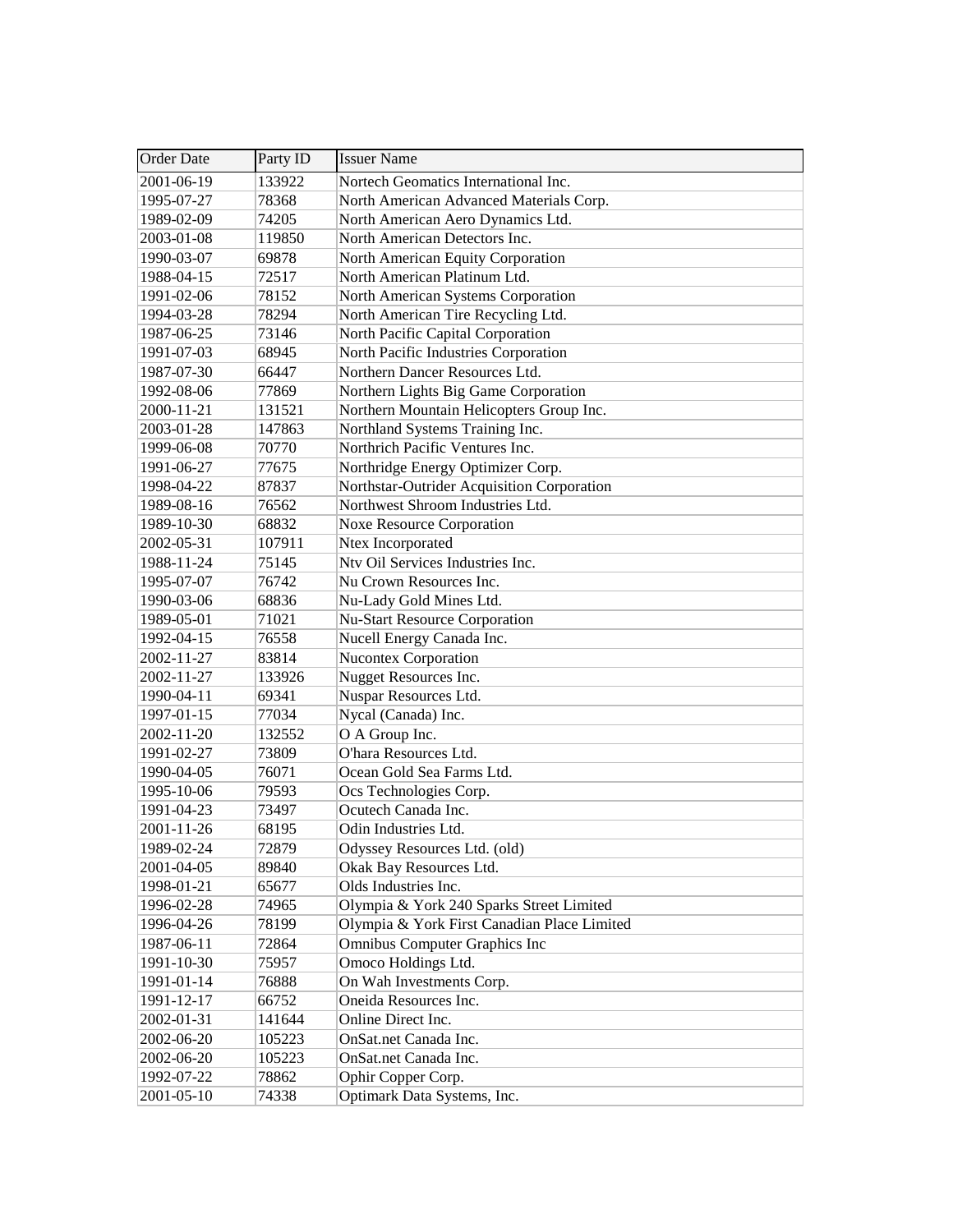| <b>Order Date</b> | Party ID | <b>Issuer Name</b>                       |
|-------------------|----------|------------------------------------------|
| 2002-04-03        | 72501    | Orcana Resources Limited                 |
| 1988-06-06        | 75018    | Original New York Seltzer Of Canada Ltd. |
| 1990-10-30        | 79432    | Orinoco Tours Ltd.                       |
| 2002-02-14        | 132459   | Orion Resource Corporation               |
| 2001-01-30        | 84486    | Ormonde Mining Plc                       |
| 1990-05-07        | 72522    | Orsina Resources Ltd.                    |
| 1988-02-02        | 75129    | Overbridge Cattle Company Limited        |
| 1989-02-03        | 73276    | Owen Ventures Ltd.                       |
| 1988-08-30        | 75223    | Oxin Industries Ltd.                     |
| 1988-11-09        | 72553    | P.M.C. Technologies Ltd.                 |
| 1990-06-26        | 70506    | P.S.M. Technologies Inc.                 |
| 1989-01-13        | 68238    | P.T.P. Resource Corp.                    |
| 2001-10-16        | 76801    | Pacific Consolidated Resources Corp.     |
| 1990-11-05        | 73032    | Pacific Engineered Materials Inc.        |
| 1990-09-18        | 78193    | Pacific Fashion Retailers Corporation    |
| 1990-11-21        | 76045    | Pacific Houston Resources, Inc.          |
| 1989-03-23        | 66244    | Pacific Kenridge Ventures Inc.           |
| 1992-05-04        | 73774    | Pacific Minesearch Limited               |
| 1992-09-15        | 74824    | Pacific National Financial Corporation   |
| 1990-06-01        | 74495    | Pacific Rim Container Sales Ltd.         |
| 1989-12-12        | 69601    | Pacific Star Communications Corporation  |
| 1991-05-14        | 76300    | Pacific Titan Resource Corp.             |
| 2000-02-03        | 79072    | Pacific Vista Industries Inc.            |
| 1990-06-14        | 78460    | Pacs Technologies Inc.                   |
| 1988-08-04        | 69357    | Page Petroleum Ltd.                      |
| 1998-09-23        | 82325    | Paige Innovations Inc.                   |
| 1993-01-14        | 73968    | Pak-Man Resources Inc.                   |
| 2000-10-26        | 87314    | Pallet Pallet Inc.                       |
| 1990-07-16        | 75651    | Palm Beach County Utilites Corporation   |
| 2001-05-29        | 82690    | Pamlico Resources Ltd.                   |
| 2001-07-24        | 70022    | Pan Ocean Explorations Inc.              |
| 1994-07-26        | 77421    | Pan Pacific Petroleum Inc.               |
| 1999-06-24        | 72520    | Pan Smak Pizza Inc.                      |
| 1990-01-08        | 78364    | Pan-Asia Development Corporation         |
| 1991-07-17        | 79460    | Pan-National Media Group Limited         |
| 1988-07-22        | 75382    | Panasoni Energy Corp.                    |
| 1999-02-18        | 84553    | Panorama Resources N.L.                  |
| 2001-05-29        | 68982    | Panther Mines Ltd.                       |
| 2002-06-12        | 87294    | Para-Tech Energy Services Inc.           |
| 1990-08-16        | 76783    | Paracomp Technologies Inc.               |
| 2002-03-13        | 117513   | Paradise Capital Inc.                    |
| 1995-03-09        | 76597    | Parallax Development Corporation         |
| 1997-01-16        | 73214    | Parisco Foods Limited                    |
| 1988-06-08        | 73961    | Park Resources Ltd.                      |
| 1991-02-19        | 77851    | Parkwood Coast Capital Ltd.              |
| 2002-04-23        | 72746    | Paron Resources Inc.                     |
| 1991-07-26        | 77801    | Partners Oil & Minerals Ltd.             |
| 2002-05-29        | 132553   | Partyco Holdings Ltd.                    |
| 2001-08-02        | 126216   | Patchgear.com Inc.                       |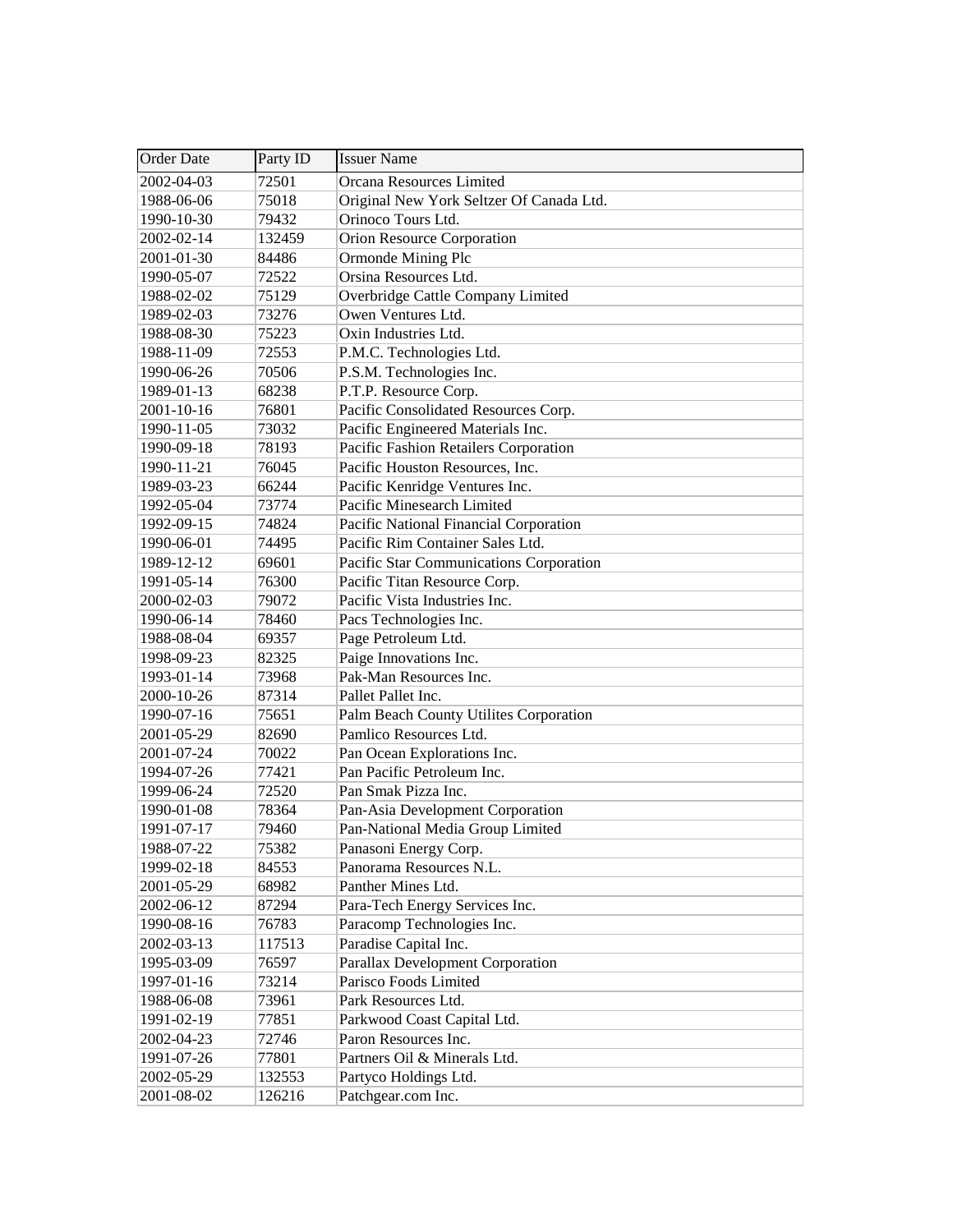| Order Date | Party ID | <b>Issuer Name</b>                        |
|------------|----------|-------------------------------------------|
| 1989-12-12 | 76450    | Pathtechnics Ltd.                         |
| 1991-11-13 | 71204    | Pax Petroleum Ltd.                        |
| 1989-02-09 | 69370    | Payfair Industries Ltd.                   |
| 1999-06-24 | 76363    | Pbb Venture Corporation                   |
| 2003-01-28 | 83912    | PC Chips Corporation                      |
| 1993-04-20 | 68744    | Pc Ventures Ltd.                          |
| 1991-02-26 | 69508    | Pch Post Career Habitat Inc.              |
| 1989-11-24 | 78036    | Pcp Plasma Computer Products Corporation  |
| 2002-02-14 | 134586   | Peachtree Network Inc.                    |
| 2002-02-25 | 84316    | Peaksoft Multinet Corp.                   |
| 1999-08-27 | 74043    | Pegasus Gold Inc.                         |
| 1991-05-24 | 78154    | Pelham Gold "N" Grain Inc.                |
| 1987-09-29 | 72795    | Pencrude Resources Inc.                   |
| 1995-01-31 | 75525    | Pennington's Stores Limited               |
| 1993-09-22 | 69035    | Peoples Jewellers Limited                 |
| 2001-06-22 | 88640    | Peragis Inc.                              |
| 1990-10-02 | 75418    | Peralto Resources Corp.                   |
| 2003-01-20 | 87955    | Peregrine Systems, Inc.                   |
| 1995-02-21 | 71107    | Perennial Energy, Inc.                    |
| 1992-01-23 | 74852    | Performance Minerals Of Canada Ltd.       |
| 2001-06-13 | 145478   | Performance Optician Software Corporation |
| 1998-06-10 | 72567    | Peritronics Medical Ltd.                  |
| 2002-07-03 | 116043   | Pertacal Energy Inc.                      |
| 1993-02-26 | 80093    | Pesava International Corp.                |
| 1990-06-26 | 69331    | Petrocel Industries Inc.                  |
| 2002-07-23 | 77640    | Petrolex Energy Corporation               |
| 1988-08-22 | 70194    | Petrotech Inc                             |
| 1990-06-04 | 69377    | Petrox Energy And Minerals Corporation    |
| 2002-02-27 | 117779   | <b>PGE Resource Corporation</b>           |
| 1990-06-20 | 78272    | Pharaoh Capital Corporation               |
| 1996-02-07 | 82299    | Pharlap Resources Ltd.                    |
| 1995-08-23 | 82661    | Pharma Patch Plc                          |
| 1988-07-05 | 68172    | Phasor International Communications Inc.  |
| 2001-01-25 | 79872    | Philip Services Corp.                     |
| 1990-01-26 | 77165    | Phoenix Global Capital Inc.               |
| 1990-01-30 | 75695    | Phoenix Health Group Inc.                 |
| 1988-06-30 | 69789    | Picosec Technology Ltd.                   |
| 2000-02-01 | 79456    | Pih Pacific International Hardwoods Inc.  |
| 1992-09-02 | 73585    | Pii Photovision International, Inc.       |
| 1990-03-09 | 69380    | Pilgrim Holdings Ltd.                     |
| 1992-01-07 | 73904    | Pilot Peak Gold Inc.                      |
| 1992-10-01 | 76825    | Pineridge Capital Group Inc.              |
| 1994-12-09 | 76825    | Pineridge Capital Group Inc.              |
| 1989-06-15 | 74564    | Pinetree Software Canada Ltd.             |
| 1989-08-16 | 76702    | Pink Pages Publications Inc.              |
| 1988-03-03 | 73767    | Pirates Gold Corporation                  |
| 1988-06-29 | 69079    | Pistol Petroleum Incorporated             |
| 1992-01-10 | 76107    | Plaser Light Corp.                        |
| 1989-06-15 | 78465    | Plastic Engine Technology Corporation     |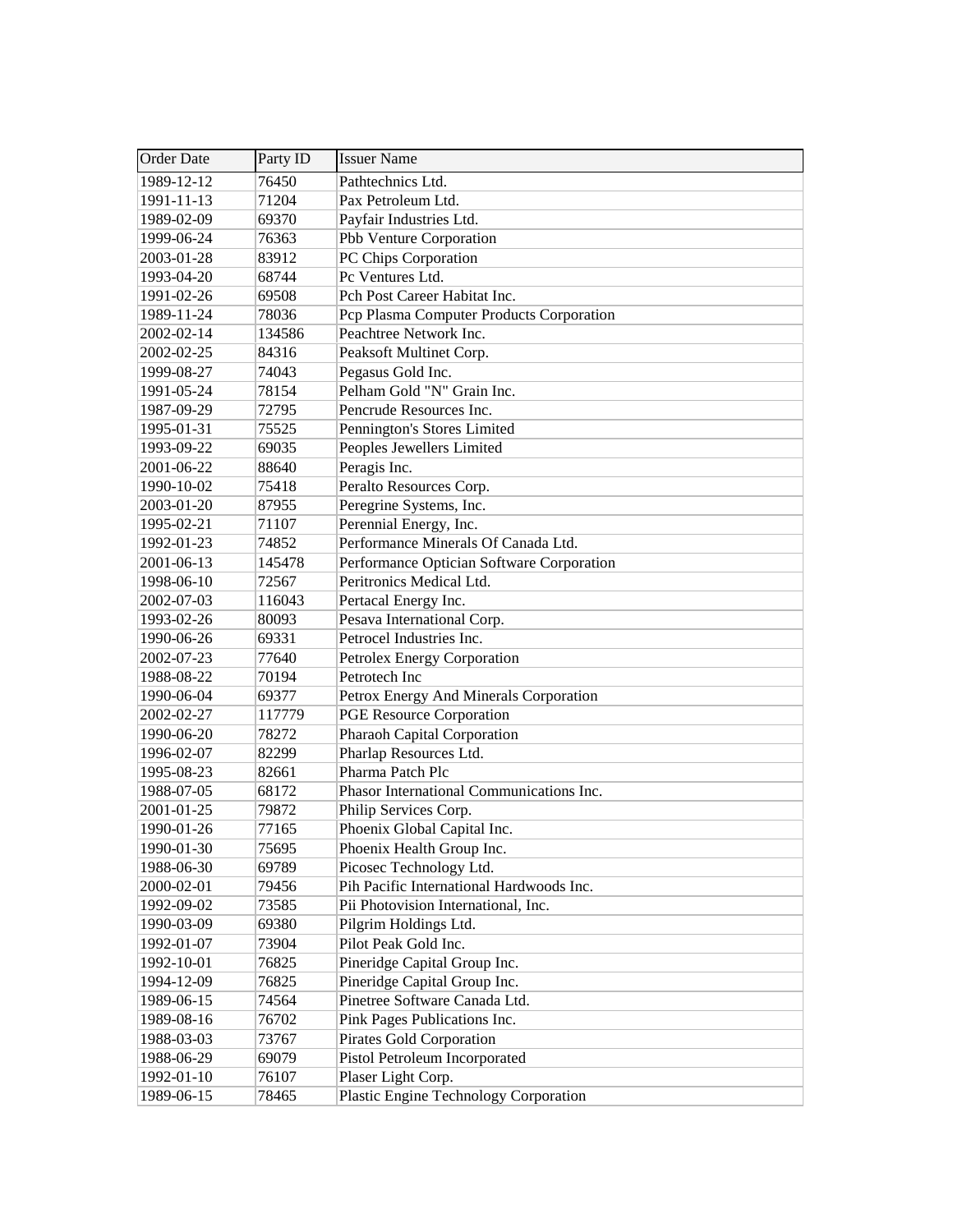| <b>Order Date</b> | Party ID | <b>Issuer Name</b>                              |
|-------------------|----------|-------------------------------------------------|
| 2000-02-10        | 88082    | Plata Mining Limited                            |
| 1991-08-12        | 77087    | <b>Platinex Mining Corporation</b>              |
| 2002-11-05        | 79811    | Playdigm Entertainment Corporation              |
| 1991-01-11        | 77007    | Point Resources Ltd.                            |
| 1990-07-17        | 69092    | Pola Resources Ltd.                             |
| 1992-07-16        | 75140    | Polestar Exploration Inc.                       |
| 1990-12-11        | 79764    | Polysource Holdings Plc                         |
| 1988-02-03        | 73701    | Ponderosa Ventures Inc.                         |
| 1998-07-15        | 80733    | Portacom Wireless Inc.                          |
| 1999-03-22        | 85436    | Position Inc.                                   |
| 2002-01-03        | 133937   | Postec Systems Inc.                             |
| 2001-09-04        | 78554    | PPC Capital Corp.                               |
| 2002-06-20        | 124174   | PPF International Corporation                   |
| 2002-06-20        | 124174   | PPF International Corporation                   |
| 1989-06-30        | 72681    | Practicar Industries Corp.                      |
| 1990-06-28        | 73200    | <b>Presidential Forest Products Corporation</b> |
| 1991-07-23        | 79115    | Pricam Explorations Inc.                        |
| 1989-04-20        | 69118    | Pride Resources Ltd.                            |
| 2002-02-22        | 117138   | Primenet Communications Inc.                    |
| 1988-11-04        | 72338    | Primrose Technology Corporation                 |
| 1999-06-22        | 75631    | Princess Resources Ltd.                         |
| 2002-10-31        | 72438    | Priority Ventures Ltd.                          |
| 2001-09-19        | 72457    | Pro-Tech Venture Corp.                          |
| 2000-10-03        | 88369    | Probe Exploration Inc.                          |
| 1991-10-29        | 77876    | Procom Emerald Company Inc.                     |
| 2001-05-25        | 122223   | Profab Energy Services Ltd.                     |
| 1988-11-09        | 69138    | Proflex Limited                                 |
| 1994-01-11        | 77741    | Progold Resources Ltd.                          |
| 1998-07-31        | 83723    | Promax Communications Inc.                      |
| 1989-09-26        | 73149    | Promethean Technologies Inc.                    |
| 1990-07-18        | 72450    | <b>Prominent Resources Corporation</b>          |
| 2002-11-27        | 72760    | Prophecy Entertainment Inc.                     |
| 1989-01-26        | 73196    | Prophesy Developments Ltd.                      |
| 1991-10-02        | 72061    | Prophet Resources Ltd.                          |
| 2002-09-18        | 89972    | Proprietary Industries Inc.                     |
| 1991-12-11        | 77212    | Prospectors Airways Consolidated Ltd.           |
| 1996-03-25        | 77333    | Protection Technology Inc.                      |
| 1992-05-04        | 77276    | Proteo Technology Corporation                   |
| 2001-04-11        | 84074    | Proteus Environmental Inc.                      |
| 1992-11-30        | 81097    | Purden Lake Ski Development Ltd.                |
| 1988-11-17        | 75184    | Purichlor Technology Ltd.                       |
| 1990-09-11        | 79694    | Pyrok Group Plc                                 |
| 2002-06-20        | 80065    | Q-Tel Wireless Inc.                             |
| 2002-06-20        | 80065    | Q-Tel Wireless Inc.                             |
| 1989-07-14        | 69791    | Q.C. Explorations Ltd.                          |
| 2003-01-07        | 81804    | Q/Media Services Corporation                    |
| 1991-02-13        | 67348    | Qsa Technology, Inc.                            |
| 2001-03-23        | 119852   | Quadrant Resources Corp.                        |
| 1989-12-19        | 77466    | Quality Quest Systems Inc.                      |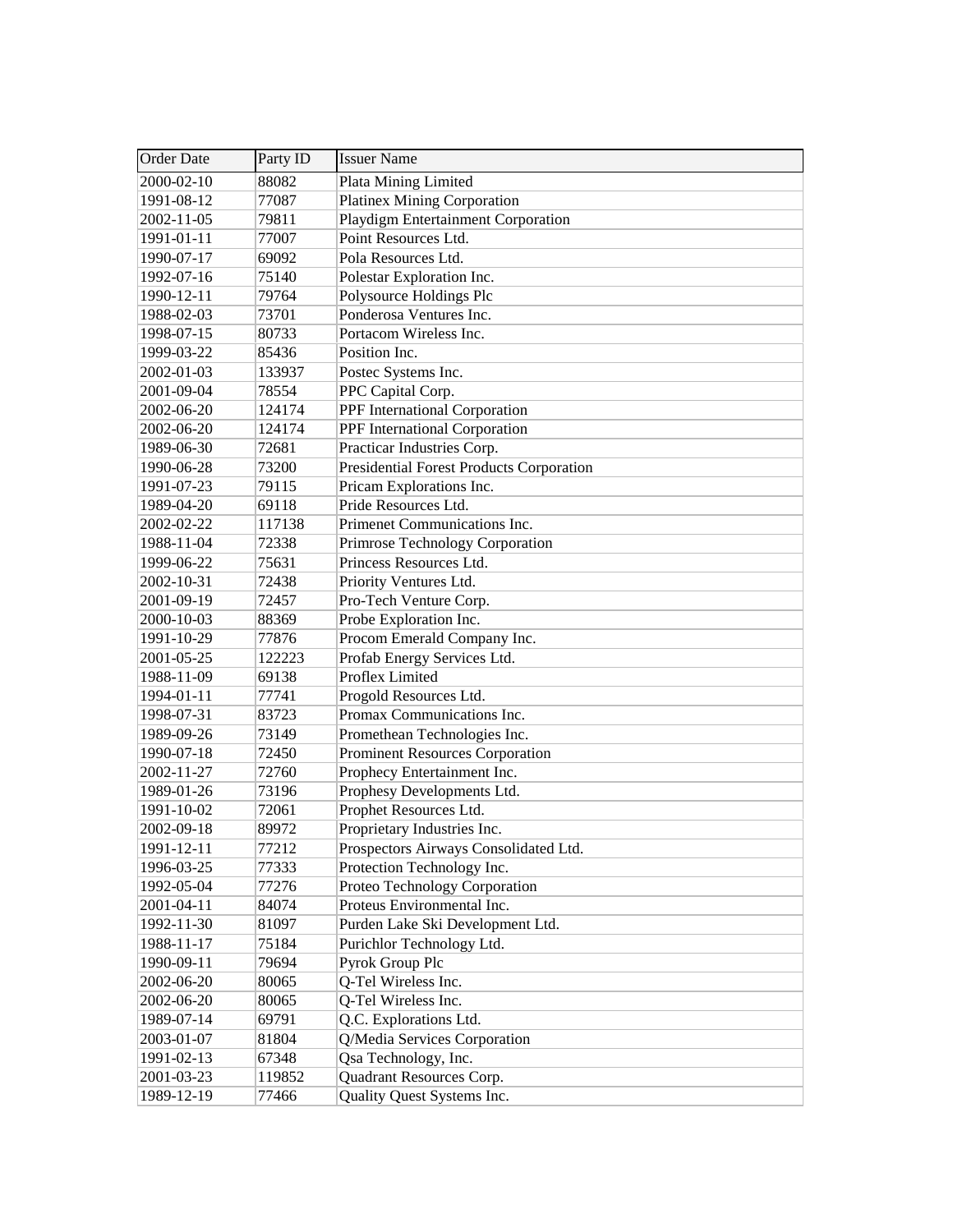| <b>Order Date</b> | Party ID | <b>Issuer Name</b>                         |
|-------------------|----------|--------------------------------------------|
| 2001-06-11        | 90383    | Quebec Growth Fund Inc.                    |
| 2001-06-06        | 84178    | Queensway Financial Holdings Limited       |
| 1989-06-30        | 77904    | Quiet Bay Minerals Corp.                   |
| 1995-10-25        | 73359    | Quillo Technologies, Inc.                  |
| 1990-03-14        | 69032    | Quintel Industries Limited                 |
| 1992-01-30        | 78082    | Quote Resources Inc.                       |
| 1998-01-21        | 79977    | Radical Advanced Technologies Corp.        |
| 1993-02-09        | 69190    | Rainex Industries Ltd.                     |
| 1991-04-23        | 78194    | Rainforest Mushrooms Ltd.                  |
| 1991-03-12        | 76509    | Ram Aesthetic Materials Technology, Inc.   |
| 2001-10-11        | 69798    | Ramm Venture Corporation                   |
| 2002-04-03        | 69199    | Rampart Mercantile Inc.                    |
| 1990-12-05        | 78770    | Ranger Pacific Minerals Ltd.               |
| 1999-11-03        | 78090    | Rangestar Telecommunications Ltd.          |
| 2002-04-30        | 77756    | Rat International (Mkt) Ltd.               |
| 2002-06-13        | 155863   | Raudin Exploration Inc.                    |
| 2003-01-28        | 67904    | Ravenhead Recovery Corporation             |
| 1998-08-06        | 82657    | Rci Corporation                            |
| 1998-06-02        | 69210    | Rea Gold Corporation                       |
| 1999-07-28        | 73762    | Real del Monte Mining Corporation          |
| 2001-11-26        | 84482    | Realm Group Inc.                           |
| 1988-11-03        | 72893    | Reba Resources Ltd.                        |
| 1989-12-15        | 76023    | <b>Recco Research Corporation</b>          |
| 1999-09-16        | 80354    | Receptagen Ltd.                            |
| 1987-08-13        | 73198    | Red Earth Energy Limited                   |
| 1990-05-02        | 72739    | Red Hill Marketing Group Ltd.              |
| 2001-07-12        | 133945   | Redeco Energy Inc.                         |
| 2001-05-29        | 82259    | Redekop Properties Inc.                    |
| 1991-05-15        | 67897    | Redwing Resources Inc.                     |
| 1995-03-09        | 79402    | Reefco Manufacturing Corporation           |
| 2001-06-20        | 109130   | <b>Regal Consolidated Ventures Limited</b> |
| 1997-07-22        | 69289    | Regia Resources Ltd.                       |
| 1990-02-21        | 78463    | Rehman Resources Incorporated              |
| 1987-05-08        | 72819    | Reigate Resources (Canada) Ltd.            |
| 1999-04-19        | 69811    | Rembrandt Gold Mines Ltd.                  |
| 2001-05-29        | 88528    | Remworks Inc.                              |
| 1999-07-08        | 73148    | Renco Resources Inc.                       |
| 1991-04-03        | 78135    | Rentown Enterprises Inc.                   |
| 1998-07-29        | 81797    | Rescom Ventures Inc.                       |
| 1999-07-02        | 73896    | Retrieve Resources Ltd.                    |
| 1992-04-23        | 75870    | Revere Resources Ltd.                      |
| 1993-09-20        | 80409    | Rex Furs Inc.                              |
| 1989-02-03        | 69813    | Rex Silver Mines Ltd.                      |
| 1990-10-16        | 74311    | Rgv Resources Ltd.                         |
| 1989-11-10        | 71203    | Rhyolite Resources Inc.                    |
| 1993-08-09        | 76724    | Rhys Industries Ltd.                       |
| 1999-05-19        | 78929    | Richey Communications Ltd.                 |
| 2001-07-20        | 77144    | Richmark Resources Ltd.                    |
| 1994-01-11        | 81550    | Richmond Golf Ltd.                         |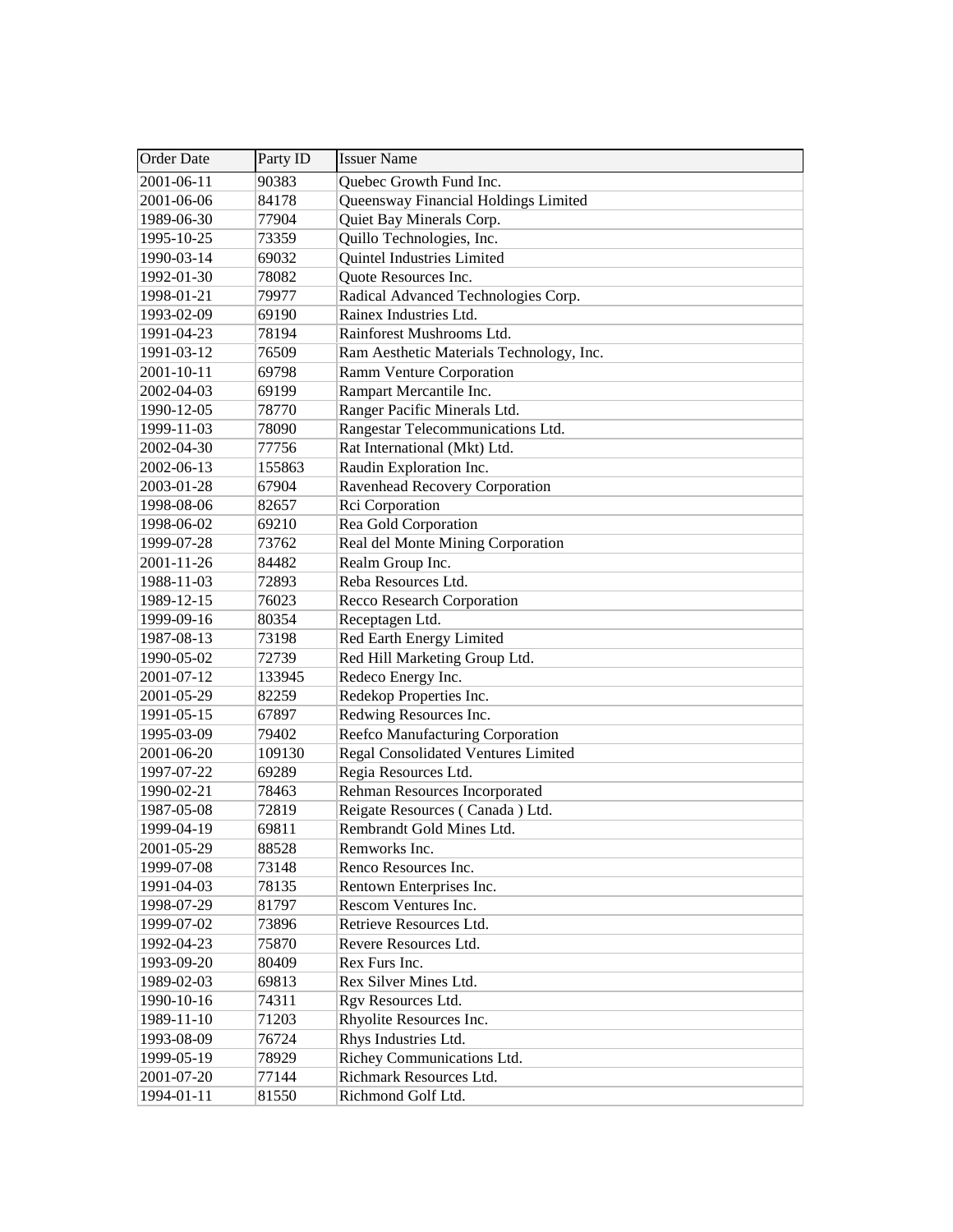| <b>Order Date</b> | Party ID | <b>Issuer Name</b>                          |
|-------------------|----------|---------------------------------------------|
| 1990-02-20        | 71045    | <b>Richwell Resources Limited</b>           |
| 2001-05-29        | 72924    | Rift Resources Ltd.                         |
| 1989-02-24        | 75932    | Rigelyn Security System Inc.                |
| 1993-01-19        | 72271    | Rimacan Resources Ltd. (Npl)                |
| 1995-01-17        | 79036    | Rinsey Mines Ltd.                           |
| 1991-09-09        | 78487    | Rio Gold Mining Ltd.                        |
| 2001-07-13        | 89507    | Rio Nevada Energy Inc.                      |
| 1988-06-28        | 69820    | Rio Sierra Silver Corp.                     |
| 2002-09-25        | 70299    | Rio Verde Industries Inc.                   |
| 2000-02-21        | 72938    | <b>Riosun Resources Corporation</b>         |
| 2000-10-27        | 79103    | Rising Phoenix Development Group Ltd.       |
| 1991-07-17        | 73691    | Riverton Resources Corp.                    |
| 2001-02-22        | 78140    | <b>RJP</b> Electronics Limited              |
| 1989-02-17        | 73765    | Robop-Tek (Canada) Inc.                     |
| 1992-07-10        | 67402    | Robson Petroleum Ltd.                       |
| 1991-04-19        | 75160    | Rockingham Resources Inc.                   |
| 1990-07-03        | 68629    | Rococco Resources Ltd.                      |
| 1991-09-09        | 72590    | Roddy Resources Inc.                        |
| 1988-07-08        | 70290    | Rodeo Resources Ltd                         |
| 1988-07-08        | 70290    | Rodeo Resources Ltd                         |
| 2002-01-14        | 146847   | Rodin Communications Corporation            |
| 2002-02-25        | 142746   | Ronin Resource Corp.                        |
| 1992-01-10        | 69826    | Ronrico Explorations Ltd.                   |
| 1991-08-20        | 74562    | Ropec Industries Inc.                       |
| 1998-07-24        | 88123    | Rorex Exploration Inc.                      |
| 1990-10-16        | 78348    | Rose Spit Resources Inc.                    |
| 1991-02-20        | 78457    | Rossal Resources Ltd.                       |
| 1988-10-26        | 69485    | Rothchild Gold Corporation                  |
| 2000-10-30        | 124321   | Rotors West Helicopter Leasing Incorporated |
| 1989-09-27        | 73535    | Rough River Petroleum Corporation           |
| 1999-07-19        | 80704    | Royal Oak Ventures Inc.                     |
| 1990-02-19        | 76167    | Royal Pacific Sea Farms Ltd.                |
| 2001-01-11        | 78703    | Roycefield Resources Ltd                    |
| 1991-01-08        | 74725    | <b>Rutland Biotech Limited</b>              |
| 2001-01-22        | 76341    | Rystar Communications Ltd.                  |
| 1988-08-22        | 75991    | S & M Photolabels Inc.                      |
| 1990-09-17        | 75885    | S.E Storage Express (International) Ltd.    |
| 1999-02-04        | 77585    | Sabre Pacific Equities Limited              |
| $2001 - 11 - 13$  | 85546    | Saco Smartvision Inc.                       |
| 1999-05-21        | 78917    | Sahelian Goldfields Inc.                    |
| 1992-01-13        | 78973    | Salor Scientific Corp.                      |
| 1995-06-28        | 67092    | Samia Ventures Inc.                         |
| 2001-06-07        | 119598   | SAMsports.com Inc.                          |
| 1997-11-07        | 80567    | Sanctuary Woods Multimedia Corporation      |
| 1997-10-07        | 77879    | <b>Sandhurst Resources Limited</b>          |
| 2002-04-10        | 134907   | Sandoil Recovery Corporation                |
| 1992-01-09        | 75931    | Saskatchewan Trust Company                  |
| 1991-09-24        | 65564    | Saskatoon Tower                             |
| 1988-10-20        | 69641    | Sato Stevia International Inc.              |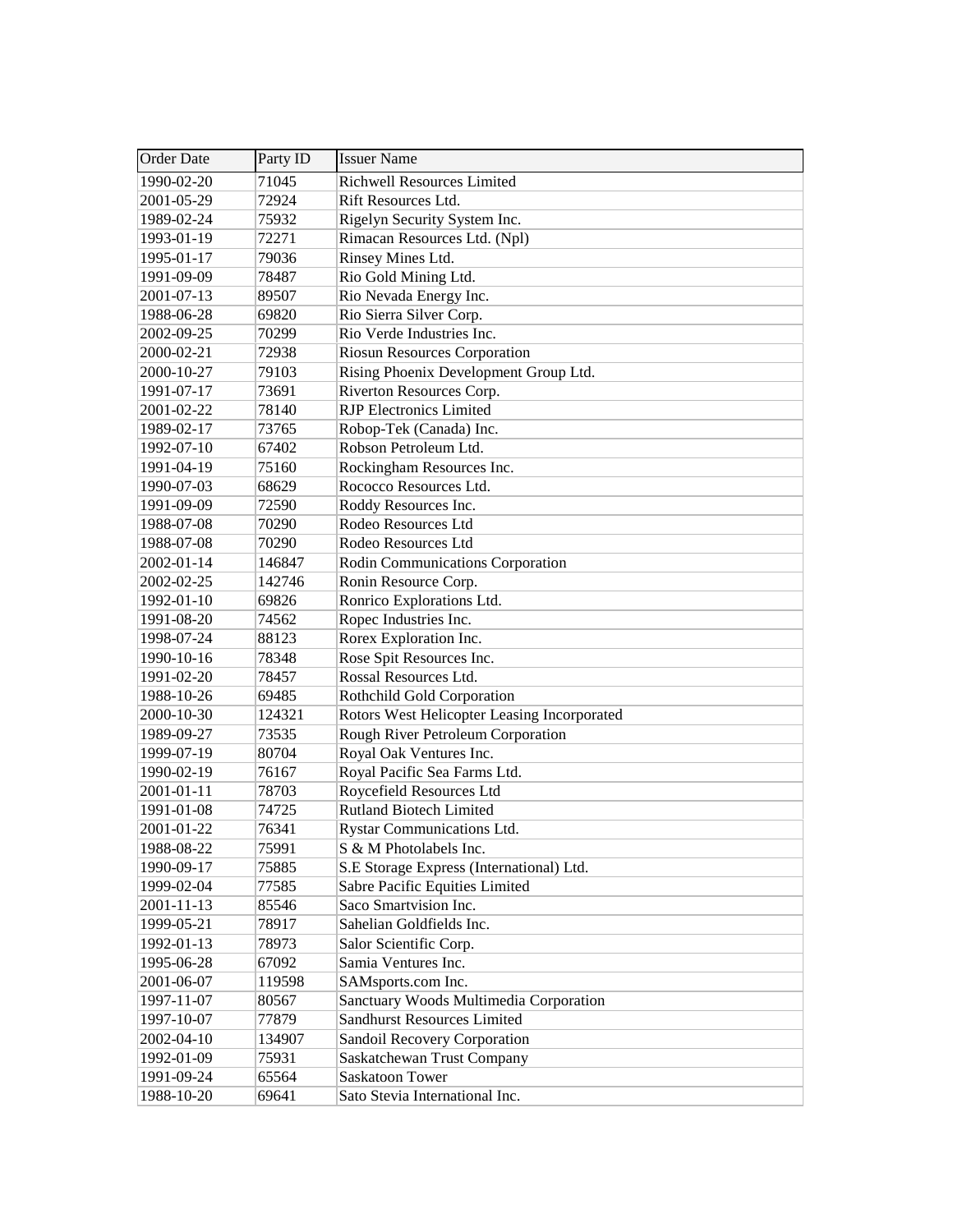| <b>Order Date</b> | Party ID | <b>Issuer Name</b>                                   |
|-------------------|----------|------------------------------------------------------|
| 1989-07-19        | 69844    | Saturn Energy & Resources Ltd.                       |
| 1990-10-22        | 73479    | Saynor Varah Inc.                                    |
| 2002-01-14        | 78338    | <b>Scaffold Connection Corporation</b>               |
| 1987-12-17        | 74922    | Schiffner Oilfield & Technology Corporation          |
| 1987-05-07        | 73543    | Sci Satellite Conferencing International Corporation |
| 1995-06-15        | 72800    | Score Athletic Products Inc.                         |
| 1987-10-21        | 65752    | Score Resources Ltd.                                 |
| 1989-10-25        | 69864    | <b>Sdc Sydney Development Corporation</b>            |
| 1995-10-30        | 73773    | Seacorp Communications Inc.                          |
| 1996-04-17        | 71280    | Seacorp Properties Inc.                              |
| 2002-09-09        | 79505    | Seahawk Minerals Ltd.                                |
| 1988-03-30        | 73270    | Seam Resources Corporation                           |
| 1991-11-19        | 78650    | Seaview Resources Ltd.                               |
| 2002-12-11        | 154180   | Second Chance Corporation                            |
| 1990-09-26        | 77646    | Secret Pass Minerals Corp.                           |
| 1998-08-06        | 73110    | Secured Communication Canada 95 Inc.                 |
| 1995-02-27        | 72988    | Security Environmental Systems Inc.                  |
| 1996-07-03        | 77606    | Security Home Mortgage Investment Corporation        |
| 1992-01-09        | 77935    | <b>Security Services Insurance Company</b>           |
| 2000-10-16        | 87182    | Sedna Geotech Inc.                                   |
| 1994-11-16        | 76933    | Sedona Industries Ltd.                               |
| 2001-05-16        | 74962    | Segami Images Incorporated                           |
| 1999-12-02        | 76080    | Semi-Tech Corporation                                |
| 2003-01-28        | 81529    | Senco Sensors Inc.                                   |
| 1995-05-04        | 73126    | Sensat Technologies Ltd.                             |
| 2001-01-30        | 69558    | <b>Sentry Resources Corporation</b>                  |
| 2000-09-20        | 111046   | Sepik Gold Corporation                               |
| 1999-11-19        | 88202    | <b>Serval Integrated Energy Services</b>             |
| 1999-03-18        | 109672   | Service Track Enterprises Inc.                       |
| 1994-08-12        | 77232    | Setanta Ventures Incorporated                        |
| 1995-12-04        | 73971    | Severide Environmental Industries Inc.               |
| 2002-06-20        | 135455   | Sextant Entertainment Group Inc.                     |
| 1986-10-24        | 72821    | Seymour-Moss International Limited                   |
| 1991-04-09        | 78637    | Sgf Security Growth Fund Ltd.                        |
| 1988-11-16        | 70765    | Shallow Resources Inc.                               |
| 1991-05-03        | 78939    | Shandell Enterprises Ltd.                            |
| 1992-01-09        | 72974    | Shandon Resources Inc.                               |
| 2001-10-15        | 76603    | Sharon, Lois & Bram's Elephant Show (Series IV)      |
| 1989-10-30        | 73969    | Shayna International Industries Ltd.                 |
| 2002-10-23        | 150659   | Shenandoah Resources Ltd.                            |
| 1990-05-15        | 73348    | Shenandoah Resources Ltd. (B.C. Based Company)       |
| 1991-05-03        | 73047    | Shiloh Resources Ltd.                                |
| 1992-06-25        | 77469    | Shimoda International Systems Inc.                   |
| 1989-04-13        | 69703    | Sibola Mines Ltd.                                    |
| 1992-08-07        | 77790    | Sid Energy Inc.                                      |
| 1996-10-17        | 67094    | Sierra Capital Corp.                                 |
| 2002-04-30        | 69584    | Sierra Nevada Gold Ltd.                              |
| 1991-03-15        | 69566    | Sigmacom Systems Inc.                                |
| 2002-06-20        | 124424   | Signet Industries Ltd.                               |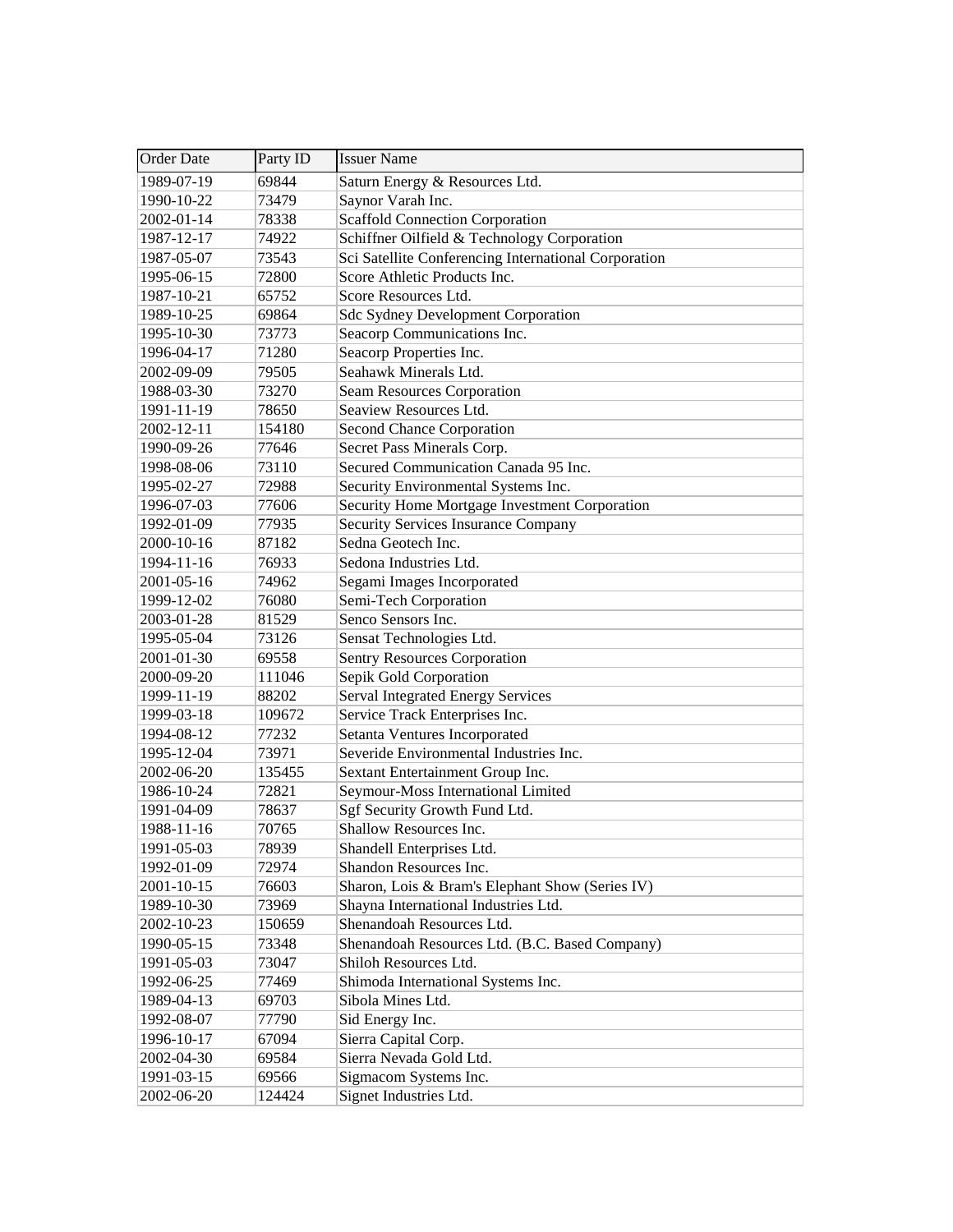| Order Date | Party ID | <b>Issuer Name</b>                      |
|------------|----------|-----------------------------------------|
| 2002-06-20 | 124424   | Signet Industries Ltd.                  |
| 1992-10-20 | 75889    | Signtech Inc.                           |
| 1988-10-27 | 72698    | Siltronics Ltd.                         |
| 1991-09-20 | 77682    | Silver Box Resources Ltd.               |
| 1990-07-04 | 73078    | Silver Hart Mines Ltd.                  |
| 1992-01-13 | 77789    | Silver Lady Resources Inc.              |
| 2000-10-02 | 74115    | Silver Peak Resources Ltd.              |
| 1996-06-12 | 69719    | Silver Princess Resources Inc.          |
| 1992-01-09 | 69723    | Silver Spring Mines Ltd. (Npl)          |
| 1993-06-22 | 75696    | <b>Silversword Corporation</b>          |
| 1995-03-02 | 65620    | Simcoe Erie Investors Limited           |
| 2002-05-29 | 80441    | Simmonds Capital Limited                |
| 1991-04-22 | 78038    | Simon Fraser Resources Ltd.             |
| 2002-10-23 | 104899   | SineTec Holdings Corporation            |
| 1991-06-28 | 73243    | Sino Business Machines Inc.             |
| 1999-12-22 | 83130    | Sinorank Petroleum Resources Limited    |
| 1991-06-17 | 78599    | Sirius Resource Corporation             |
| 1992-06-19 | 65735    | Siscoe Callahan Mining Corporation      |
| 1998-10-26 | 80725    | <b>Siskon Gold Corporation</b>          |
| 2001-04-19 | 144250   | SKG Interactive Inc.                    |
| 1990-10-03 | 76623    | Ski-Free Marine Inc.                    |
| 1991-04-10 | 76780    | Skukum Gold Inc.                        |
| 1991-02-05 | 76932    | Skyhawk Resources Inc.                  |
| 1990-01-26 | 70339    | Skyrocket Exploration & Resources Inc.  |
| 2001-06-20 | 83227    | SmartCardeSolutions.com Ltd.            |
| 2000-05-05 | 102705   | Smartor Products Inc.                   |
| 2003-01-14 | 133951   | Smartsales Inc.                         |
| 2002-06-13 | 108958   | SNG Telecom Inc.                        |
| 2000-10-27 | 66371    | Sniper Enterprises Inc.                 |
| 1990-08-28 | 75552    | Snow Lake Mines Ltd.                    |
| 1994-06-22 | 74460    | Snowwater Resources Ltd.                |
| 2002-02-25 | 120736   | Snv Group Ltd.                          |
| 1988-03-16 | 67376    | So-Luminaire Systems Corp.              |
| 2000-03-10 | 79991    | Société Minière Sphinx Inc              |
| 1999-08-09 | 108940   | Softwex Technologies Inc.               |
| 2000-10-16 | 76975    | Solucorp Industries Ltd.                |
| 2000-08-25 | 72757    | Sonora Diamond Corp.                    |
| 1995-10-10 | 76115    | Sorata Developments Inc.                |
| 1998-06-29 | 75673    | South Duval Gold Corp.                  |
| 1990-11-29 | 78808    | Southern Cross Gold Inc.                |
| 1988-02-25 | 69760    | Southern Interior Beef Corporation      |
| 1989-12-04 | 73135    | Southwest Technologies Inc.             |
| 1991-09-13 | 74893    | Spearhead Resources Ltd.                |
| 1991-02-19 | 73003    | Special Waste Management Inc.           |
| 1999-01-20 | 88359    | <b>Spectrum Resources Limited</b>       |
| 1987-09-16 | 74204    | Sphinx Mining Inc.                      |
| 1988-07-27 | 69792    | Spi Safety Packaging International Ltd. |
| 2000-04-20 | 118981   | Spinifex Gold NL                        |
| 1990-05-31 | 75729    | Spiral Optics Inc.                      |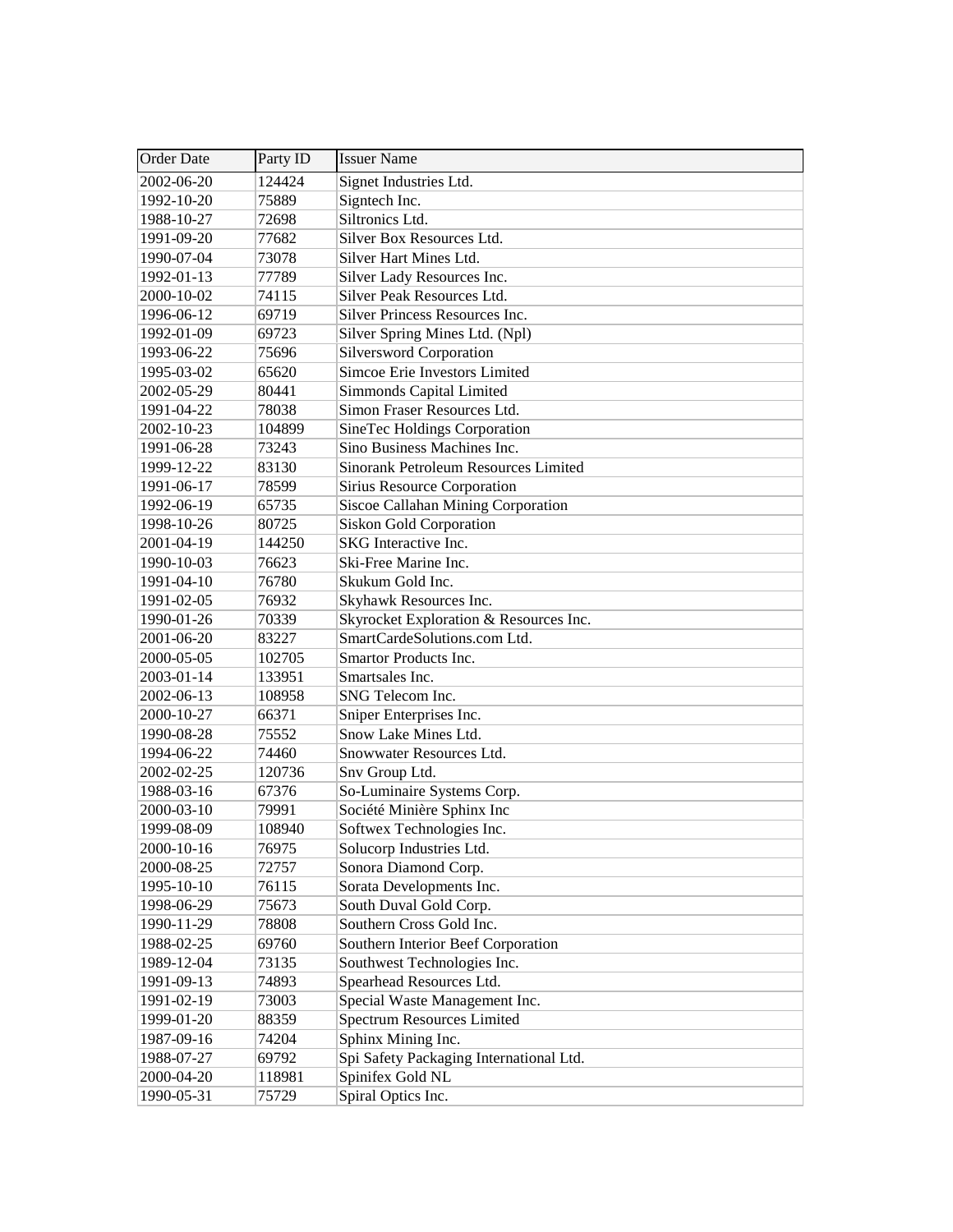| <b>Order Date</b> | Party ID | <b>Issuer Name</b>                               |
|-------------------|----------|--------------------------------------------------|
| 1991-01-23        | 79065    | Sport Specific International Inc.                |
| 1991-07-10        | 72863    | Springfield Resources Ltd.                       |
| 2002-02-25        | 77147    | SRR Mercantile Inc.                              |
| 2002-06-12        | 69840    | ST Systems Corp.                                 |
| 1992-03-19        | 74632    | St. Charles Village                              |
| 1997-01-22        | 75854    | St. Clair Paint & Wallpaper Corporation          |
| 1995-10-18        | 80163    | St. George Metals, Inc.                          |
| 2002-10-08        | 72218    | St. Lucie Exploration Company Limited            |
| 1991-01-29        | 65578    | Stabell Resources Inc.                           |
| 2002-12-11        | 65580    | <b>Stall Lake Mines Limited</b>                  |
| 1989-10-30        | 65581    | <b>Stallion Resources Ltd.</b>                   |
| 1991-06-05        | 65588    | Standard Trustco Limited ("Standard Trustco")    |
| 1988-02-09        | 72996    | Standard-Modern Technologies Corporation         |
| 1991-04-09        | 70994    | <b>Stanley Park Place Apartments</b>             |
| 1999-02-04        | 72830    | Star Properties Inc.                             |
| 1992-05-15        | 76903    | <b>Stardust Ventures Inc.</b>                    |
| 1989-10-16        | 72359    | <b>Starfire Resources Ltd.</b>                   |
| 2001-05-29        | 122033   | Starfire Technologies International Inc.         |
| 2001-07-11        | 74320    | Starpoint Goldfields Inc.                        |
| 1991-08-12        | 69985    | <b>States Exploration Ltd</b>                    |
| 1999-12-08        | 73679    | Steadfast Ventures Inc.                          |
| 1988-07-05        | 69384    | <b>Steed Ventures Corporation</b>                |
| 1990-07-03        | 71207    | Steelhead Resources Ltd.                         |
| 1992-05-27        | 76462    | Stelway Food Services Inc.                       |
| 1999-08-17        | 73587    | Steppe Gold Resources Ltd.                       |
| 1993-06-22        | 66730    | Stone Mark Capital Inc.                          |
| 1991-04-23        | 77920    | Stonebridge Inc.                                 |
| 1991-02-15        | 69616    | <b>Stornaway Capital Development Corporation</b> |
| 2002-04-03        | 80613    | stox.com Inc.                                    |
| 1995-01-18        | 73202    | Straits Oil & Gas Limited                        |
| 2000-11-08        | 73567    | Stratcomm Media Ltd.                             |
| 1988-08-24        | 72502    | Strategic Industries Inc.                        |
| 2001-07-13        | 111502   | Strategyweb Communications Inc.                  |
| 1995-10-12        | 68753    | <b>Stratford American Corporation</b>            |
| 1992-07-22        | 70002    | <b>Strathearn House Group Limited</b>            |
| 2002-07-10        | 69855    | Stryker Ventures Corp.                           |
| 1987-05-12        | 72394    | Studebaker's Resource Development, Ltd.          |
| 1988-03-18        | 75534    | Suburban Resources Ltd.                          |
| 1989-01-23        | 73256    | Suffolk Resources Ltd.                           |
| 1998-07-06        | 84064    | Suite Software                                   |
| 1987-07-15        | 70010    | <b>Sulpetro Limited</b>                          |
| 1989-12-01        | 72779    | Sumac Ventures Inc.                              |
| 1989-11-03        | 78289    | Sumatra Resources Inc.                           |
| 1998-09-23        | 73955    | Summex Mines Ltd.                                |
| 1996-07-10        | 78621    | Sun Free Enterprises Ltd.                        |
| 1989-08-16        | 74353    | Sun Valley Gold Mines Ltd.                       |
| 1992-01-21        | 79352    | Sun Vans Industries Ltd.                         |
| 1989-11-06        | 78549    | Sun-Gold Developments International Corporation  |
| 1991-02-07        | 70019    | <b>Suncoast Petroleum Corporation</b>            |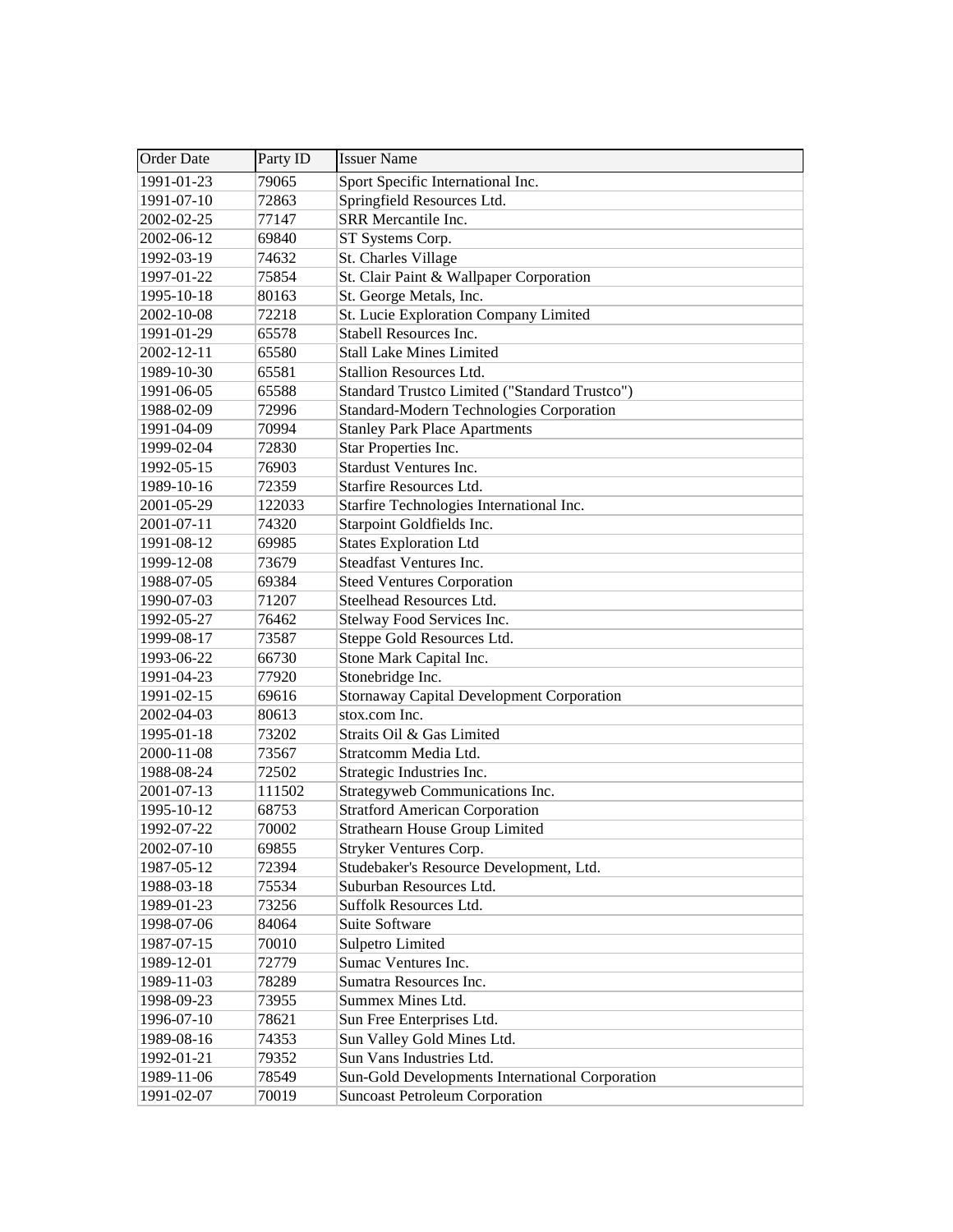| <b>Order Date</b> | Party ID | <b>Issuer Name</b>                            |
|-------------------|----------|-----------------------------------------------|
| 1991-11-01        | 77218    | Sunnyside Resources Ltd.                      |
| 1997-05-22        | 73157    | Supreme Resources Inc                         |
| 2001-06-25        | 133955   | <b>Suprex Energy Corporation</b>              |
| 2002-12-11        | 133017   | SURE Print and Copy Centres, Inc.             |
| 1988-03-04        | 65657    | Surewin Resources Corp.                       |
| 2000-02-23        | 87983    | Sutcliffe Resources Ltd.                      |
| 2002-05-29        | 69544    | SWI Steelworks Inc.                           |
| 2002-05-29        | 103205   | <b>Swisslink Financial Corporation</b>        |
| 1989-02-13        | 73949    | <b>Sxt Resources Ltd.</b>                     |
| 1990-05-29        | 73976    | Symes Resources Ltd.                          |
| 2001-05-29        | 88541    | <b>Symplex Communications Corporation</b>     |
| 1995-07-18        | 81514    | Synapse Software Inc.                         |
| 1989-06-22        | 74410    | Synaptec, A Knowledge Engineering Corporation |
| 1999-08-25        | 80364    | Synergy Renewable Resources Inc.              |
| 1996-03-01        | 74523    | Syspower Multimedia Industries Inc.           |
| 1996-03-29        | 83725    | Systematic Financial Corp.                    |
| 1989-08-11        | 76430    | Systems Display International, Inc.           |
| 2000-10-02        | 102931   | T & W Financial Corporation                   |
| 1995-03-02        | 78078    | T.H.C. Medical Inc.                           |
| 1989-10-23        | 67693    | T.I. Travel International Inc.                |
| 1989-06-28        | 65631    | T.R.V. Minerals Corporation                   |
| 1989-03-14        | 76632    | Tahiti Resort Hotels Ltd.                     |
| 1989-03-09        | 68156    | Tajee Resources Ltd.                          |
| 1990-04-03        | 73133    | Takla Gold Mines Inc.                         |
| 1994-10-18        | 76470    | <b>Talborne Capital Corporation</b>           |
| 1989-12-13        | 72358    | Talemon Investments Ltd.                      |
| 1991-04-08        | 79038    | <b>Tallou Gold Corporation</b>                |
| 1989-12-15        | 74047    | Tally-Ho Exploration Ltd.                     |
| 1994-01-28        | 69379    | Tampico Capital Corporation                   |
| 1993-07-09        | 77054    | Tap Capital Corp.                             |
| 1991-10-30        | 76873    | Targas Resources Inc.                         |
| 1992-11-13        | 73238    | Tarn Pure Technology Corp.                    |
| 1997-10-20        | 65740    | Tatonka Energy, Inc.                          |
| 1992-08-07        | 76687    | Taurus Footwear Inc.                          |
| 1990-02-07        | 66254    | Tchaikazan Enterprises Inc.                   |
| 2001-06-07        | 115342   | <b>TCR Environmental Corp</b>                 |
| 2002-06-20        | 85735    | TCT Logistics Inc.                            |
| 2002-06-20        | 85735    | TCT Logistics Inc.                            |
| 1993-07-08        | 74354    | Teal Industries Ltd.                          |
| 1990-11-02        | 76664    | Tec Technolog Enterprises Corporation         |
| 1994-03-18        | 77686    | Techbyte International Inc.                   |
| 1998-06-05        | 75483    | <b>Technigen Corporation</b>                  |
| 1990-09-26        | 77859    | <b>Techniscope Development Corporation</b>    |
| 1997-07-02        | 75905    | Tee-Comm Electronics Inc.                     |
| 1992-07-17        | 73286    | <b>Tegl Systems Corporation</b>               |
| 1988-06-28        | 75375    | Tek-Net International (Canada) Ltd.           |
| 1993-06-18        | 78371    | Tele-Radio Systems Limited                    |
| 1989-10-02        | 74249    | Teleguard Systems International Inc.          |
| 2002-09-25        | 76733    | <b>Telepost Communications Inc</b>            |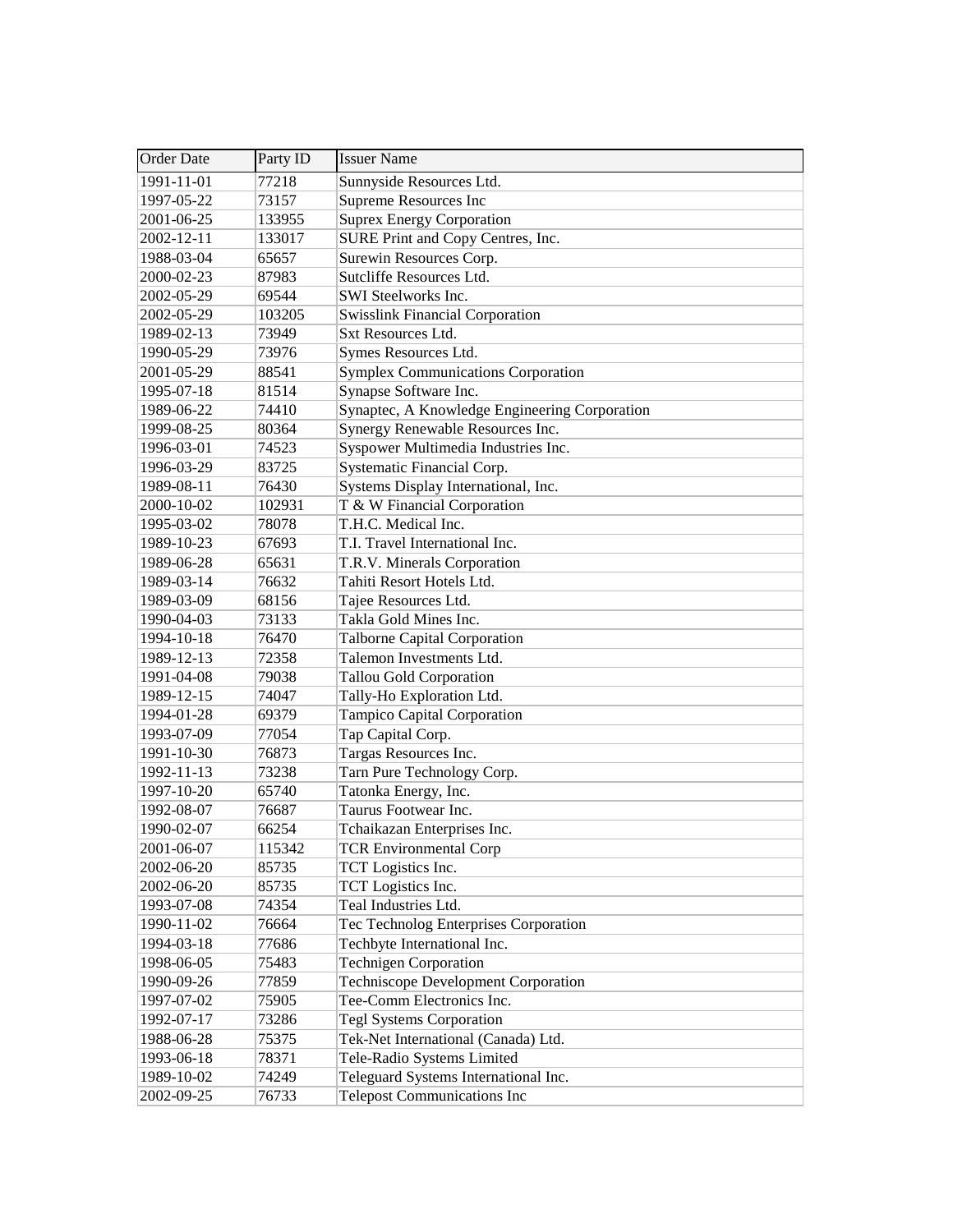| <b>Order Date</b> | Party ID | <b>Issuer Name</b>                           |
|-------------------|----------|----------------------------------------------|
| 2001-07-23        | 89096    | Telescene Film Group Inc.                    |
| 1988-11-15        | 68569    | <b>Templar Mining Corporation</b>            |
| 2001-07-23        | 78075    | Tenacity Resources Corp.                     |
| 1990-09-21        | 69626    | Tenquille Resources Ltd.                     |
| 1988-08-22        | 69627    | Terato Resources Ltd.                        |
| 2001-06-22        | 110052   | Terra Mannix Incorporated                    |
| 1991-08-12        | 69629    | Terra Mines Ltd.                             |
| 1990-02-21        | 76672    | Terracamp Developments Ltd.                  |
| 2002-01-31        | 67641    | <b>Terradyne Energy Corporation</b>          |
| 1991-01-30        | 69630    | <b>Terramar Resource Corporation</b>         |
| 2001-05-29        | 86883    | Terramin Mining Inc.                         |
| 1991-04-26        | 74509    | <b>Terrastar Development Corporation</b>     |
| 1998-06-29        | 77881    | Terrawest Industries Inc.                    |
| 2002-01-22        | 117178   | Tetratel Inc.                                |
| 1996-06-19        | 79169    | Tevana Traders Corp.                         |
| 2001-04-10        | 133962   | The Art Vault International Limited          |
| 1992-06-24        | 79249    | The Chancellor Group Ltd.                    |
| 1988-02-05        | 74144    | The Golden Shamrock Resources Corp.          |
| 1991-12-11        | 77404    | The Hello Channel Inc.                       |
| 1990-05-01        | 76712    | The Ideal Group Of Companies Inc.            |
| 2002-08-30        | 76448    | The Loewen Group Inc                         |
| 1991-02-13        | 78233    | The Maestral Group Inc.                      |
| 2001-03-13        | 119394   | The Millennium Network Corporation           |
| 1997-04-22        | 68663    | The Mosport Park Entertainment Corporation   |
| 1994-05-24        | 68891    | The Opimian California Vineyards Corporation |
| 2001-10-29        | 89732    | The Pacific Northwest Herb Corporation       |
| 2001-06-07        | 109693   | The Saucy Bread Company Inc.                 |
| 1991-06-12        | 69696    | The Shield Development Company Limited       |
| 2001-06-21        | 133807   | The Song Corporation                         |
| 1989-06-22        | 75646    | The Stratas Corporation Ltd.                 |
| 1993-03-17        | 81815    | The Van Diemen's Company Ltd.                |
| 2000-10-03        | 123662   | The Versatech Group Inc.                     |
| 1999-09-01        | 79849    | The Winchester Group Inc.                    |
| 2002-05-29        | 115527   | The Zone Entertainment Group, Inc.           |
| 2000-02-16        | 103590   | Thermal Control Technologies Corp.           |
| 1993-12-15        | 80974    | Third Cgi Mutualization Corporation          |
| 1991-06-05        | 76327    | Thirteen Mile Gold Ltd.                      |
| 1991-12-13        | 77614    | Thitec Recovery Systems Limited              |
| 1989-06-16        | 76431    | Thomson Gold Co. Ltd.                        |
| 1991-12-11        | 74333    | Thunderbird Development Corp.                |
| 1988-10-12        | 72732    | Tiara Enterprises Ltd.                       |
| 1990-08-15        | 71090    | Tiffany Resources Inc.                       |
| 1989-01-11        | 72675    | Tillicum Industries Ltd.                     |
| 2002-02-25        | 121154   | TMI - Learnix Inc.                           |
| 1995-05-02        | 79242    | Tokyo Trading Ltd.                           |
| 2001-07-17        | 90254    | TomaNet Inc.                                 |
| 1987-09-02        | 70074    | <b>Tor-Cal Resources Limited</b>             |
| 2001-07-04        | 82486    | Torino Oil & Gas Limited                     |
| 1990-05-09        | 77228    | Tornado Resources Ltd.                       |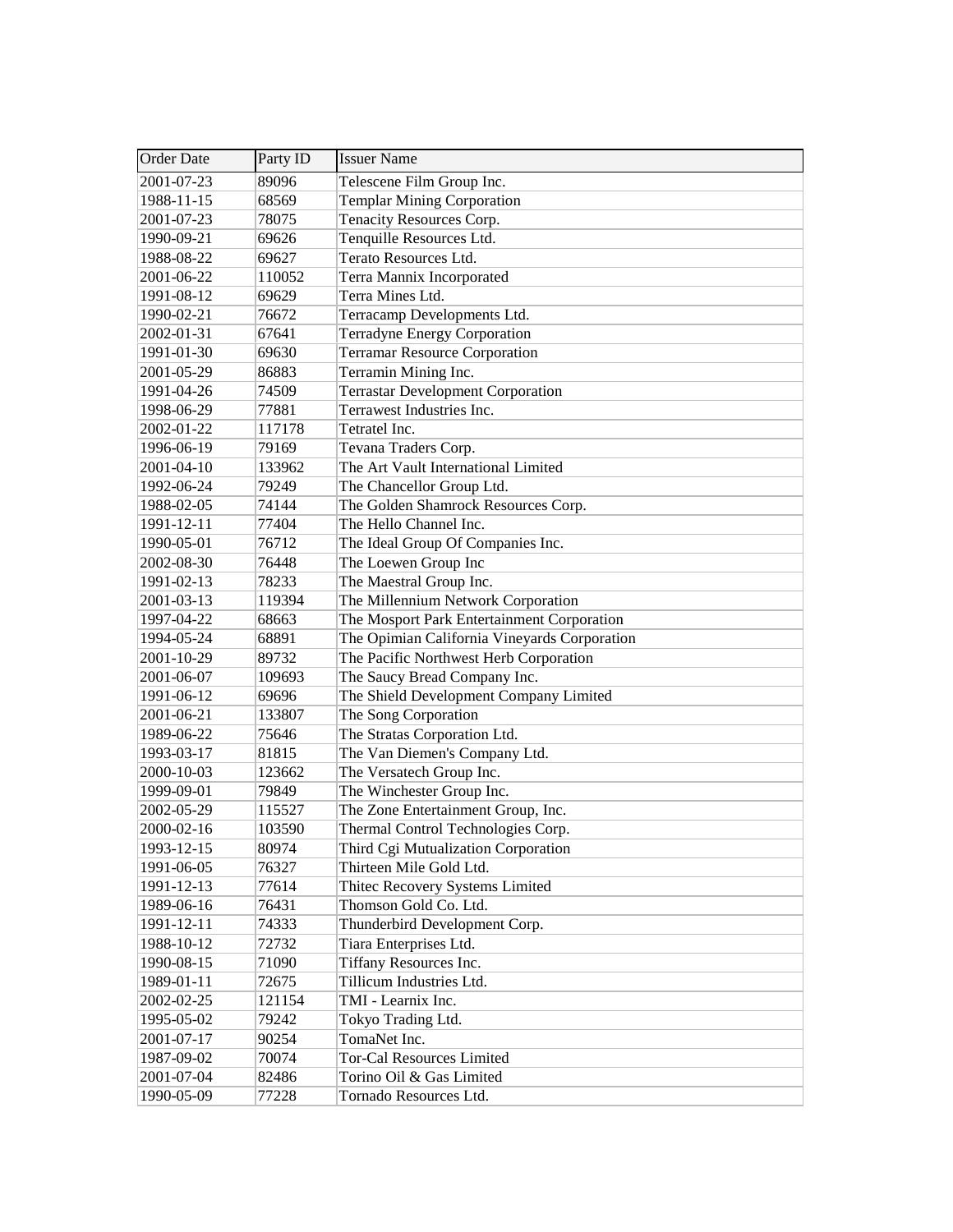| <b>Order Date</b> | Party ID | <b>Issuer Name</b>                           |
|-------------------|----------|----------------------------------------------|
| 2001-08-23        | 124176   | Total Image Capital Corp.                    |
| 1992-06-19        | 73946    | Trac Industries Inc.                         |
| 1989-09-27        | 69767    | Tracan Oil & Gas Ltd.                        |
| 2002-03-14        | 132111   | TraceAbility Solutions Inc.                  |
| 1997-05-14        | 82337    | Tracker Software International Inc.          |
| 1999-07-07        | 74288    | Trans Atlantic Enterprises Inc.              |
| 1989-06-16        | 76625    | Trans World Biotech Inc.                     |
| 1989-04-26        | 72997    | Transmedica Enterprises Inc.                 |
| 1991-05-01        | 78420    | Transnational Marketing Inc.                 |
| 1991-07-26        | 73410    | Trapper Resources Ltd.                       |
| 1991-08-14        | 68704    | Trasco Wind-Force Technologies Incorporated  |
| 2002-02-25        | 75709    | Travelbyus.com Ltd.                          |
| 1991-02-19        | 70097    | <b>Treasure Island Resources Corporation</b> |
| 1994-02-25        | 73935    | Trend Vision Technologies, Inc.              |
| 2003-01-08        | 104184   | TRI Communication Solutions, Inc.            |
| 2001-05-29        | 86200    | Tri-Star Gold Corp.                          |
| 1991-01-11        | 72508    | Tri-State Resources Ltd.                     |
| $2001 - 04 - 10$  | 73134    | Tri-X International Ltd.                     |
| 1988-12-12        | 74167    | <b>Triactor Resources Corporation</b>        |
| 2002-06-20        | 110546   | <b>Triangulum Corporation</b>                |
| 2002-06-20        | 110546   | <b>Triangulum Corporation</b>                |
| 1989-01-18        | 66508    | <b>Triarc Corporation Limited</b>            |
| 2002-05-29        | 107910   | <b>Triarx Gold Corporation</b>               |
| 1987-12-17        | 72541    | Trigon Technologies Inc.                     |
| 1999-03-24        | 82548    | Trihawk Mining Inc.                          |
| 2002-02-25        | 127485   | TriNexus Holdings Ltd.                       |
| 2001-07-18        | 126906   | TriTec Power Systems Ltd.                    |
| 1999-03-18        | 77363    | <b>Triune Resources</b>                      |
| 2001-10-29        | 132908   | Tropika International Limited                |
| 1990-10-22        | 76322    | True North Film And Video Productions Inc.   |
| 1989-02-17        | 73746    | Trumph Resources Corp.                       |
| 1992-10-14        | 70789    | <b>Trylox Environmental Corporation</b>      |
| 1991-09-25        | 78455    | Tti Telephone Technologies Inc.              |
| 1992-11-13        | 78563    | Tuco Energy Corporation                      |
| 1996-07-10        | 82566    | Tundra Environmental Corporation Limited     |
| 1991-11-01        | 70128    | Tundra Gold Mines Limited                    |
| 1990-07-12        | 69959    | Twin Richfield Oils Ltd.                     |
| 1992-11-13        | 72417    | Twin Tires Systems Inc.                      |
| 2001-07-17        | 108199   | U.F.X. Enterprises Inc.                      |
| 1991-02-13        | 73715    | U.S. Ammunition Company Ltd.                 |
| 2001-05-04        | 68018    | U.S. Diamond Corp.                           |
| 1992-04-07        | 73766    | U.S. Long Distance Corp.                     |
| 1989-06-08        | 76086    | U.T. Technologies Limited                    |
| 2002-09-04        | 84280    | <b>Ultravision Corporation</b>               |
| 1990-10-26        | 73763    | Umbertino's Restaurants Inc.                 |
| 1989-06-22        | 75515    | Uni-Globe International Energy Corporation   |
| 2001-12-18        | 117292   | Unirom Technologies Inc.                     |
| 2001-11-22        | 76856    | United America eHealth Technologies Inc.     |
| 1989-10-16        | 66624    | United Beverages Limited                     |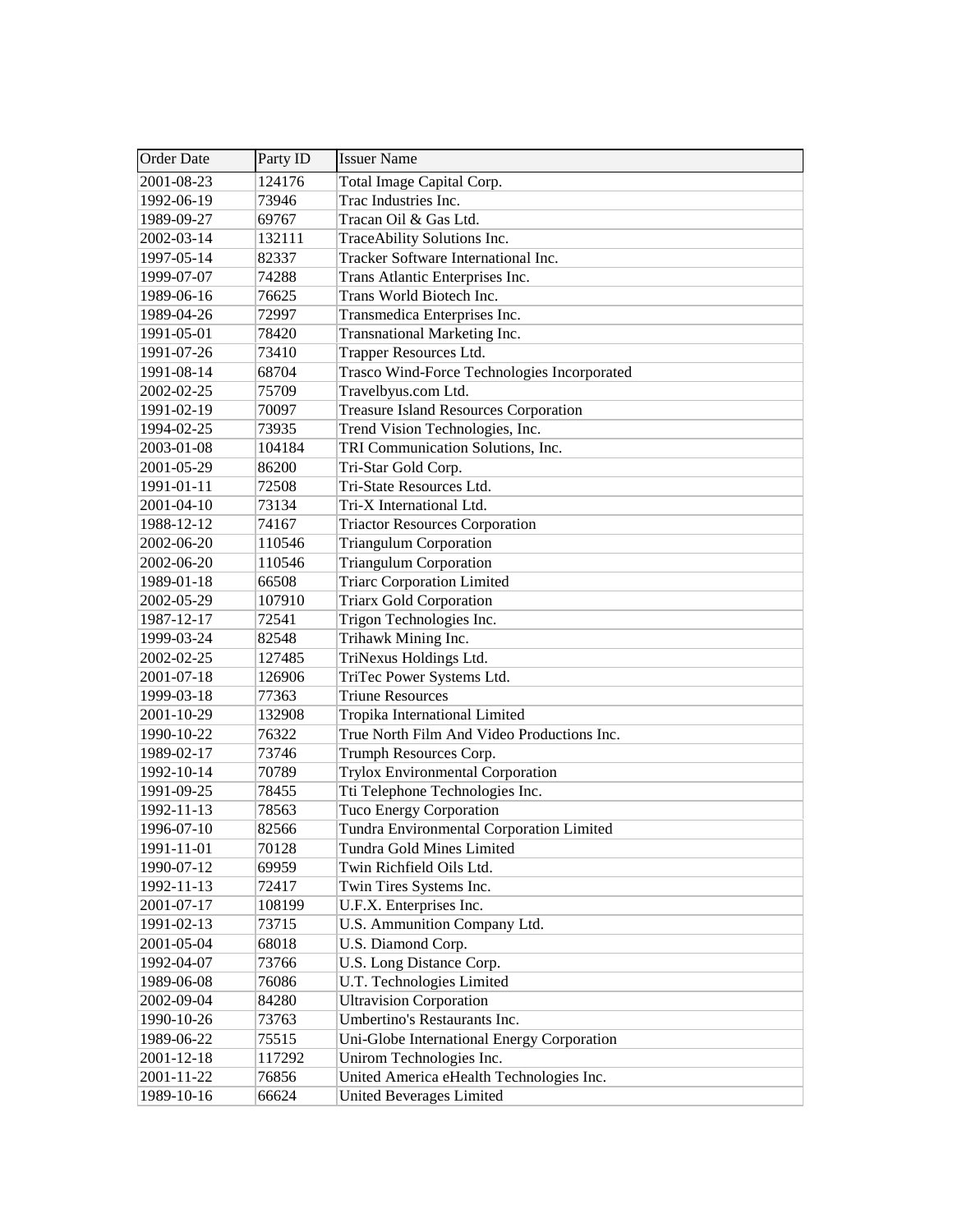| <b>Order Date</b> | Party ID | <b>Issuer Name</b>                                |
|-------------------|----------|---------------------------------------------------|
| 2001-05-29        | 66572    | United China International Enterprises Group Ltd. |
| 1991-06-18        | 76436    | United Collision Centres Of America, Inc.         |
| 1999-08-26        | 78297    | United Digital Network, Inc.                      |
| 1989-07-07        | 67965    | United Global Petroleum Inc.                      |
| 2002-09-25        | 65658    | United Gunn Resources Ltd.                        |
| 1988-11-03        | 65659    | United Hearne Resources Ltd. (N.P.L)              |
| 1991-01-14        | 78625    | United Hi-Tech Inc.                               |
| 2001-06-08        | 104287   | United Industrial Services Ltd.                   |
| 2001-05-17        | 110662   | United Keno Hill Mines Limited                    |
| 1989-10-02        | 72602    | United Kingdom Energy Inc.                        |
| 1989-03-31        | 73582    | United Liberty Financial Corporation              |
| 1988-11-04        | 74454    | <b>United Mining Corporation</b>                  |
| 1991-10-30        | 77893    | United Pacific Capital Corporation                |
| 1993-06-03        | 78071    | United Pacific Gold Limited                       |
| 1996-09-12        | 70280    | United Tire (&) Rubber Co. Limited                |
| 1989-04-26        | 76727    | Universal Library Systems (International) Ltd.    |
| 1989-11-17        | 66272    | Universal Pre-Vent Inc.                           |
| 1990-01-12        | 75996    | Usv International Investment Corporation          |
| 1992-09-17        | 77413    | V-Tech Diagnostics (Canada) Inc.                  |
| 1989-02-06        | 75056    | Valar Resources Ltd.                              |
| 1991-01-11        | 76962    | Van Tak Capital Corp.                             |
| 1990-11-08        | 76794    | <b>Vanguard Venture Corporation</b>               |
| 1989-02-13        | 73849    | Vanwin Resources Corporation                      |
| 1996-03-15        | 77326    | Vector Venture Corp.                              |
| 1990-07-19        | 78447    | Vedron Limited                                    |
| 1991-11-29        | 70199    | Ventex Energy Ltd.                                |
| 1990-08-15        | 67660    | Venture Gold Corp.                                |
| 1999-03-22        | 82899    | Venture Seismic Ltd.                              |
| 1992-04-28        | 71410    | Venturecom Communications Inc.                    |
| 1991-02-27        | 75499    | Verdant Valley Ventures Inc.                      |
| 2000-10-18        | 84362    | <b>Verdx Minerals Corporation</b>                 |
| 2000-10-24        | 65666    | Veronex Technologies, Inc.                        |
| 1989-06-14        | 75839    | Vertex Resources Ltd.                             |
| 1988-01-14        | 73395    | Vertigo Systems International Inc.                |
| 1998-07-24        | 87191    | Vetta Ventures Corp.                              |
| 1991-02-22        | 70205    | Vgm Capital Corporation                           |
| 2002-06-20        | 131501   | Vianet Technologies, Inc.                         |
| 2002-06-20        | 131501   | Vianet Technologies, Inc.                         |
| 1990-07-20        | 70551    | Victoria Diego Resource Corp.                     |
| 1991-05-07        | 73967    | Victorian Enuretic Services Ltd.                  |
| 1989-11-06        | 74879    | Video-West Distributors Ltd.                      |
| 1989-07-14        | 73400    | Videtics International Corp.                      |
| 1991-11-01        | 65672    | Villeneuve Resources Ltd.                         |
| 1991-03-08        | 76644    | Vioclone Biologicals Inc.                         |
| 2002-04-03        | 116818   | Viper Wireless Inc.                               |
| 1998-04-24        | 86889    | Vision Incorporated                               |
| 1999-05-11        | 76145    | Voice-It Solutions Inc.                           |
| 1990-09-28        | 76630    | Volcano Resources Corp.                           |
| 1993-04-27        | 77708    | Vsc Technology Inc.                               |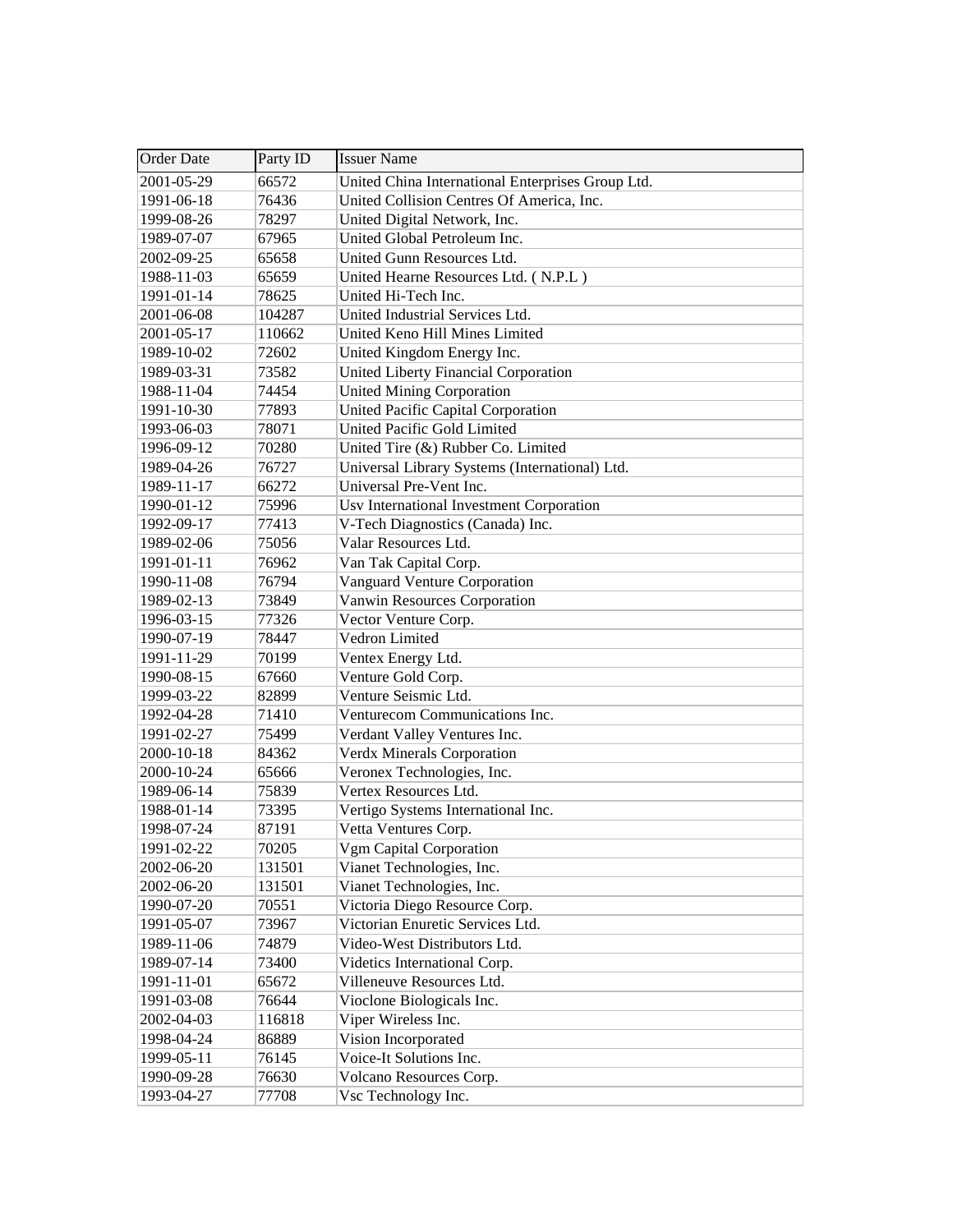| Order Date | Party ID | <b>Issuer Name</b>                          |
|------------|----------|---------------------------------------------|
| 1993-07-08 | 79844    | Vsm Exploration Inc.                        |
| 1989-10-02 | 76966    | Vxl Capital Limited                         |
| 1990-11-27 | 69945    | Warrior Industries Ltd.                     |
| 1989-12-01 | 69946    | Warstar Resources Inc.                      |
| 1987-02-12 | 69947    | Wasabi Resources Ltd                        |
| 1989-10-25 | 73548    | Watcor Purification Systems Inc.            |
| 1999-07-08 | 83042    | Waterpur International Inc.                 |
| 2002-10-02 | 142618   | WavePOINT Systems Inc.                      |
| 2001-10-05 | 83502    | Wavve Telecommunications, Inc.              |
| 1989-05-08 | 70391    | Waybo Resources Inc.                        |
| 1992-06-12 | 69769    | Wcn Investment Corp.                        |
| 1999-10-13 | 83536    | We X.L. Holdings Corporation                |
| 1996-03-29 | 67703    | Wedco Development Corp.                     |
| 1990-03-27 | 75182    | Wencarro Resources Ltd.                     |
| 1989-10-23 | 75678    | Werner Dahnz Company Limited                |
| 1991-09-13 | 69640    | Wescan Energy Ltd.                          |
| 1989-11-09 | 65679    | <b>Wescap Enterprises Limited</b>           |
| 2000-10-03 | 79192    | West Dynamic Toll Road Ltd.                 |
| 1988-06-13 | 75085    | Westall Resources Ltd.                      |
| 1993-01-14 | 66300    | Westar Mining Ltd.                          |
| 1994-01-14 | 74289    | Westate Energy Inc.                         |
| 1989-07-14 | 72269    | Westbank Resources Inc.                     |
| 2001-12-18 | 89976    | Westbridge Land Developments Inc.           |
| 1992-08-06 | 77970    | Westek Communications Inc.                  |
| 1992-09-02 | 76666    | Western Canada Beverage Corporation         |
| 1990-05-09 | 76010    | Western Canada Executive Capital Ltd.       |
| 1989-11-03 | 77887    | Western Carlyle Concepts Inc.               |
| 1991-09-09 | 68315    | Western Commonwealth Developments Inc.      |
| 1992-09-17 | 76224    | Western Harvest Seafarms Ltd.               |
| 2000-10-20 | 72481    | Western Logic Resources Inc.                |
| 1995-05-02 | 76670    | Western Resource Technologies Inc.          |
| 1991-01-14 | 72063    | Western Trinity Resource Corp.              |
| 1993-06-09 | 69680    | Western Warner Oils Ltd.                    |
| 1999-08-18 | 77355    | Westrend (Oil & Gas) Technologies Corp.     |
| 1992-01-09 | 73304    | Westwater Industries Ltd.                   |
| 1990-04-10 | 78238    | Wexford Resources Inc.                      |
| 2002-10-15 | 81364    | White Rose Crafts And Nursery Sales Limited |
| 1991-11-19 | 75535    | Whitewater Resources Ltd.                   |
| 1997-12-15 | 86763    | Wildcard Technologies Inc.                  |
| 1995-12-21 | 81598    | Williston Wildcatters Oil Corporation       |
| 2000-03-16 | 72896    | Willow Resources Ltd.                       |
| 1990-03-27 | 76762    | Wilshire Energy Resources Inc.              |
| 1990-09-26 | 76204    | Winchester Capital Limited                  |
| 1990-10-02 | 78245    | Winchester Futures Limited                  |
| 1999-08-26 | 84426    | <b>Windsor Energy Corporation</b>           |
| 1987-07-15 | 69907    | <b>Windsor Resources Inc</b>                |
| 2002-10-22 | 118242   | Wisper Inc.                                 |
| 1990-08-28 | 77411    | Wizan Productions, Inc.                     |
| 1993-08-13 | 75626    | Wonder Marine Resources Ltd.                |